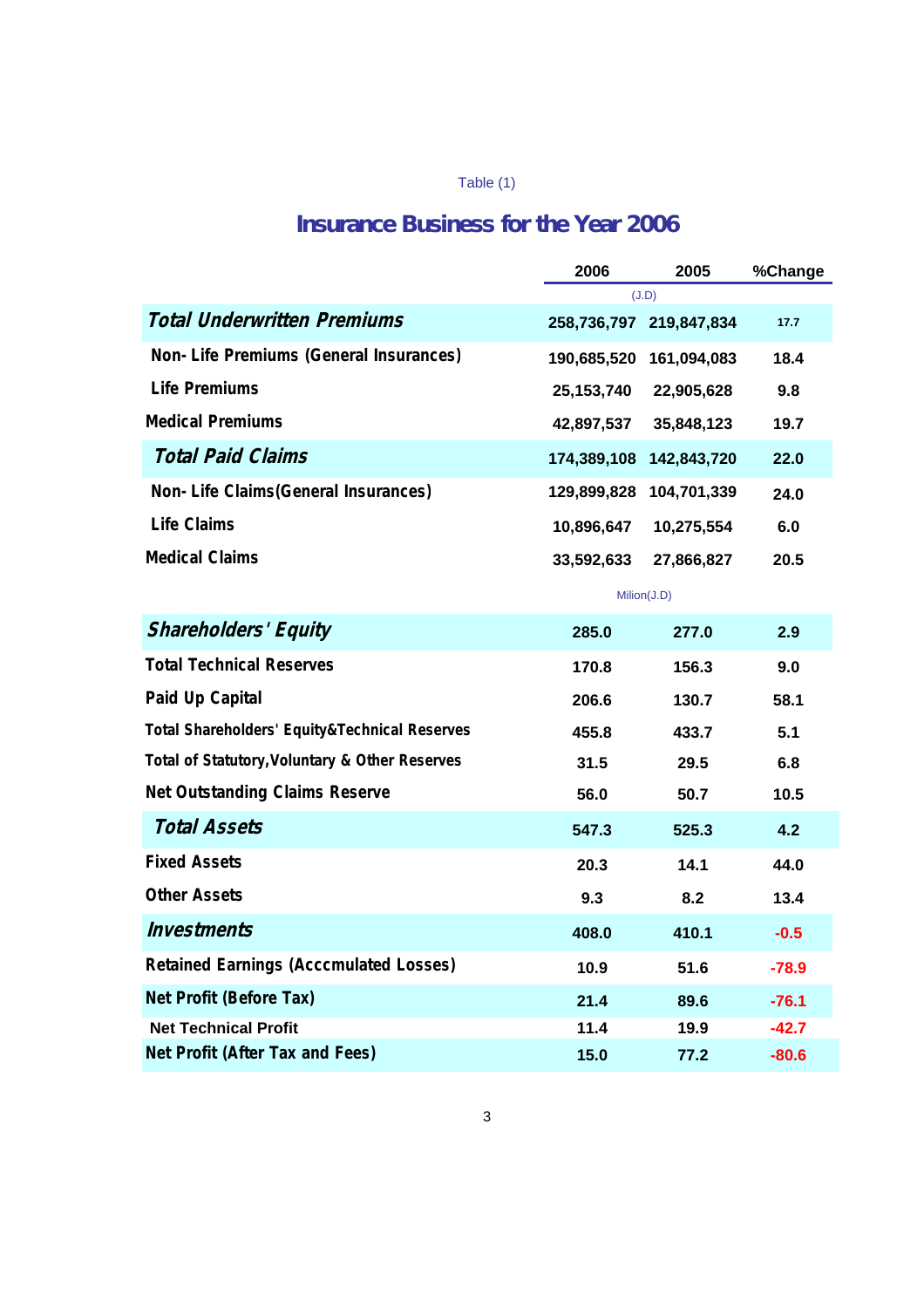#### **Table (2)**

## **Insurance Operations For the Year 2006 Total Premiums & Claims**

### **Underwritten Premiums Paid Claims \***

|                                         |              |                   |             | J.D         |                                                |             |                         |             | J.D                               |
|-----------------------------------------|--------------|-------------------|-------------|-------------|------------------------------------------------|-------------|-------------------------|-------------|-----------------------------------|
| Branch/Year                             | 2006         | Change%2005       | 2005        | Change%2005 | Branch/Year                                    | 2006        | Change%2005             | 2005        | Change%2005                       |
| Marine Insurance*                       | 22,480,539   | %,                | 21,176,828  | %           | Marine Insurance**                             | 3,560,454   | %,                      | 3,535,048   | %                                 |
| Fire Insurance**                        | 35, 157, 911 | %                 | 29,697,049  | %           | Fire Insurance***                              | 21,218,351  | %                       | 11,607,891  | %                                 |
| Motor Insurance***                      | 121,046,805  | %,                | 100,961,859 | %           | Motor Insurance****                            | 103,299,965 | %                       | 87,241,662  | %,                                |
| Compulsory (Third Party Liability Ins.) | 73,543,191   | %,                | 67,773,493  | $%$ ,       | <b>Compulsory (Third Party Liability Ins.)</b> | 63,619,369  | %,                      | 58,292,444  | %                                 |
| Comprehensive (Own Damage)Ins.          | 42,240,951   | %,                | 33,188,366  | %           | Comprehensive (Own Damage)                     | 34,866,770  | %                       | 28,411,818  | %                                 |
| <b>Credit Insurance</b>                 | 766,198      | %,                | 577,577     | %           | Credit Insurance                               | 91,872      | $\leftarrow$            | 198,002     | (%<br>$\rightarrow$ $\rightarrow$ |
| <b>General Accident Insurance****</b>   | 11,234,061   | %<br>$\mathbf{r}$ | 8,680,770   | %,          | <b>General Accident Insurance*****</b>         | 1,729,186   | $\left( \quad ,\right)$ | 2,118,734   | $(\% ) \leftarrow$                |
| <b>Total General Insurances</b>         | 190,685,514  | $%$ ,             | 161,094,083 | %           | <b>Total General Insurances</b>                | 129,899,828 | %                       | 104,701,337 | %,                                |
| Life Assurance                          | 25, 153, 740 | %,                | 22,905,628  | %,          | Life Assurance*******                          | 10,896,647  | %                       | 10,275,554  | $(\%$ , )+                        |
| <b>Medical Insurance</b>                | 42,897,537   | %,                | 35,848,123  | %           | <b>Medical Insurance</b>                       | 33,592,633  | %                       | 27,866,827  | $(\%$ , $\leftarrow$              |
| Total Life&Medical Insurances           | 68,051,277   | $%$ ,             | 58,753,751  | %,          | <b>Total Life&amp;Medical Insurances</b>       | 44,489,280  | $%$ ,                   | 38,142,381  | $(\%$ , $\leftarrow$              |
| <b>Total Premiums</b>                   | 258,736,791  | %                 | 219,847,834 | %           | <b>Total Paid Claims</b>                       | 174,389,108 | %                       | 142,843,718 | %                                 |

#### Notes

 **(4) insurance companies practice this kind of insurance.**

**\*\* Fire Insurance Account for 2006 includes engineering Ins. with an amount of J.D (8.4)milion, in addition to number of general accident insurances such as (Cash Ins, Fidelity Ins, Workmen compensation Ins.)** 

**\*\*\* Total motor insurance premiums doesn't match the total of both compulsory &comprehensive premiums because the breakdown of the branch is not available for one insurance company.**

 **in addition to other insurances.\*\*\*\* General Accident Insurance for 2006 includes liability insurance in an amount of J.D (5,187,302).**

**\* Marine Insurance premiums in 2006 include aviation insurance with an amount of J.D (3,842,196) \* Recoveries after paying claims in 2006 amounted JD (15,862,076) & J.D (12,640,166) in 2005 .**

**\*\* Marine Insurance claims in 2006 include aviation insurance with an amount of J.D (265,795) , (4) insurance companies practice this kind of insurance.**

**\*\*\* Fire Insurance claims for 2006 includes Engineering Ins.(CAR policIies)with an amount**

 **of (8.2)milion J.D,in addition to some general accident insurances.**

**\*\*\*\* Total motor insurance claims doesn't match the total of both compulsory &comprehensive claims because the breakdown of the branch is not available for one insurance company.**

**\*\*\*\*\* General Accident claims include liability insurance in an amount of J.D (505,607). in addition to other Insurances.**

 **in an amount of J.D (4,932,860). \*\*\*\*\*\* Life Assurance claims in 2006 include the amounts paid for surrender and maturity policies**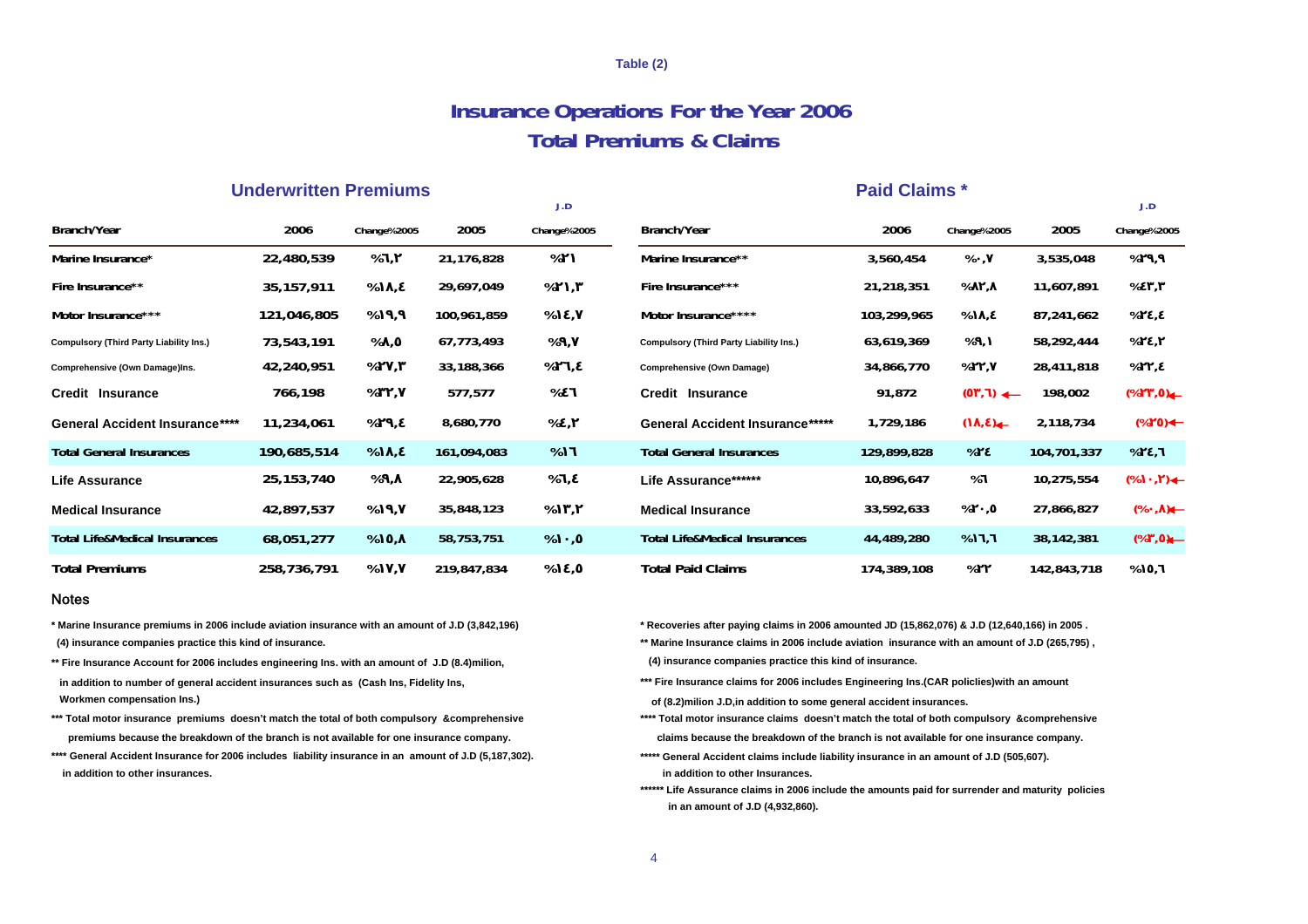## **Table (3)**

## **Insurance Branches Results As in 31/12/2006 (Premiums, Abroad Reinsurers Premium's Share,Paid Claims,Abroad Reinsurer's Claims Share, Profits)**

|                                          |                                        |                                                    |                    |                                                  | J.D                            |
|------------------------------------------|----------------------------------------|----------------------------------------------------|--------------------|--------------------------------------------------|--------------------------------|
| <b>Branch</b>                            | <b>Underwritten</b><br><b>Premiums</b> | <b>Abroad Reinsurer s</b><br><b>Premiums Share</b> | <b>Paid Claims</b> | <b>Abroad Reinsurer's</b><br><b>Claims Share</b> | <b>Net Technical</b><br>Profit |
| Marine Insurance                         | 22,480,539                             | 18,045,063                                         | 3,560,454          | 2,770,051                                        | 3,840,853                      |
| Fire Insurance                           | 35, 157, 911                           | 27,347,592                                         | 21,218,351         | 18,558,309                                       | 1,310,136                      |
| <b>General Accident Insurance</b>        | 11,234,062                             | 5,400,258                                          | 1,729,186          | 1,104,886                                        | 1,929,001                      |
| <b>Motor Insurance</b>                   | 121,046,810                            | 4,374,560                                          | 103,299,965        | 4,791,661                                        |                                |
| Credit<br>Insurance                      | 766,198                                | 235,686                                            | 91,872             | 90,457                                           | 302,743                        |
| <b>Total General Insurances</b>          | 190,685,520                            | 55,403,159                                         | 129,899,828        | 27,315,364                                       | 4,614,588                      |
| Life Assurance                           | 25, 153, 740                           | 6,132,999                                          | 10,896,647         | 3,915,100                                        | 5,393,779                      |
| <b>Medical Insurance</b>                 | 42,897,537                             | 16,791,379                                         | 33,592,633         | 11,980,181                                       | 895,731                        |
| <b>Total Life&amp;Medical Insurances</b> | 68,051,277                             | 22,924,378                                         | 44,489,280         | 15,895,281                                       | 6,289,510                      |
| <b>Total</b>                             | 258,736,797                            | 78,327,537                                         | 174,389,108        | 43,210,645                                       | 10,904,098                     |

| *Net Profit (Before Tax & Fees) (J.D) |       | 21,407,719 |
|---------------------------------------|-------|------------|
| *Net Profit (After Tax & Fees)        | (J.D) | 14,966,698 |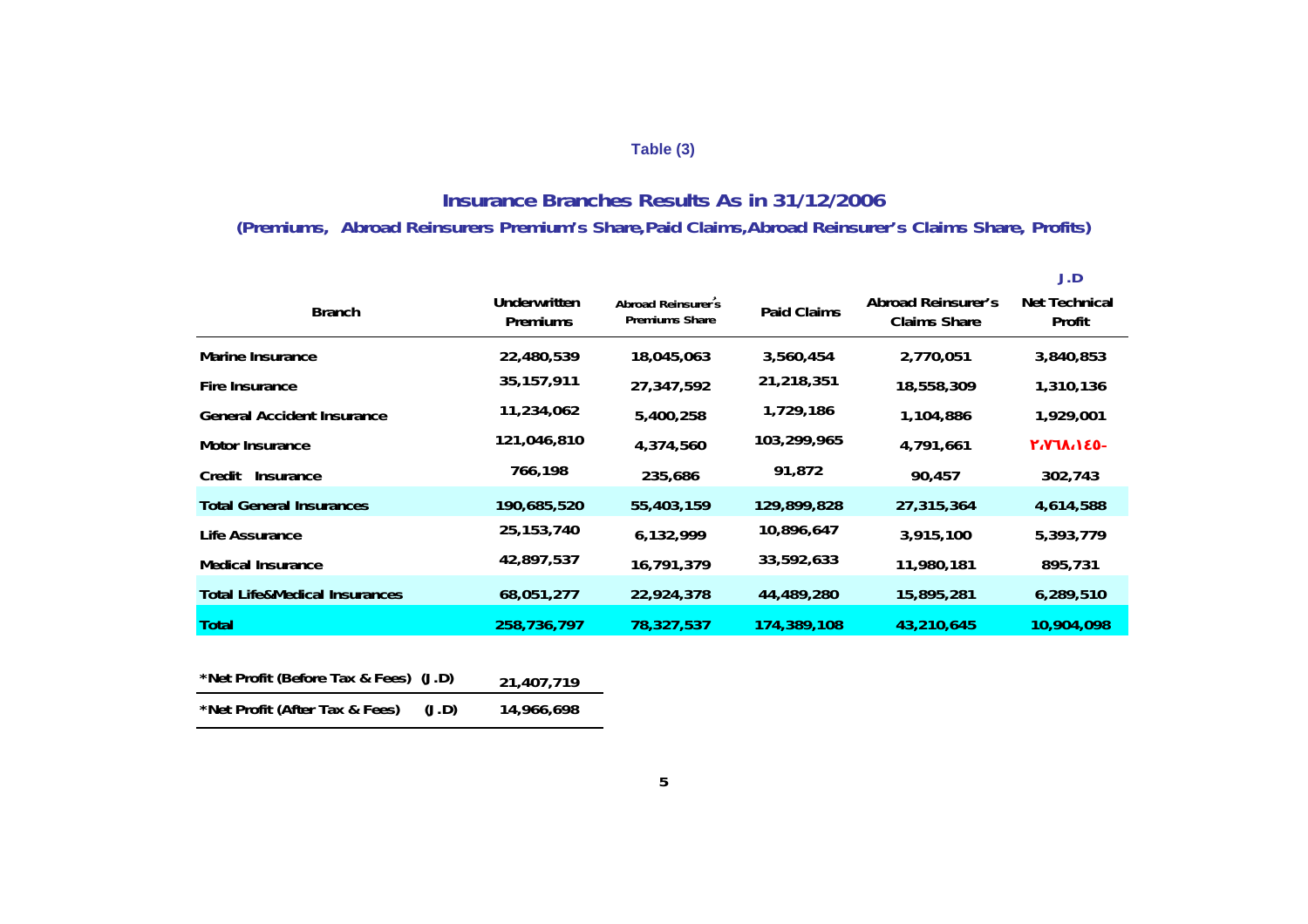#### **Table (4)**

## **Balance Sheet for the Jordanian Insurance Companies for The Year 31/12/2006\***

| (J.D)                                                   |                          |                           |                    |
|---------------------------------------------------------|--------------------------|---------------------------|--------------------|
| <b>Details</b>                                          | 2006                     | 2005                      | Change %           |
| <b>Cash And Accounts Receivable</b>                     |                          |                           |                    |
| Cash On Hand and at Banks                               | 15,751,554               | 12,593,062                | 25                 |
| Accounts Receivable                                     | 61,793,861               | 52,585,711                | 18                 |
| Due from Other Insurers                                 | 18,306,590               | 17,267,968                | 6                  |
| <b>Post-Dated Cheques</b>                               | 11,406,374               | 8,359,223                 | 36                 |
| <b>Other Items</b>                                      | 1,497,890                | 1,533,997                 | $-2$               |
| <b>Total</b>                                            | 108,756,269              | 92,339,961                | 18                 |
| <i><b>Investments</b></i>                               |                          |                           |                    |
| Deposits at Banks                                       | 131,974,726              | 94,580,476                | 40                 |
| <b>Property Investments</b>                             | 46,273,791               | 33,404,897                | 39                 |
| <b>Held to Maturity Investments</b>                     | 56,154,473               | 50,314,884                | 12                 |
| <b>Investments in Affliates</b>                         | 867,757                  | 3,255,318                 | -73                |
|                                                         | 11,186                   |                           |                    |
| <b>Other Investments</b>                                | 66,946,067               | 11,186                    | $\mathbf 0$<br>-16 |
| <b>Financial Assets Held For Trading</b>                | 99,720,855               | 80,076,846<br>142,225,493 | -30                |
| Financial Assets available for Sale<br>Loans            | 5,958,325                | 6,280,494                 | -5                 |
| <b>Total Investments</b>                                | 407,907,180              | 410,149,594               | $-1$               |
| Other Assets                                            | 9,267,394                | 8,244,986                 | 12                 |
| <b>Fixed Assets</b>                                     | 20,325,767               | 14,146,186                | 44                 |
| <b>Intangible Assets</b>                                | 1,010,916                | 482,336                   | 110                |
| <b>Total Assets</b>                                     | 547,267,526              | 525,363,063               | 4                  |
|                                                         |                          |                           |                    |
| <b>Accounts Payable and Other Liabilities</b>           |                          |                           |                    |
| <b>Accounts Payable</b>                                 | 18,522,164               | 13,420,926                | 38                 |
| Due to Other Insurers                                   | 26,145,766               | 21,931,773                | 19                 |
| <b>Different Provisions</b><br><b>Other Liabilities</b> | 12,124,546<br>17,874,533 | 14,515,692<br>23,568,345  | -16<br>-24         |
| <b>Accounts Payable to Banks</b>                        | 13,330,580               | 18,431,391                | -28                |
| <b>Total of Accounts Payable and Other Liabilities</b>  | 87,997,589               | 91,868,127                | $-4$               |
|                                                         |                          |                           |                    |
| <b>Technical Provisions</b>                             |                          |                           |                    |
| Net Unearned Premium Provision                          | 59,726,490               | 52,470,226                | 14                 |
| <b>Unexpired Risks Provision</b>                        | 187,829                  | 168,234                   | 12                 |
| Net Outstanding Claims Provision                        | 56,365,319               | 50,730,514                | 11                 |
| Net Mathmatical Provision                               | 53,358,544               | 51,902,432                | 3                  |
| <b>Catastrophic Risk Provision</b>                      | 445,316                  | 329,886                   | 35                 |
| <b>Other Technical Provisions</b>                       | 692,843                  | 684,250                   | 1                  |
| <b>Total Technical Provisions</b>                       | 170,776,341              | 156,285,542               | 9                  |
| <b>Total Liabilities</b>                                | 258,773,930              | 248, 153, 669             | 4                  |
| Minority Equity (Interest)                              | 3,536,656                | 198,254                   | 1684               |
| Paid Up Capital                                         | 206,605,477              | 130,713,554               | 58                 |
| Premiums (Discount) on Paid Up Capital                  | 10,394,459               | 274,017                   | 3693               |
| <b>Statutory Reserve</b>                                | 23,941,967               | 21,886,127                | 9                  |
| <b>Voluntary Reserve</b>                                | 7,289,076                | 7,359,609                 | -1                 |
| Other Reserves                                          | 309,983                  | 207,758                   | 49                 |
| Change in Fair Value                                    | $-1,646,131$             | 42,269,058                | $-104$             |
| Proposed Profits for Distribution                       | 8,150,000                | 10,290,000                | $-21$              |
|                                                         |                          |                           | $-79$              |
| <b>Retained Earnings (Accumulated Losses)</b>           | 10,916,222               | 51,554,751                |                    |
| Others                                                  | 18,995,886               | 12,456,266                | 53                 |
| <b>Total Shareholders' Equity</b>                       | 284,956,939              | 277,011,140               | 3                  |
| <b>Total Liabilities and Shareholders' Equity</b>       | 547,267,525              | 525,363,063               | 4                  |

**\* The figures of the balance sheet for 25 insurance companies are from 1/1-31/12/2006 and from 1/ 7-31/12/2006 for one insurance companyy because of merging with another company.**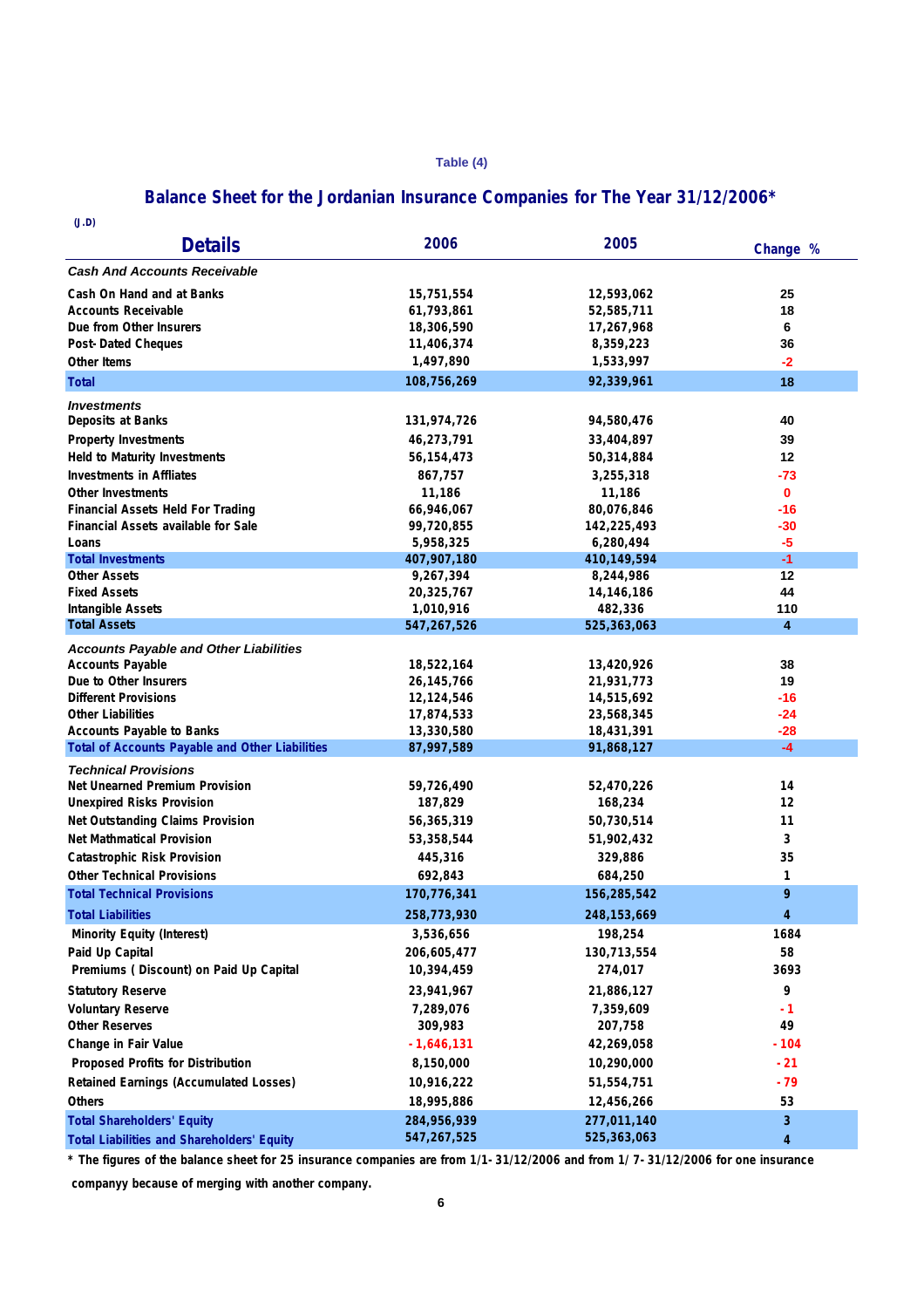#### **Table (5)**

#### **Income Statement for the Jordanian Insurance Companies for the Year 2006**

 **(J.D)** 

| Details                                                                                  | 2006        | 2005       | Percentage<br>Change % |
|------------------------------------------------------------------------------------------|-------------|------------|------------------------|
| Underwriting Profit Transfered from Marine & Transport Account                           | 3,970,083   | 4,110,836  | 3-                     |
| <b>Underwriting Profit Transfered from Aviation Account</b>                              | $129,230 -$ | 170,148-   | 24                     |
| <b>Underwriting Profit Transfered from Fire Account</b>                                  | 1,310,136   | 1,368,556  | 4-                     |
| <b>Underwriting Profit Transfered from Motor Account</b>                                 | 2,768,145-  | 4,853,738  | 157-                   |
| <b>Underwriting Profit Transfered from General Accident Account</b>                      | 1,929,001   | 930,497    | 107                    |
| <b>Underwriting Profit Transfered from Credit Account</b>                                | 302,743     | 103,638    | 192                    |
| <b>Underwriting Profit Transfered from Medical Account</b>                               | 895,731     | 1,406,430  | 36-                    |
| <b>Underwriting Profit Transfered from Life Account</b>                                  | 5,393,779   | 5,851,648  | 8-                     |
| <b>Total Underwriting Profit from Insurance Branches Account (Inside Jordan)</b>         | 10,904,098  | 18,455,195 | 41-                    |
| Underwriting Profit Transfered from Companies' Branches Account (Outside Jordan)         | 523,565     | 1,421,851  | 63-                    |
| Underwriting Profit Transfered from Insurance Branches Account (Inside & Outside Jordan) | 11,427,663  | 19,877,046 | 43-                    |
| <b>Received Interests</b>                                                                | 8,214,448   | 5,563,073  | 48                     |
| Interests of Financial Assets Available for Sale                                         | 124,375     | 141,012    | 12-                    |
| <b>Profit from Financial Assets and Investments</b>                                      | 6,893,295   | 68,373,293 | 90-                    |
| Profit (Loss) of Selling Finacial Assets Available for Sale                              | 196,755     | 1,737,080  | 89-                    |
| Profit (Loss) of Selling Fixed Assets                                                    | $6,560 -$   | 481,988    | 101-                   |
| <b>Accumulated Change in Accounting Policies</b>                                         |             |            |                        |
| <b>Net Profit of Abroad Agencies</b>                                                     |             |            |                        |
| <b>Other Revenues</b>                                                                    | 3,464,794   | 2,220,859  | 56                     |
| <b>Previous Years' Adjustments</b>                                                       |             |            |                        |
| <b>Total Revenues</b>                                                                    | 30,314,770  | 98,394,351 | 69-                    |
| <b>Expenses</b>                                                                          |             |            |                        |
| <b>Unallocated Administrative &amp; General Expenses</b>                                 | 4,177,001   | 4,087,623  | $\mathbf{z}$           |
| <b>Doubtful Debts' Expense</b>                                                           | 1,826,606   | 1,216,496  | 50                     |
| Depreciation                                                                             | 1,598,639   | 1,532,234  | 4                      |
| <b>Bad Debts' Expense</b>                                                                | 16,180      | 110,705    | 85-                    |
| <b>Other Expenses</b>                                                                    | 1,191,719   | 1,409,213  | 15-                    |
| <b>Special Provision</b>                                                                 | 96,906      | 442,409    | 78-                    |
| <b>Total Expenses</b>                                                                    | 8,907,051   | 8,798,680  | $\mathbf{1}$           |
| <b>Total Profit Before Tax and Fees</b>                                                  | 21,407,719  | 89,595,671 | 76-                    |
| <b>Income Tax Provision</b>                                                              | 4,266,207   | 9,243,314  | 54-                    |
| <b>Income Tax Provision for Previous Years</b>                                           | 502,281     | 502,874    | $0.1 -$                |
| Jordan Universities' Additional Fees                                                     | 327,341     | 655,496    | 50-                    |
| <b>Scientific Research &amp; Vocational Training Fees</b>                                | 181,896     | 616,393    | 70-                    |
| <b>Technical and Vocational Training and Education Support Fees</b>                      | 219,513     | 445,410    | 51-                    |
| <b>Proposed Profits for Distribution</b>                                                 | 600,000     |            |                        |
| <b>Board of Directors' Remuneration</b>                                                  | 390,601     | 740,578    | 47-                    |
| <b>Net Profit After Tax and Fees</b>                                                     | 14,919,880  | 77,391,606 | 81-                    |
| <b>Minority Equity</b>                                                                   | $46,818-$   | 179,064    | $126 -$                |
| <b>Net Profit</b>                                                                        | 14,966,698  | 77,212,542 | $81 -$                 |

 **with another company. \* The figures of the balance sheet are for 25 insurance companies from 1/1-31/12/2006 and from 1/ 7-31/12/2006 for one insurance companyy because of merging**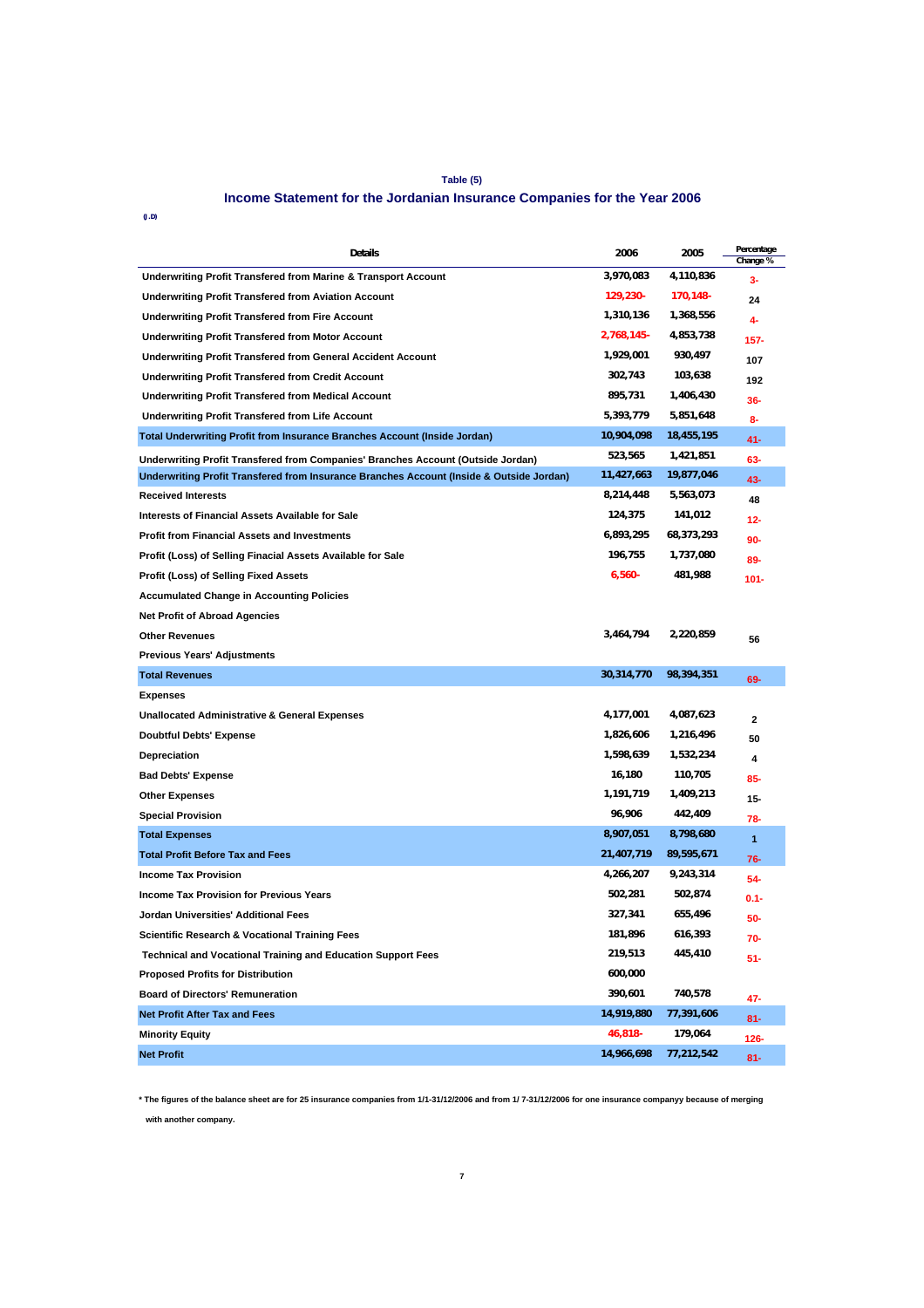### **Table (6)**

#### **Growth of Premiums for All Classes**

|                                                                      |             |                         | 2000-2006   |             |             |                          | (JD)                     |
|----------------------------------------------------------------------|-------------|-------------------------|-------------|-------------|-------------|--------------------------|--------------------------|
|                                                                      | 2000        | 2001                    | 2002        | 2003        | 2004        | 2005                     | 2006                     |
| <b>MARINE INSURANCE*</b>                                             | 7,917,721   | 9,099,875               | 10,475,721  | 12,241,626  | 17,494,940  | 21,176,828               | 22,480,539               |
| Less (Local) reinsurers premiums                                     | 311,370     | 524,903                 | 507,584     | 1,010,655   | 929,086     | 1,140,827                | 1,059,363                |
| Less (Abroad) reinsurers premiums                                    | 5,876,784   | 6,801,227               | 7,909,009   | 8,964,923   | 13.839.022  | 17,151,314               | 18,045,063               |
| Net retained premiums                                                | 1,729,567   | 1,773,745               | 2,059,128   | 2,266,048   | 2.726.832   | 2,884,687                | 3,376,113                |
|                                                                      |             |                         |             |             |             |                          |                          |
| <b>FIRE INSURANCE</b>                                                | 10,680,610  | 10,550,244              | 13,601,397  | 22,668,736  | 24.077.609  | 29,697,050               | 35, 157, 911             |
| Less (Local) reinsurers premiums                                     | 2,210,563   | 1,897,383               | 2,778,691   | 3,698,816   | 3.762.526   | 4,024,830                | 5,904,345                |
| Less (Abroad) reinsurers premiums                                    | 7,842,026   | 8,027,611               | 10,090,313  | 17,635,299  | 19.174.260  | 24,174,670               | 27,347,592               |
| Net retained premiums                                                | 628,021     | 625,250                 | 732,393     | 1,334,621   | 1.140.823   | 1,497,550                | 1,905,974                |
|                                                                      |             |                         |             |             |             |                          |                          |
| <b>MOTOR INSURANCE</b>                                               | 44,478,352  | 49,242,198              | 64,555,052  | 77,134,629  | 88,028,467  | 100,961,858              | 121,046,810              |
| Less (Local) reinsurers premiums                                     | 3,099,239   | 3,800,334               | 2,696,057   | 2,686,606   | 3,798,322   | 5,688,014                | 13,182,704               |
| Less (Abroad) reinsurers premiums                                    | 2,667,711   | 1,504,277               | 533,330     | 133,049     | 4.221.617   | 4,330,062                | 4,374,560                |
| Net retained premiums                                                | 38,711,402  | 43,937,587              | 61,325,665  | 74,314,974  | 80.008.528  | 90,943,782               | 103,489,546              |
|                                                                      |             |                         |             |             |             |                          |                          |
| <b>GENERAL ACCIDENT INSURANCE**</b>                                  | 8,064,155   | 10,324,476              | 13,736,547  | 8,250,603   | 8.247.122   | 8,680,770                | 11,234,062               |
| Less (Local) reinsurers premiums                                     | 872,625     | 1,314,257               | 2,584,186   | 1,036,203   | 650,466     | 769,322                  | 1,442,109                |
| Less (Abroad) reinsurers premiums                                    | 5,643,723   | 7,045,511               | 9,330,736   | 5,843,224   | 5.806.392   | 5,762,573                | 5,400,258                |
| Net retained premiums                                                | 1,547,807   | 1,964,708               | 1,821,625   | 1,371,176   | 1.790.264   | 2,148,875                | 4,391,695                |
|                                                                      |             |                         |             |             |             |                          |                          |
| <b>CREDIT INSURANCE***</b>                                           | 295,991     | 196,770                 | 154,928     | 440,472     | 395,726     | 577,577                  | 766,198                  |
| Less (Local) reinsurers premiums                                     |             |                         |             |             |             |                          |                          |
| Less (Abroad) reinsurers premiums                                    | 220,966     | 140,341                 | 74,795      | 239,769     | 202,039     | 211,349                  | 235,686                  |
| Net retained premiums                                                | 75,025      | 56,429                  | 80,133      | 200,703     | 193,687     | 366,228                  | 530,512                  |
|                                                                      | 71,436,829  |                         | 102,523,645 | 120,736,066 | 138.243.864 | 161,094,083              | 190,685,520              |
| <b>TOTAL NON-LIFE INSURANCES</b><br>Less (Local) reinsurers premiums | 6,493,797   | 79,413,563<br>7,536,877 | 8,566,518   | 8,432,280   | 9.140.400   | 11,622,993               | 21,588,521               |
| Less (Abroad) reinsurers premiums                                    | 22,251,210  | 23,518,967              | 27,938,183  | 32,816,264  | 43.243.330  | 51,629,968               | 55,403,159               |
| <b>Net retained premiums</b>                                         | 42,691,822  | 48,357,719              | 66,018,944  | 79,487,522  | 85.860.134  | 97,841,122               | 113,693,840              |
|                                                                      |             |                         |             |             |             |                          |                          |
| <b>LIFE ASSURANCE</b>                                                | 16,283,831  | 17,399,796              | 18,526,363  | 19,634,856  | 21.523.897  | 22,905,628               | 25, 153, 740             |
| Less (Local) reinsurers premiums                                     |             |                         | 7,240       | 306,859     | 390,226     | 473,319                  | 763,408                  |
| Less (Abroad) reinsurers premiums                                    | 3,414,971   | 4,180,552               | 4,423,166   | 4,396,925   | 4.554.890   | 5,039,707                | 6,132,999                |
| Net retained premiums                                                | 12,868,860  | 13,219,244              | 14,095,957  | 14,931,072  | 16.578.781  | 17,392,602               | 18,257,333               |
|                                                                      |             |                         |             |             |             |                          |                          |
| <b>MEDICAL INSURANCE</b>                                             | 16,458,231  | 23,623,328              | 25,824,599  | 31,157,770  | 31,656,229  | 35,848,123               | 42,897,537               |
| $\star$<br>Less (Local) reinsurers premiums                          | 1,770       | 20,612                  | 17,954      | 494,903     | 273,429     | 149,913                  | 82,289                   |
| $\star$<br>Less (Abroad) reinsurers premiums<br>×                    | 7,712,573   | 8,720,760               | 9,692,651   | 6,743,757   | 6.916.392   | 11,981,385<br>23,716,825 | 16,791,379<br>26,023,869 |
| Net retained premiums                                                | 8,743,888   | 14,881,956              | 16,113,994  | 23,919,110  | 24.466.408  |                          |                          |
|                                                                      |             |                         |             |             |             |                          |                          |
| <u>TOTAL PREMIUMS UNDERWRITTEN</u>                                   | 104,178,891 | 120,436,687             | 146,874,607 | 171,528,692 | 191,423,990 | 219,847,834              | 258,736,797              |
| Less (Local) reinsurers premiums                                     | 6,495,567   | 7,557,489               | 8,591,712   | 9,234,042   | 9,804,055   | 12,246,225<br>68,651,060 | 22,434,218<br>78,327,537 |
| Less (Abroad) reinsurers premiums<br><b>Net Retained Premiums</b>    | 33,378,754  | 36,420,279              | 42,054,000  | 43,956,946  | 54.714.612  | 138,950,549              | 157,975,042              |
|                                                                      | 64,304,570  | 76,458,919              | 96,228,895  | 118,337,704 | 126.905.323 |                          |                          |

**\* Marine Insurance premiums in 2006 include aviation insurance premiums with an amount of J.D (3,842,196) .**

**\*\* General Accident Insurance premiums in 2006 include liability Insurance premiums with an amount of J.D (5,187,302) .**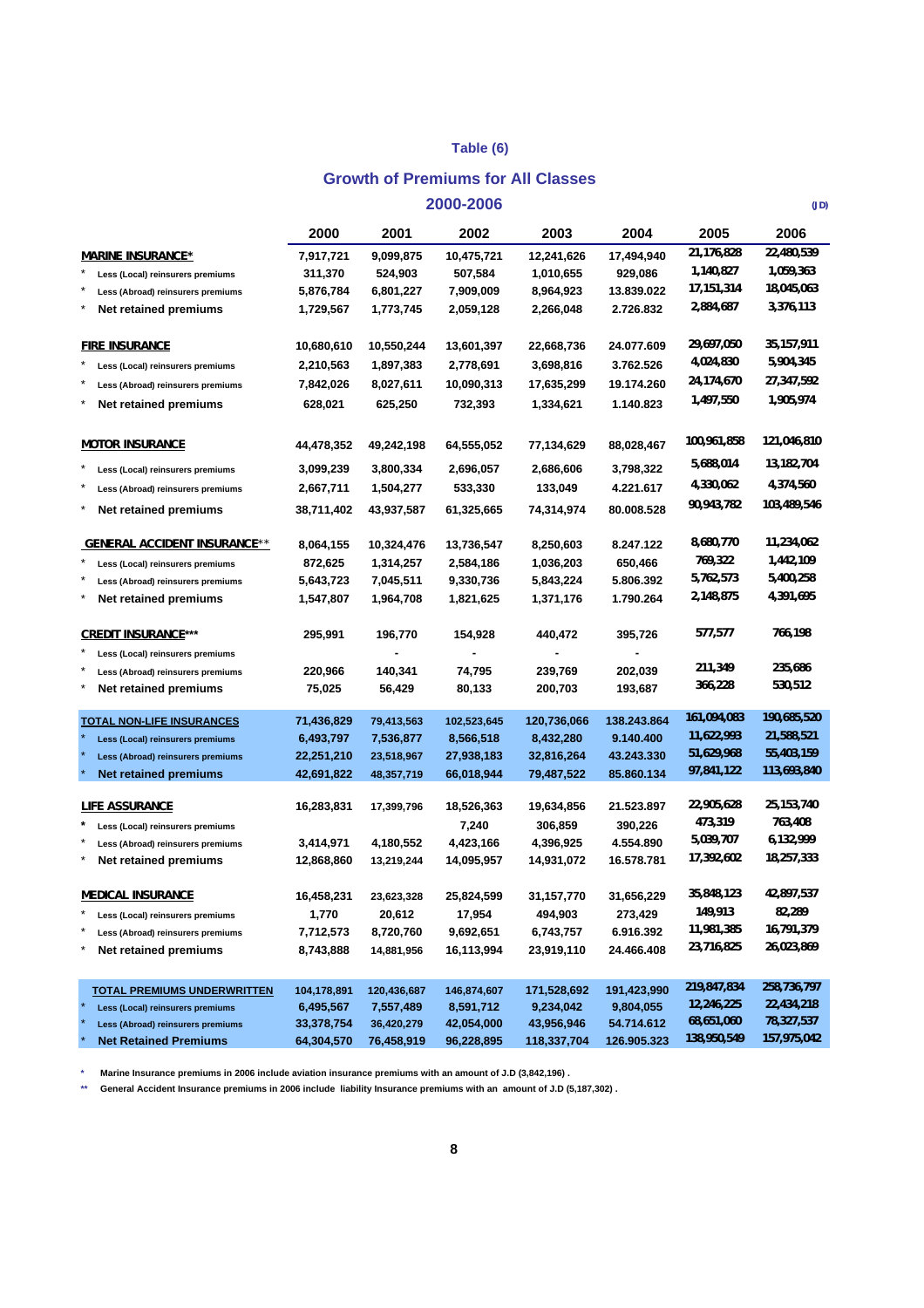### **Table (7)**

## **2000-2006** Growth of Paid Claims for All Classes

|                                         | 2000       | 2001       | 2002       | 2003        | 2004        | 2005        | 2006        |
|-----------------------------------------|------------|------------|------------|-------------|-------------|-------------|-------------|
| <b>MARINE INSURANCE**</b>               | 2,917,398  | 2,312,285  | 2,417,211  | 2,445,701   | 2,720,875   | 3,535,048   | 3,560,454   |
| $\star$<br>Recoveries                   |            |            |            | 218910      | 185,650     | 173171      | 204,229     |
| *<br><b>Less Local Reinsurers Share</b> |            |            | 10,824     | 28,169      | 109,847     | 213,654     | 80,084      |
| Less (Abroad)Reinsurers Share           | 2,494,457  | 2,024,607  | 2,064,583  | 1,766,338   | 1,943,137   | 2,679,319   | 2,770,051   |
| *<br><b>Retained Claims</b>             | 422,941    | 287,678    | 341,804    | 432,284     | 482,241     | 468,904     | 506,090     |
| <b>FIRE INSURANCE</b>                   | 4,092,676  | 8,019,652  | 4,146,282  | 9,215,695   | 8.084.922   | 11,607,891  | 21,218,351  |
| *<br>Recoveries                         |            |            |            | 171634      | 165,660     | 156,184     | 183,209     |
| *<br><b>Less Local Reinsurers Share</b> |            |            | 49,912     | 975,465     | 689,301     | 1,247,869   | 965,158     |
| $\ast$<br>Less (Abroad)Reinsurers Share | 3,819,561  | 7,556,005  | 3,701,321  | 7,239,501   | 6.771.143   | 7,937,791   | 18,558,309  |
| $\star$<br><b>Retained Claims</b>       | 273,115    | 463,647    | 395,049    | 829,095     | 458,818     | 2,266,047   | 1,511,675   |
| <i>MOTOR INSURANCE</i>                  | 35,112,548 | 36,838,118 | 42,237,755 | 58,224,901  | 70,144,221  | 87,241,664  | 103,299,965 |
| *<br>Recoveries                         |            |            |            | 6,154,886   | 8.121.316   | 10,861,117  | 14,687,134  |
| *<br><b>Less Local Reinsurers Share</b> |            |            | 328,671    | 1,932,893   | 1,995,532   | 3,980,656   | 5,116,955   |
| *<br>Less (Abroad)Reinsurers Share      | 4,967,947  | 5,844,692  | 5,427,652  | 4,534,170   | 4.990.001   | 6,464,452   | 4,791,661   |
| *<br><b>Retained Claims</b>             | 30,144,601 | 30,993,426 | 36,481,432 | 45,602,952  | 55,037,372  | 65,935,439  | 78,704,215  |
| <b>GENERAL ACCIDENT INSURANCE**</b>     | 3,598,098  | 2,699,106  | 3,789,634  | 1,292,442   | 2.826.105   | 2,118,734   | 1,729,186   |
| *<br>Recoveries                         |            |            |            | 8,921       | 20,849      | 724,109     | 5,630       |
| *<br><b>Less Local Reinsurers Share</b> |            |            | 39,257     | 89,374      | 568,785     | 291,342     | 141,897     |
| *<br>Less (Abroad)Reinsurers Share      | 3,119,337  | 2,686,637  | 3,291,785  | 753,007     | 1.602.244   | 664,283     | 1,104,886   |
| *<br><b>Retained Claims</b>             | 478,761    | 12,469     | 458,592    | 441,140     | 634,227     | 439,000     | 476,773     |
| <b>CREDIT INSURANCE</b>                 | 273,540    | 683,658    | 870,066    | 365,582     | 258,750     | 198,002     | 91,872      |
| *<br>Recoveries                         |            |            |            |             |             |             |             |
| *<br><b>Less Local Reinsurers Share</b> |            |            |            |             |             |             |             |
| *<br>Less (Abroad)Reinsurers Share      | 239,856    | 502,231    | 761,197    | 238,441     | 255,946     | 157,605     | 90,457      |
| *<br><b>Retained Claims</b>             | 33,684     | 181,427    | 108,869    | 127,141     | 2,804       | 40,397      | 1,415       |
| TOTAL NON-LIFE INSURANCE                | 45,994,260 | 50,552,819 | 53,460,948 | 71,544,321  | 84.034.873  | 104,701,339 | 129,899,828 |
| <b>Recoveries</b>                       |            |            |            | 6,554,351   | 8.493.475   | 11,914,581  | 15,080,202  |
| Less Local Reinsurers Share             |            |            | 428,664    | 3,025,901   | 3.363.465   | 5,733,521   | 6,304,094   |
| Less (Abroad) Reinsurers Share          | 14,641,158 | 18,614,172 | 15,246,538 | 14,531,457  | 15.562.471  | 17,903,450  | 27,315,364  |
| <b>Retained Claims</b>                  | 31,353,102 | 31,938,647 | 37,785,746 | 47,432,612  | 56.615.462  | 69,149,787  | 81,200,168  |
| <b>LIFE ASSURANCE***</b>                | 7,848,747  | 9,710,399  | 10,019,249 | 10,144,003  | 11.445.823  | 10,275,554  | 10,896,647  |
| *<br><b>Less Local Reinsurers Share</b> |            |            |            | 55,953      | 28,887      | 51,983      | 85,894      |
| *<br>Less (Abroad)Reinsurers Share      | 2,226,784  | 3,065,235  | 3,830,999  | 2,785,832   | 4.348.751   | 2,815,678   | 3,915,100   |
| *<br><b>Retained Claims</b>             | 5,621,963  | 6,645,164  | 6,188,250  | 7,302,218   | 7.068.185   | 7,407,893   | 6,895,653   |
| <b>MEDICAL INSURANCE</b>                | 13,906,941 | 19,547,982 | 22,707,312 | 26,420,906  | 28,095,453  | 27,866,828  | 33,592,633  |
| $\star$<br>Recoveries                   |            |            |            | 378,516     | 634,785     | 725,585     | 695,980     |
| *<br><b>Less Local Reinsurers Share</b> |            |            | 2,718      | 237,188     | 160,336     | 168,335     | 45,402      |
| *<br>Less (Abroad)Reinsurers Share      | 6,945,971  | 9,297,748  | 9,716,453  | 18,571,370  | 5,701,295   | 7,618,322   | 11,980,181  |
| $\star$<br><b>Retained Claims</b>       | 6,960,970  | 10,250,234 | 12,988,141 | 7,233,832   | 21,599,037  | 19,354,586  | 20,871,070  |
| <b>Total Paid Claims</b>                | 67,749,948 | 79,811,200 | 86,187,509 | 108,109,230 | 123,576,149 | 142,843,721 | 174,389,108 |
| $\ast$<br><b>Recoveries</b>             |            |            |            | 6,932,867   | 9,128,260   | 12,640,166  | 15,776,182  |
| Less Local Reinsurers Share             |            |            | 431,382    | 3,319,042   | 3,552,688   | 5,953,839   | 6,435,390   |
| Less (Abroad) Reinsurers Share          | 23,813,913 | 30,977,155 | 28,793,990 | 35,888,659  | 25,612,517  | 28,337,450  | 43,210,645  |
| <b>Retained Claims</b>                  | 43,936,035 | 48,834,045 | 56,962,137 | 61,968,662  | 85,282,828  | 95,912,266  | 108,966,891 |

**\* Marine insurance Claims in 2006 include aviation Claims in an amount of J.D (265,795 )**

**\*\* General Accident Claims include liability paid claims in an amount of J.D (505,607)in addition to other insurances**

**\*\*\* Life Assurance claims include the amounts paid for surrender and maturity Policies in an amount of J.D (4,932,860)**

**JD**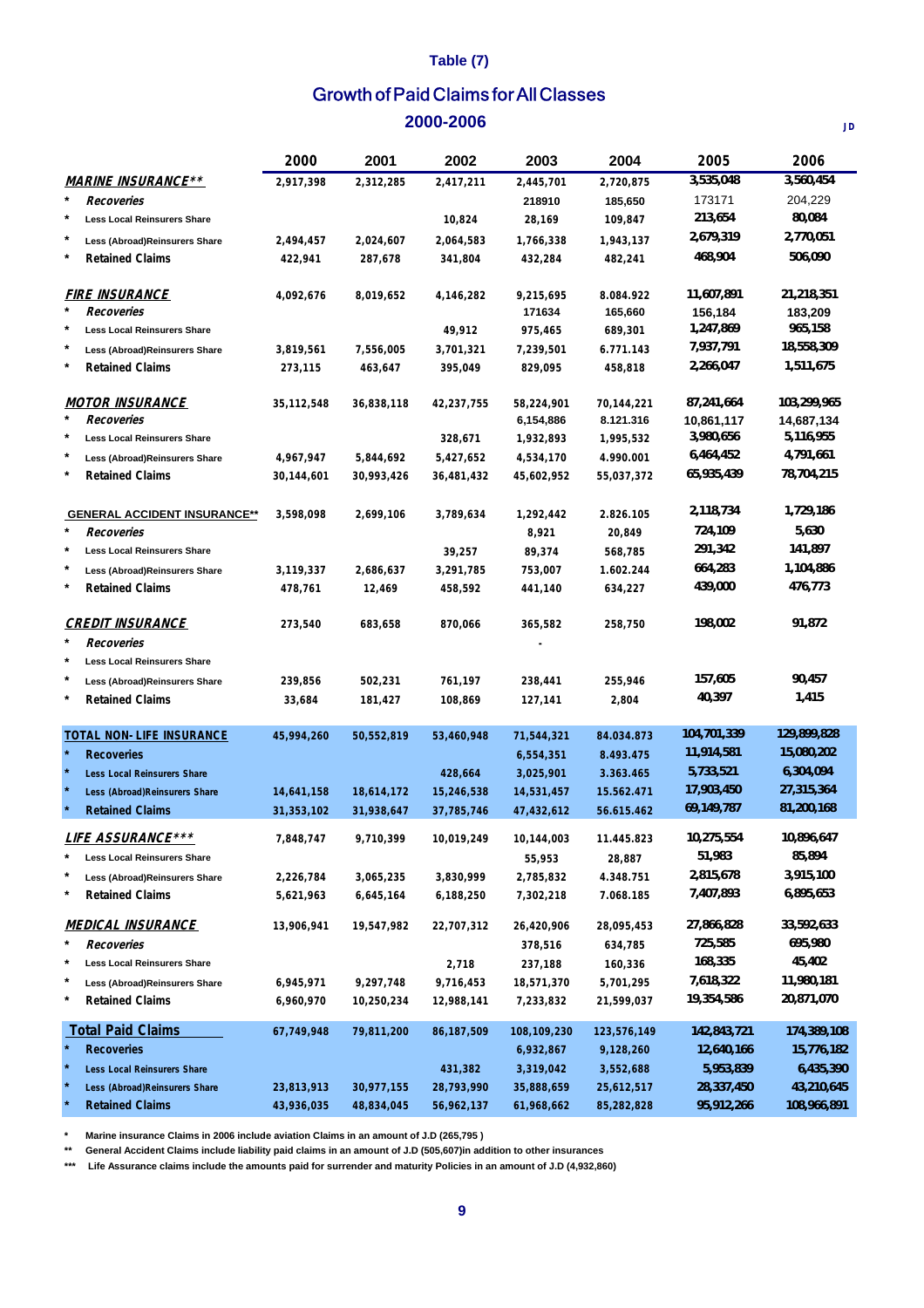## **Table (8)**

# **Written Premiums of Jordan Insurance Market (2006)**

|                                              |              |              | Arrange of    | Share of              |          | Arrange             |
|----------------------------------------------|--------------|--------------|---------------|-----------------------|----------|---------------------|
|                                              | 2005         | 2006         | <b>Branch</b> | <b>Gross Premiums</b> | Growth % | <b>According to</b> |
|                                              | <b>JD</b>    |              | 2006          | %<br>2006             |          | Average<br>Growth   |
| <b>MARINE INSURANCE*</b>                     | 21,176,828   | 22,480,539   |               |                       |          |                     |
| Less (Local) reinsurers premiums             | 1,140,827    | 1,059,363    |               |                       |          |                     |
| Less (Abroad) reinsurers premiums            | 17, 151, 314 | 18,045,063   | 5             | 8.7                   | 6.2      | 7                   |
| Net retained premiums                        | 2,884,687    | 3,376,113    |               |                       |          |                     |
| <b>FIRE INSURANCE</b>                        | 29,697,050   | 35, 157, 911 |               |                       |          |                     |
| Less (Local) reinsurers premiums             | 4,024,830    | 5,904,345    | 3             | 13.6                  | 18.4     | 5                   |
| Less (Abroad) reinsurers premiums            | 24,174,670   | 27,347,592   |               |                       |          |                     |
| Net retained premiums                        | 1,497,550    | 1,905,974    |               |                       |          |                     |
| <b>MOTOR INSURANCE</b>                       | 100,961,858  | 121,046,810  |               |                       |          |                     |
| Less (Local) reinsurers premiums             | 5,688,014    | 13,182,704   | 1             | 46.8                  | 19.9     | 3                   |
| Less (Abroad) reinsurers premiums            | 4,330,062    | 4,374,560    |               |                       |          |                     |
| Net retained premiums                        | 90,943,782   | 103,489,546  |               |                       |          |                     |
| <b>GENERAL ACCIDENT INSURANCE**</b>          | 8,680,770    | 11,234,062   |               |                       |          |                     |
| Less (Local) reinsurers premiums             | 769,322      | 1,442,109    | 6             | 4.3                   | 29.4     | $\overline{2}$      |
| Less (Abroad) reinsurers premiums            | 5,762,573    | 5,400,258    |               |                       |          |                     |
| Net retained premiums                        | 2,148,875    | 4,391,695    |               |                       |          |                     |
| <b>Credit Insurance</b>                      | 577,577      | 766,198      |               |                       |          |                     |
| Less (Local) reinsurers premiums             |              |              | 7             | 0.3                   | 32.7     | 1                   |
| Less (Abroad) reinsurers premiums            | 211,349      | 235,686      |               |                       |          |                     |
| Net retained premiums                        | 366,228      | 530,512      |               |                       |          |                     |
| <b>TOTAL (NON-LIFE) INSURANCES</b>           | 161,094,083  | 190,685,520  |               |                       |          |                     |
| Less (Local) reinsurers premiums             | 51,629,968   | 55,403,159   |               | 73.7                  | 18.4     |                     |
| $\star$<br>Less (Abroad) reinsurers premiums | 51,629,968   | 55,403,159   |               |                       |          |                     |
| <b>Net retained premiums</b>                 | 97,841,122   | 113,693,840  |               |                       |          |                     |
| <b>LIFE ASSURANCE</b>                        | 22,905,628   | 25, 153, 740 |               |                       |          |                     |
| Less (Local) reinsurers premiums             | 473,319      | 763,408      |               |                       |          |                     |
| Less (Abroad) reinsurers premiums            | 5,039,707    | 6,132,999    | 4             | 9.7                   | 9.8      | 6                   |
| *<br>Net retained premiums                   | 17,392,602   | 18,257,333   |               |                       |          |                     |
| <b>MEDICAL INSURANCE</b>                     | 35,848,123   | 42,897,537   |               |                       |          |                     |
| Less (Local) reinsurers premiums             | 149,913      | 82,289       | 2             | 16.6                  | 19.7     | 4                   |
| Less (Abroad) reinsurers premiums            | 11,981,385   | 16,791,379   |               |                       |          |                     |
| Net retained premiums                        | 23,716,825   | 26,023,869   |               |                       |          |                     |
| <b>TOTAL PREMIUMS UNDERWRITTEN</b>           | 219,847,834  | 258,736,797  |               |                       |          |                     |
| Less (Local) reinsurers premiums             | 12,246,225   | 22,434,218   |               | 100                   | 17.7     |                     |
| Less (Abroad) reinsurers premiums            | 68,651,060   | 78,327,537   |               |                       |          |                     |
| <b>Net retained premiums</b>                 | 138,950,549  | 157,975,042  |               |                       |          |                     |

**\* Marine Insurance premiums in 2006 include aviation insurance premiums with an amount of J.D (3,842,196) .**

**\*\* General Accident Insurance premiums in 2006 include liability insurance premiums with an amount of J.D (5,187,302)in addition to other insurances**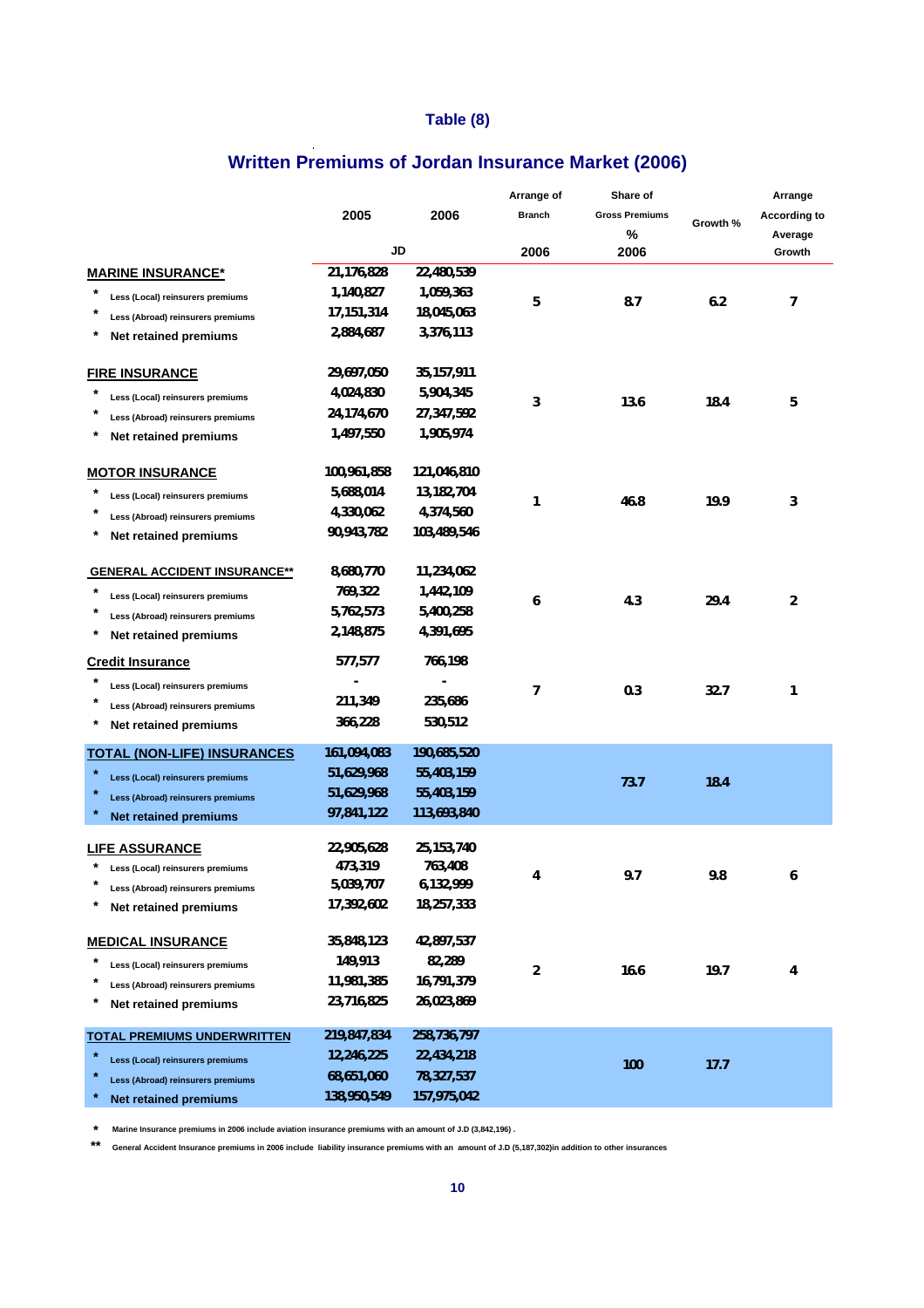## **Companies Share % in Gross Premiums For The Year of 2006**

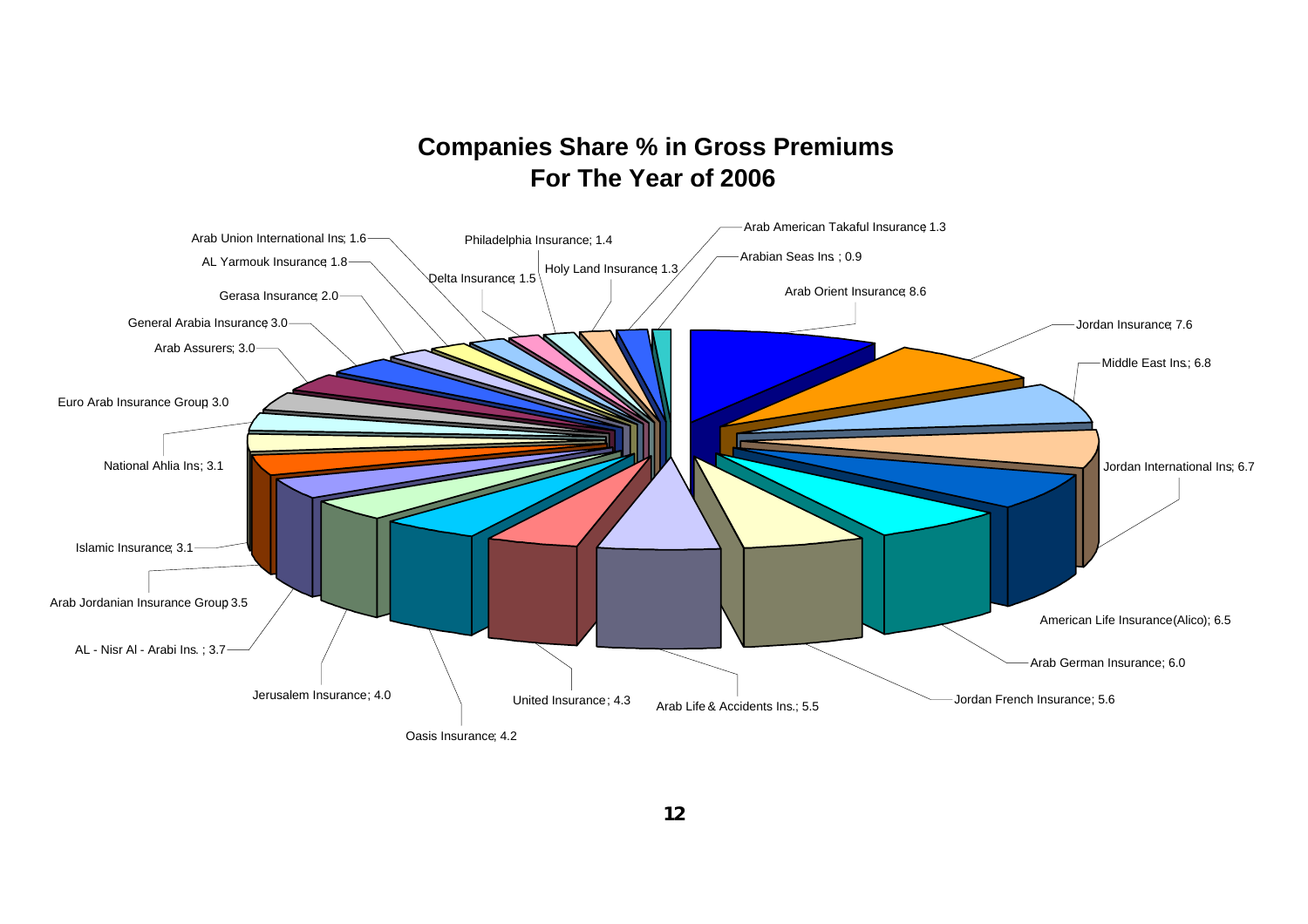#### **Table (10) Underwritten Premiums 2006 (Companie's Share of All Classes) -2** (JD)

|              |                                    | Total Motor'                                                            |             |             | Non Life Insurances |                     |           |           | Life                                        |              | Medical+Life |                                                                                           | <b>Gross Underwritten</b> |      | Market s Share % |  |
|--------------|------------------------------------|-------------------------------------------------------------------------|-------------|-------------|---------------------|---------------------|-----------|-----------|---------------------------------------------|--------------|--------------|-------------------------------------------------------------------------------------------|---------------------------|------|------------------|--|
| No.          | Companies                          | Compulsory (Third Party Liability Ins.)&<br>Comprehensive (Own Damages) |             |             |                     | Medical             |           |           |                                             |              |              |                                                                                           | Premiums                  |      |                  |  |
|              |                                    | 2006                                                                    | 2005        | 2006        | 2005                | 2006                | 2005      | 2006      | 2005                                        | 2006         | 2005         | 2006                                                                                      | 2005                      | 2006 | 2005             |  |
| $\mathbf{1}$ | Jordan Insurance                   | 6,790,500                                                               | 5,775,235   | 15,684,325  | 12.262.881          | 1.810.910           | 1,851,941 | 2,237,456 | 1.807.943                                   | 4.048.366    | 3.659.884    | 19.732.691                                                                                | 15.922.765                | 7.63 | 7.24             |  |
|              | 2 Middle East Insurance            | 4,733,870                                                               | 4,695,490   | 14,181,010  | 13,449,306          | 2,014,521           | 1,783,913 | 1,277,772 | 1,111,203                                   | 3.292.293    | 2,895,116    | 17,473,303                                                                                | 16,344,422                | 6.75 | 7.43             |  |
|              | 3 National Ahlia Insurance         | 4,060,433                                                               | 4,051,831   | 7,338,390   | 7,259,221           | 366,232             | 325,498   | 223,525   | 167,170                                     | 589,757      | 492,668      | 7,928,147                                                                                 | 7,751,889                 | 3.06 | 3.53             |  |
|              | 4 United Insurance                 | 6,628,074                                                               | 5,351,018   | 9,983,135   | 10,164,842          | 1,007,224           | 1,093,802 | 99,622    | 115,816                                     | 1.106.846    | 1,209,618    | 11,089,981                                                                                | 11,374,460                | 4.29 | 5.17             |  |
|              | 5 Arabian Seas Insurance           | 1,262,896                                                               | 1,120,486   | 2,254,379   | 1,802,492           |                     |           |           |                                             | $\mathbf 0$  | 0            | 2,254,379                                                                                 | 1,802,492                 | 0.87 | 0.82             |  |
|              | 6 General Arabia Insurance         | 2,190,282                                                               | 2,387,092   | 5,360,973   | 5,071,316           | 1,612,775           | 1,676,529 | 679,280   | 507,202                                     | 2,292,055    | 2,183,731    | 7,653,028                                                                                 | 7,255,047                 | 2.96 | 3.30             |  |
|              | 7 Jerusalem Insurance              | 6,052,371                                                               | 5,672,733   | 8,964,855   | 7,978,408           | 1,044,816           | 1,058,088 | 517,761   | 678,006                                     | 1,562,577    | 1,736,094    | 10,527,432                                                                                | 9,714,502                 | 4.07 | 4.42             |  |
|              | 8 AL-Nisr Al-Arabi Insurance       | 2,781,328                                                               | 2,631,048   | 4,512,476   | 4,086,285           | 2,612,315           | 2,619,023 | 2,534,906 | 2,119,839                                   | 5, 147, 221  | 4,738,862    | 9,659,697                                                                                 | 8,825,147                 | 3.73 | 4.01             |  |
|              | 9 Jordan French Insurance          | 7,380,569                                                               | 6,879,809   | 9,932,817   | 10,171,990          | 4,007,880           | 2,183,814 | 472,849   | 379.920                                     | 4.480.729    | 2,563,734    | 14,413,546                                                                                | 12,735,724                | 5.57 | 5.79             |  |
|              | 10 Arab Union International Ins.   | 3,761,238                                                               | 3,973,568   | 4,114,154   | 4,268,034           | 41,564              |           |           |                                             | 41,564       | 0            | 4,155,718                                                                                 | 4,268,034                 | 1.61 | 1.94             |  |
|              | 11 Delta Insurance                 | 1,504,842                                                               | 1,388,023   | 3,338,109   | 3,203,811           | 485,600             | 471,010   | 7,161     | 7,349                                       | 492,761      | 478,359      | 3,830,870                                                                                 | 3,682,170                 | 1.48 | 1.67             |  |
|              | 12 Oasis Insurance                 | 9,306,903                                                               | 2,825,983   | 10,183,926  | 3,723,976           | 796,778             | 435,666   |           |                                             | 796,778      | 435,666      | 10,980,704                                                                                | 4,159,642                 | 4.24 | 1.89             |  |
|              | 13 Al Yarmouk Insurance            | 2,151,132                                                               | 1,259,446   | 3,925,630   | 2,930,712           | 605,762             | 636,393   | 18,271    | 4,028                                       | 624,033      | 640,421      | 4,549,663                                                                                 | 3,571,133                 | 1.76 | 1.62             |  |
|              | 14 Holy Land Insurance             | 2,847,349                                                               | 2,801,733   | 3,256,406   | 3,225,308           |                     |           |           |                                             | $\mathbf{0}$ | $\mathbf{0}$ | 3,256,406                                                                                 | 3,225,308                 | 1.26 | 1.47             |  |
|              | 15 Arab Life & Accidents Ins.      | 8,078,681                                                               | 6,808,631   | 11,420,896  | 9,583,462           | 1,243,858           | 1,355,643 | 1,606,510 | 1,145,447                                   | 2,850,368    | 2,501,090    | 14,271,264                                                                                | 12,084,552                | 5.52 | 5.50             |  |
|              | 16 Philadelphia Insurance          | 3,246,330                                                               | 3,782,473   | 3,600,427   | 3,960,485           |                     |           |           |                                             | $\mathbf{0}$ | $\mathbf{0}$ | 3,600,427                                                                                 | 3,960,485                 | 1.39 | 1.80             |  |
|              | 17 American Life Insurance(Alico)  | 0                                                                       | 0           | 1,969,955   | 1,682,546           | 2,402,748           | 2,012,328 |           | 12,553,641 12,128,039 14,956,389 14,140,367 |              |              | 16,926,344                                                                                | 15,822,913                | 6.54 | 7.20             |  |
|              | 18 Jordan International Ins.       | 9,572,374                                                               | 6,912,885   | 13,005,807  | 9,718,685           | 3,773,377           | 3,147,771 | 513,996   | 476,396                                     | 4,287,373    | 3,624,167    | 17,293,180                                                                                | 13,342,852                | 6.68 | 6.07             |  |
|              | 19 Arab German Insurance           | 5,262,663                                                               | 3,381,747   | 9,304,417   | 6,286,908           | 5.956.584           | 2,730,642 | 761,150   | 679.469                                     | 6.717.734    | 3,410,111    | 16,022,151                                                                                | 9.697.019                 | 6.19 | 4.41             |  |
|              | 20 Euro Arab Insurance Group       | 3,675,750                                                               | 2,876,107   | 5,507,104   | 4,283,339           | 2,004,886           | 1,179,014 | 301,004   | 207,654                                     | 2,305,890    | 1,386,668    | 7,812,994                                                                                 | 5,670,007                 | 3.02 | 2.58             |  |
|              | 21 Islamic Insurance               | 3,754,579                                                               | 3,267,027   | 5,487,100   | 4,662,794           | 1,693,712 1,501,741 |           | 874,769   | 702,082                                     | 2,568,481    | 2,203,823    | 8,055,581                                                                                 | 6,866,617                 | 3.11 | 3.12             |  |
|              | 22 Arab Assurers                   | 5,493,974                                                               | 4,630,197   | 7,061,090   | 6,122,122           | 429,012             | 713,870   | 305,057   | 512,457                                     | 734,069      | 1,226,327    | 7,795,159                                                                                 | 7,348,449                 | 3.01 | 3.34             |  |
|              | 23 Arab American Takaful Insurance | 3,125,073                                                               | 3,353,938   | 3,233,493   | 3,379,702           |                     |           |           |                                             | $\mathbf 0$  | 0            | 3,233,493                                                                                 | 3,379,702                 | 1.25 | 1.54             |  |
|              | 24 Arab Jordanian Ins. Group       | 6,527,270                                                               | 5,131,027   | 8,301,663   | 6,906,830           | 477,790             | 416,525   | 169,010   | 139.616                                     | 646,800      | 556,141      | 8,948,463                                                                                 | 7,462,971                 | 3.46 | 3.39             |  |
|              | 25 Arab Orient Insurance           | 6,376,708                                                               | 5,181,549   | 13,917,208  | 9,839,385           | 8,219,428           | 8,389,986 |           |                                             | 8,219,428    | 8,389,986    | 22,136,636                                                                                | 18,229,371                | 8.56 | 8.29             |  |
|              | 26 Gerasa Insurance                | 4,481,616                                                               | 4,822,783   | 4,845,769   | 5,069,243           | 289,765             | 264,926   |           | 15.992                                      | 289,765      | 280,918      | 5,135,534                                                                                 | 5,350,161                 | 1.98 | 2.43             |  |
|              | <b>Total</b>                       | 121.046.805                                                             | 100.961.859 | 190.685.514 | 161.094.083         |                     |           |           |                                             |              |              | 42,897,537 35,848,123 25,153,740 22,905,628 68,051,277 58,753,751 258,736,791 219,847,834 |                           | 100  | 100              |  |

**\* Total motor insurance premiums doesn't match the total of both compulsory &comprehensive premiums because the breakdown of the branch is not available for one insurance company.**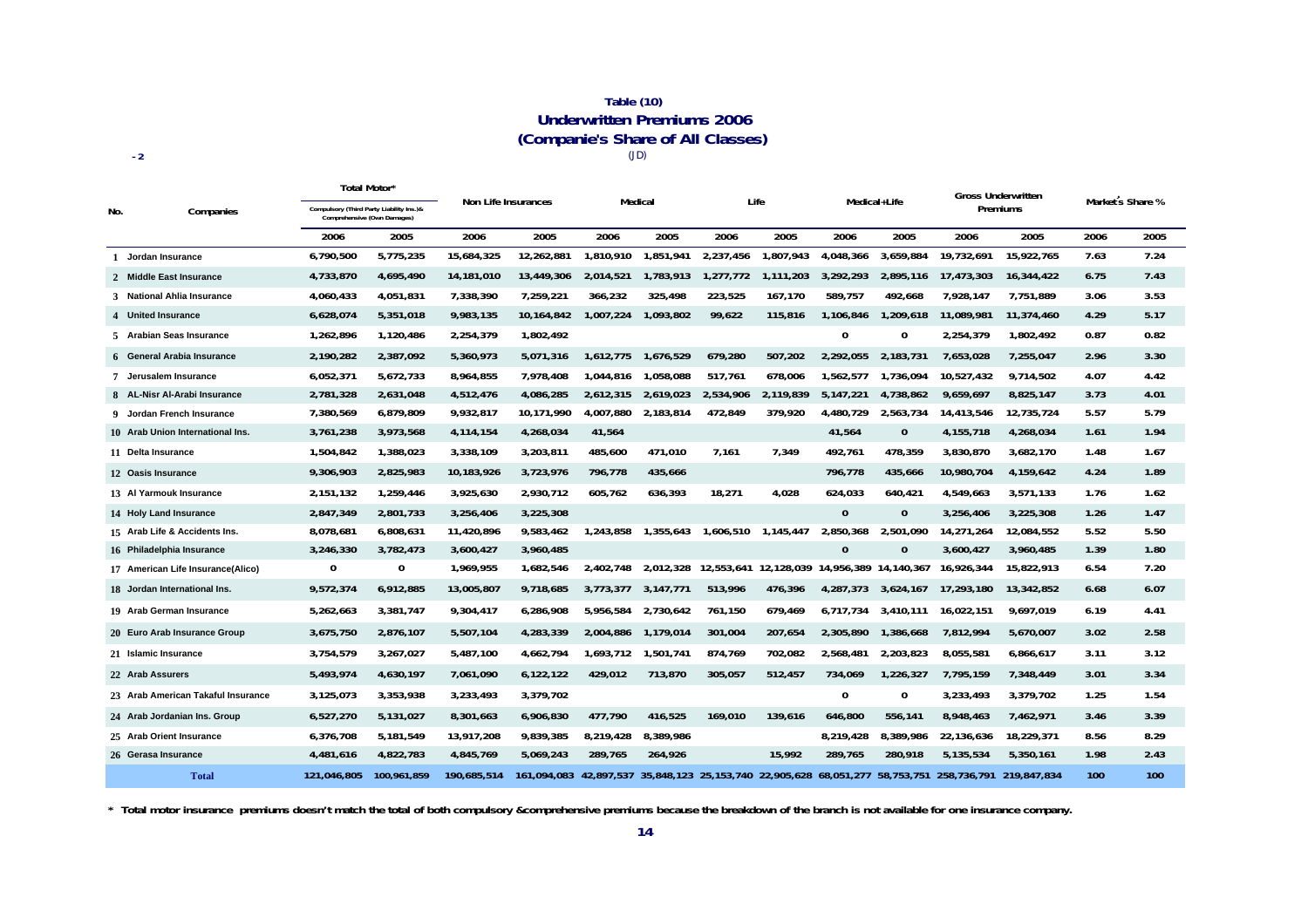#### **Table (10) Underwritten Premiums 2006 (Companie's Share of All Classes)** (JD)

-1

|     |                                    | Marine    |           |           |           |             |                                                                            | Fire& Other Property |            |           |           |                       |           |                 |         | Motor     |                                                 |           |                                |
|-----|------------------------------------|-----------|-----------|-----------|-----------|-------------|----------------------------------------------------------------------------|----------------------|------------|-----------|-----------|-----------------------|-----------|-----------------|---------|-----------|-------------------------------------------------|-----------|--------------------------------|
| No. | Companies                          |           |           |           | Aviation  |             | <b>Total Marine+Aviation</b>                                               |                      | Damages    | Liability |           | <b>Other Branches</b> |           | Credit          |         |           | Compulsory (Third Party<br>Liability Insurance) |           | Comprehensive<br>(Own Damages) |
|     |                                    | 2006      | 2005      | 2006      | 2005      | 2006        | 2005                                                                       | 2006                 | 2005       | 2006      | 2005      | 2006                  | 2005      | 2006            | 2005    | 2006      | 2005                                            | 2006      | 2005                           |
|     | Jordan Insurance                   | 1,789,513 | 1,414,864 |           |           | 1,789,513   | 1,414,864                                                                  | 6,300,140            | 4,322,269  | 749,852   | 463,946   | 54,320                | 286,567   |                 |         | 1,909,567 | 1,838,866                                       | 4,880,933 | 3,936,369                      |
|     | 2 Middle East Insurance            | 3,132,587 | 2,734,460 | 755,168   | 772.790   | 3,887,755   | 3,507,250                                                                  | 4,527,510            | 4,578,118  | 691,616   | 336,999   | 340,259               | 331,449   |                 |         | 1,984,269 | 2,032,706                                       | 2,749,601 | 2,662,784                      |
|     | 3 National Ahlia Insurance         | 720,775   | 712,095   |           |           | 720.775     | 712.095                                                                    | 2,417,347            | 2,393,518  | 123,934   | 81,652    | 15,901                | 20,125    |                 |         | 2,946,012 | 2,660,398                                       | 1,114,421 | 1,391,433                      |
|     | 4 United Insurance                 | 1,310,164 | 1,260,472 |           | 845,748   | 1,310,164   | 2,106,220                                                                  | 1,687,530            | 2,213,057  | 276,825   | 426,869   | 80,542                | 67,678    |                 |         | 3,045,647 | 2,748,516                                       | 3,582,427 | 2,602,502                      |
|     | 5 Arabian Seas Insurance           | 84,489    | 54,516    |           |           | 84,489      | 54,516                                                                     | 568,106              | 557,453    | 330,602   | 53,370    | 8,286                 | 16,667    |                 |         | 1,128,058 | 1,013,185                                       | 134,838   | 107,301                        |
|     | 6 General Arabia Insurance         | 918,163   | 1,019,361 |           |           | 918,163     | 1,019,361                                                                  | 1,718,401            | 1,112,087  |           |           | 534,127               | 552,776   |                 |         | 1,213,894 | 1,455,134                                       | 976,388   | 931,958                        |
|     | Jerusalem Insurance                | 1,610,807 | 1,270,893 |           |           | 1,610,807   | 1,270,893                                                                  | 1,157,815            | 930,845    | 111,156   | 57,110    | 32,706                | 46,827    |                 |         | 3,376,042 | 3,265,204                                       | 2,676,329 | 2,407,529                      |
|     | 8 AL-Nisr Al-Arabi Insurance       | 420,711   | 501,373   |           |           | 420,711     | 501,373                                                                    | 923,801              | 735,827    | 191,950   | 113,277   | 194,686               | 104,760   |                 |         | 1,653,831 | 1,738,822                                       | 1,127,497 | 892,226                        |
|     | Jordan French Insurance            | 1,328,784 | 1,209,801 | 155,583   | 1,206,522 | 1,484,367   | 2,416,323                                                                  | 744,977              | 705,417    | 91,433    | 24,559    | 20,893                | 6,525     | 210,578         | 139,357 | 5,051,974 | 5,427,782                                       | 2,328,595 | 1,452,027                      |
|     | 10 Arab Union International Ins.   | 167,402   | 140,441   |           |           | 167,402     | 140,441                                                                    | 154,313              | 120,690    |           |           | 31,201                | 33,335    |                 |         | 3,149,969 | 3,315,854                                       | 611,269   | 657,714                        |
|     | 11 Delta Insurance                 | 335,968   | 356,861   |           |           | 335,968     | 356,861                                                                    | 1,344,852            | 1,362,517  | 92,200    | 29.639    | 60,247                | 66,771    |                 |         | 1.141.475 | 1,092,605                                       | 363,367   | 295,418                        |
|     | 12 Oasis Insurance                 | 110,949   | 254,609   |           |           | 110,949     | 254,609                                                                    | 562,677              | 467,661    |           |           | 203,397               | 175,723   |                 |         | 7,269,771 | 1,978,854                                       | 2,037,132 | 847,129                        |
|     | 13 Al Yarmouk Insurance            | 488,385   | 388,904   |           |           | 488,385     | 388,904                                                                    | 1,264,362            | 1,258,118  | 11,134    | 13,367    | 10,617                | 10,877    |                 |         | 2,014,320 | 1,066,074                                       | 136,812   | 193,372                        |
|     | 14 Holy Land Insurance             | 30,701    | 55,078    |           |           | 30,701      | 55,078                                                                     | 351,865              | 338,720    | 26,491    | 29,777    |                       |           |                 |         | 2,373,953 | 2,325,491                                       | 473,396   | 476,242                        |
|     | 15 Arab Life & Accidents Ins.      | 790,557   | 788,524   |           |           | 790,557     | 788,524                                                                    | 1,766,189            | 1,308,917  | 229,849   | 239,170   |                       |           | 555,620         | 438,220 | 4,005,995 | 4,174,510                                       | 4,072,686 | 2,634,121                      |
|     | 16 Philadelphia Insurance          | 250,553   | 80,499    |           |           | 250,553     | 80,499                                                                     | 88,080               | 77,617     | 3,029     | 13,669    | 12,435                | 6,227     |                 |         | 2.374.633 | 2,998,634                                       | 871.697   | 783,839                        |
|     | 17 American Life Insurance(Alico)  |           |           |           |           | $\mathbf 0$ | $\mathbf 0$                                                                |                      |            |           |           | 1,969,955             | ,682,546  |                 |         |           |                                                 |           |                                |
|     | 18 Jordan International Ins.       | 1,384,269 | 1.151.195 | 506.163   | 376,416   | 1,890,432   | 1,527,611                                                                  | 1,193,689            | 1,089,379  | 341,418   | 177,269   | 7,894                 | 11,541    |                 |         | 5.612.798 | 4,293,069                                       | 3,959,576 | 2,619,816                      |
|     | 19 Arab German Insurance           | 420,068   | 670,437   |           |           | 420,068     | 670,437                                                                    | 2,966,567            | 1,986,588  | 568,373   | 167.160   | 86.746                | 80,976    |                 |         |           | 2,212,987                                       |           | 1,168,760                      |
|     | 20 Euro Arab Insurance Group       | 290,385   | 399,630   |           |           | 290,385     | 399,630                                                                    | 445,187              | 213,596    | 1,095,782 | 794,006   |                       |           |                 |         | 2,572,804 | 2,251,833                                       | 1,102,946 | 624,274                        |
|     | 21 Islamic Insurance               | 780,871   | 665,340   |           |           | 780,871     | 665,340                                                                    | 758,458              | 548,958    |           |           | 193,192               | 181,469   |                 |         | 2,335,529 | 2,164,172                                       | 1,419,050 | 1,102,855                      |
|     | 22 Arab Assurers                   | 809,412   | 987,023   |           |           | 809,412     | 987,023                                                                    | 644,409              | 423,792    | 34,519    | 32,734    | 78,776                | 48,376    |                 |         | 4,272,145 | 3,686,479                                       | 1,221,829 | 943,718                        |
|     | 23 Arab American Takaful Insurance | 66,740    | 24,475    |           |           | 66,740      | 24,475                                                                     | 38,978               | 1,068      |           |           | 2,702                 | 221       |                 |         | 3,025,894 | 3,317,207                                       | 99,179    | 36,731                         |
|     | 24 Arab Jordanian Ins. Group       | 667,751   | 668.794   |           |           | 667.751     | 668,794                                                                    | 819.852              | 879.353    |           |           | 286,790               | 227,656   |                 |         | 3.977.644 | 3,701,336                                       | 2,549,626 | 1.429.691                      |
|     | 25 Arab Orient Insurance           | 625,407   | 544.298   | 2.425.282 | 553,017   | 3.050.689   | 1.097.315                                                                  | 2.460.368            | 1.900.964  | 213,051   | 216,395   | 1,816,392             | 1,443,162 |                 |         | 3,073,378 | 2.980.955                                       | 3,303,330 | 2,200,594                      |
|     | 26 Gerasa Insurance                | 102,932   | 68,392    |           |           | 102,932     | 68,392                                                                     | 252,438              | 170,520    | 4,088     | 2,905     | 4,695                 | 4,643     |                 |         | 4,033,589 | 4,032,820                                       | 448,027   | 789,963                        |
|     | <b>Total</b>                       |           |           |           |           |             | 18,638,343 17,422,335 3,842,196 3,754,493 22,480,539 21,176,828 35,157,911 |                      | 29,697,049 | 5,187,302 | 3,273,873 | 6,046,759             | 5,406,897 | 766,198 577,577 |         |           | 73,543,191 67,773,493 42,240,951 33,188,366     |           |                                |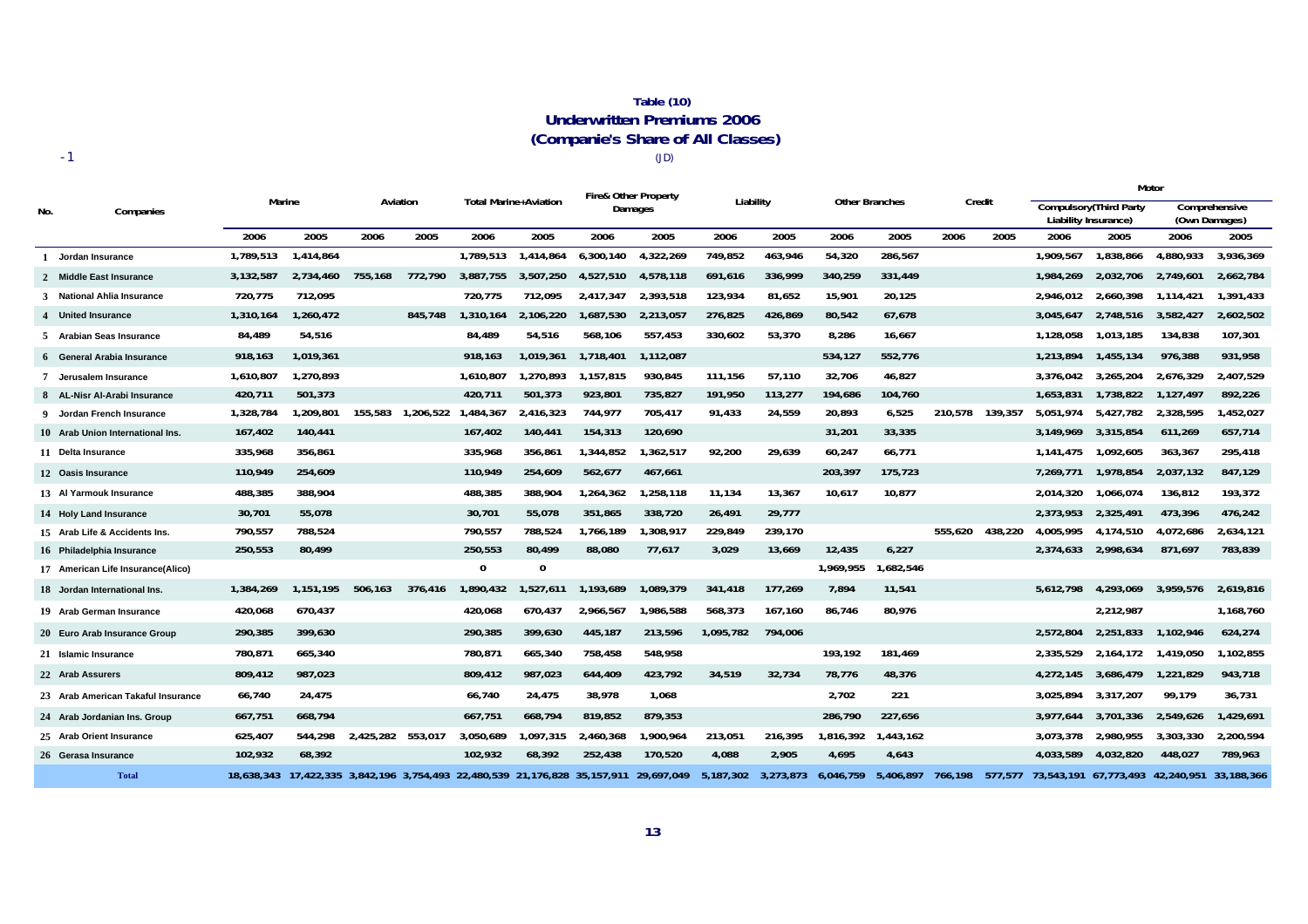### **Table (11) Motor Underwritten Premiums 2006\* As in 31/12/2006 compared with 31/12/2005**

J.D

|                |                                    | UUIIIµUIJUI Y I .F .L |            |            | <b>UUIIIµUISUI Y I .F .L IIUIII</b> | UUIIIµUIJUI y I.F.L/ |                         |                | <b>I</b> Utal | <b>COUPLER ISSIVE</b> |             | Total Motors*** |             |
|----------------|------------------------------------|-----------------------|------------|------------|-------------------------------------|----------------------|-------------------------|----------------|---------------|-----------------------|-------------|-----------------|-------------|
| No.            | Companies                          | …lordanian Vehicles∗  |            |            | Comprehensive                       |                      | <b>Foreign Vehicles</b> | Compulsory/TPI |               |                       | Own Damages |                 |             |
|                |                                    | 2006                  | 2005       | 2006       | 2005                                | 2006                 | 2005                    | 2006           | 2005          | 2006                  | 2005        | 2006            | 2005        |
|                | 1 Jordan Insurance                 | 659,332               | 623,912    | 733,247    | 639,085                             | 516,988              | 575,869                 | 1,909,567      | 1,838,866     | 4,880,933             | 3,936,369   | 6,790,500       | 5,775,235   |
|                | 2 Middle East Ins.                 | 863,796               | 799,487    | 619,644    | 696,315                             | 500,829              | 536,904                 | 1,984,269      | 2,032,706     | 2,749,601             | 2,662,784   | 4,733,870       | 4,695,490   |
|                | <sup>3</sup> National Ahlia Ins.   | 2,228,815             | 1,881,204  | 268,453    | 300,160                             | 448,744              | 479,034                 | 2,946,012      | 2,660,398     | 1,114,421             | 1,391,433   | 4,060,433       | 4,051,831   |
| $\overline{4}$ | <b>United Insurance</b>            | 1,045,050             | 1,411,531  | 1,016,982  | 789,228                             | 983,615              | 547,757                 | 3,045,647      | 2,748,516     | 3,582,427             | 2,602,502   | 6,628,074       | 5,351,018   |
|                | 5 Arabian Seas Ins.                | 566,992               | 437,996    | 43,559     | 37,513                              | 517,507              | 537,676                 | 1,128,058      | 1,013,185     | 134,838               | 107,301     | 1,262,896       | 1,120,486   |
|                | <b>6</b> General Arabia Insurance  | 475,691               | 645,002    | 267,759    | 262,057                             | 470,444              | 548,075                 | 1,213,894      | 1,455,134     | 976,388               | 931,958     | 2,190,282       | 2,387,092   |
|                | 7 Jerusalem Insurance              | 2,148,527             | 2,038,287  | 750,915    | 705,748                             | 476,600              | 521,169                 | 3,376,042      | 3,265,204     | 2,676,329             | 2,407,529   | 6,052,371       | 5,672,733   |
|                | AL - Nisr Al - Arabi Ins.          | 774,742               | 852,498    | 393,845    | 338,249                             | 485,244              | 548,075                 | 1,653,831      | 1,738,822     | 1,127,497             | 892,226     | 2,781,328       | 2,631,048   |
| - 9            | Jordan French Insurance            | 3,773,675             | 4,333,369  | 809,496    | 525,484                             | 468,803              | 568,929                 | 5,051,974      | 5,427,782     | 2,328,595             | 1,452,027   | 7,380,569       | 6,879,809   |
|                | 10 Arab Union International Ins.   | 2,567,341             | 2,623,872  | 91,129     | 142,876                             | 491,499              | 549,106                 | 3,149,969      | 3,315,854     | 611,269               | 657,714     | 3,761,238       | 3,973,568   |
|                | 11 Delta Insurance                 | 551,409               | 487,028    | 77,432     | 104,000                             | 512,634              | 501,577                 | 1,141,475      | 1,092,605     | 363,367               | 295,418     | 1,504,842       | 1,388,023   |
|                | 12 Oasis Insurance                 | 1,693,869             | 1,048,693  | 771,684    | 378,560                             | 4,804,218            | 551,601                 | 7,269,771      | 1,978,854     | 2,037,132             | 847,129     | 9,306,903       | 2,825,983   |
|                | 13 AL Yarmouk Insurance            | 1,534,840             | 506,452    | 23,591     | 36,424                              | 455,889              | 523,198                 | 2,014,320      | 1,066,074     | 136,812               | 193,372     | 2,151,132       | 1,259,446   |
|                | 14 Holy Land Insurance             | 1,613,734             | 1,489,129  | 292,623    | 287,257                             | 467,596              | 549,105                 | 2,373,953      | 2,325,491     | 473,396               | 476,242     | 2,847,349       | 2,801,733   |
|                | 15 Arab Life & Accidents Ins.      | 2,749,475             | 2,855,988  | 836,052    | 766,921                             | 420,468              | 551,601                 | 4,005,995      | 4,174,510     | 4,072,686             | 2,634,121   | 8,078,681       | 6,808,631   |
| 16             | Philadelphia Insurance             | 1,348,311             | 1,337,031  | 467,291    | 436,197                             | 559,031              | 1,225,406               | 2,374,633      | 2,998,634     | 871,697               | 783,839     | 3,246,330       | 3,782,473   |
|                | 17 Jordan International Ins.       | 2,832,477             | 2,009,328  | 2,294,190  | 1,751,352                           | 486,131              | 532,389                 | 5,612,798      | 4,293,069     | 3,959,576             | 2,619,816   | 9,572,374       | 6,912,885   |
| 18             | <b>Arab German Insurance</b>       |                       | 1,359,355  |            | 374,482                             |                      | 479,150                 | $\bf{0}$       | 2,212,987     |                       | 1,168,760   | 5,262,663       | 3,381,747   |
|                | 19 Euro Arab Insurance Group       | 1,607,514             | 1,020,357  | 634,621    | 687,996                             | 330,669              | 543,480                 | 2,572,804      | 2,251,833     | 1,102,946             | 624,274     | 3,675,750       | 2,876,107   |
|                | 20 Islamic Insurance               | 1,422,107             | 1,252,721  | 427,291    | 379,062                             | 486,131              | 532,389                 | 2,335,529      | 2,164,172     | 1,419,050             | 1,102,855   | 3,754,579       | 3,267,027   |
|                | 21 Arab Assurers                   | 3,399,042             | 2,889,988  | 478,542    | 382,277                             | 394,561              | 414,214                 | 4,272,145      | 3,686,479     | 1,221,829             | 943,718     | 5,493,974       | 4,630,197   |
|                | 22 Arab American Takaful Insurance | 2,552,421             | 2,691,082  | 17,479     | 41,578                              | 455,994              | 584,547                 | 3,025,894      | 3,317,207     | 99,179                | 36,731      | 3,125,073       | 3,353,938   |
|                | 23 Arab Jordanian Insurance Group  | 2,793,304             | 2,396,294  | 656,755    | 783,061                             | 527,585              | 521,981                 | 3,977,644      | 3,701,336     | 2,549,626             | 1,429,691   | 6,527,270       | 5,131,027   |
|                | 24 Arab Orient Insurance           | 1,814,770             | 1,708,179  | 772,079    | 738,992                             | 486,529              | 533,784                 | 3,073,378      | 2,980,955     | 3,303,330             | 2,200,594   | 6,376,708       | 5,181,549   |
|                | 25 Gerasa Insurance                | 3,317,663             | 3,126,396  | 207,779    | 374,035                             | 508,147              | 532,389                 | 4,033,589      | 4,032,820     | 448,027               | 789,963     | 4,481,616       | 4,822,783   |
|                | <b>Total</b>                       | 44,334,897            | 41,825,179 | 12,952,438 | 11,958,909                          | 16,255,856           | 13.989.405              | 73,543,191     | 67,773,493    | 42,240,951            | 33,188,366  | 121,046,805     | 100,961,859 |

**\* These numbers are according to the tables issued by insurance companies**

**\*\* The premiums of T.P.L Jordanian Vehicles premiums include T.P.L policies issued by the unified office at JOIF + T.P.L tenders premiums + orange card premiums.**

\*\*\* Total motor insurance premiums doesn't match the total of both compulsory &comprehensive insurance because the breakdown of the branch is not available for one insurance company.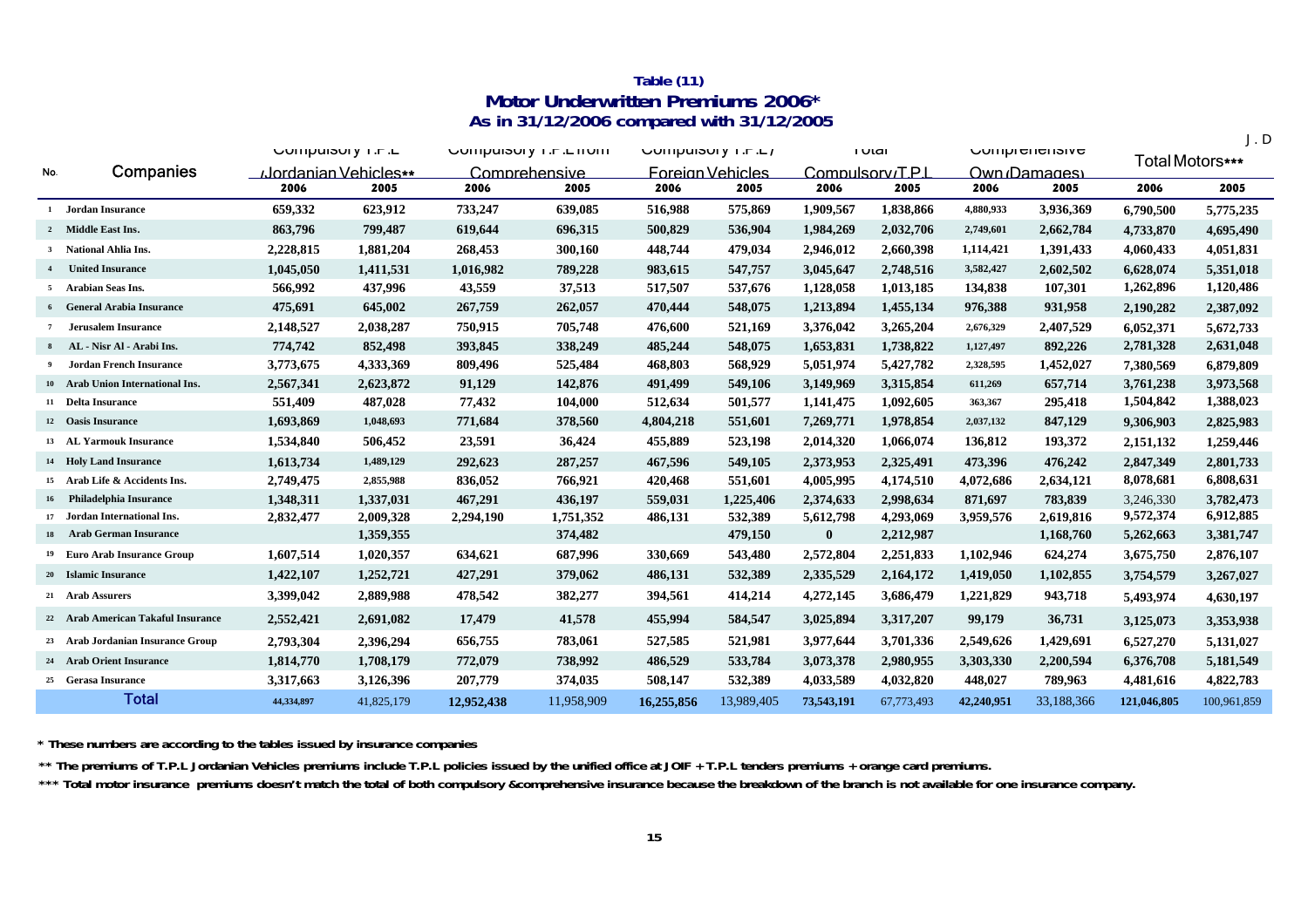### **Table (12) Companies Classification & Share of Gross Written Premiums As in 31/12/2006 (According to Insurance Branches) (J.D)**

**-2**

|                                  | Marine & Transport                     |                         |                 | <b>Fire&amp;Other Property Damages</b>    |                         |                 | <b>General Accident</b>                  |                        |
|----------------------------------|----------------------------------------|-------------------------|-----------------|-------------------------------------------|-------------------------|-----------------|------------------------------------------|------------------------|
| $\frac{\eta}{\dot{\mathcal{C}}}$ | Companies                              | <b>Written Premiums</b> | $\mathcal{U}_0$ | Companies                                 | <b>Written Premiums</b> | $\mathcal{U}_0$ | Companies                                | <b>Written Premium</b> |
|                                  | <b>Middle East Ins.</b>                | 3,887,755               |                 | <b>Jordan Insurance</b>                   | 6,300,140               |                 | <b>Arab Orient Insurance</b>             | 2,029,443              |
| 2                                | <b>Arab Orient Insurance</b>           | 3,050,689               |                 | <b>Middle East Ins.</b>                   | 4,527,510               | 2               | <b>American Life Insurance (Alico)</b>   | 1,969,955              |
| 3                                | Jordan International Ins.              | 1,890,432               |                 | <b>Arab German Insurance</b>              | 2,966,567               | 3               | <b>Euro Arab Insurance Group</b>         | 1,095,782              |
|                                  | <b>Jordan Insurance</b>                | 1,789,513               |                 | <b>Arab Orient Insurance</b>              | 2,460,368               |                 | Middle East Ins.                         | 1,031,875              |
| 5                                | <b>Jerusalem Insurance</b>             | 1,610,807               | 5               | <b>National Ahlia Ins.</b>                | 2,417,347               | 5               | <b>Jordan Insurance</b>                  | 804,172                |
| 6                                | <b>Jordan French Insurance</b>         | 1,484,367               | 6               | Arab Life & Accidents Ins.                | 1,766,189               | 6               | <b>Arab German Insurance</b>             | 655,119                |
|                                  | <b>United Insurance</b>                | 1,310,164               |                 | <b>General Arabia Insurance</b>           | 1,718,401               |                 | <b>General Arabia Insurance</b>          | 534,127                |
| 8                                | <b>General Arabia Insurance</b>        | 918,163                 |                 | <b>United Insurance</b>                   | 1,687,530               |                 | AL - Nisr Al - Arabi Ins.                | 386,636                |
| 9                                | <b>Arab Assurers</b>                   | 809,412                 | 9               | <b>Delta Insurance</b>                    | 1,344,852               | 9               | <b>United Insurance</b>                  | 357,367                |
| 10                               | Arab Life & Accidents Ins.             | 790,557                 |                 | <b>10</b> AL Yarmouk Insurance            | 1,264,362               |                 | Jordan International Ins.                | 349,312                |
| 11                               | <b>Islamic Insurance</b>               | 780,871                 |                 | <b>11</b> Jordan International Ins.       | 1,193,689               |                 | <b>Arabian Seas Ins</b>                  | 338,888                |
| 12                               | <b>National Ahlia Ins.</b>             | 720,775                 | 12              | <b>Jerusalem Insurance</b>                | 1,157,815               |                 | <b>12</b> Arab Jordanian Insurance Group | 286,790                |
| 13                               | <b>Arab Jordanian Insurance Group</b>  | 667,751                 | 13              | .AL - Nisr Al - Arabi Ins                 | 923,801                 | 13              | Arab Life & Accidents Ins.               | 229,849                |
| 14                               | <b>AL Yarmouk Insurance</b>            | 488,385                 |                 | <b>14</b> Arab Jordanian Insurance Group  | 819,852                 | 14              | <b>Oasis Insurance</b>                   | 203,397                |
| 15                               | AL - Nisr Al - Arabi Ins.              | 420,711                 |                 | <b>15</b> Islamic Insurance               | 758,458                 | 15              | <b>Islamic Insurance</b>                 | 193,192                |
| 16                               | <b>Arab German Insurance</b>           | 420,068                 |                 | <b>Jordan French Insurance</b>            | 744,977                 | 16              | <b>Delta Insurance</b>                   | 152,447                |
| 17                               | <b>Delta Insurance</b>                 | 335,968                 |                 | <b>17</b> Arab Assurers                   | 644,409                 |                 | <b>Jerusalem Insurance</b>               | 143,862                |
| 18                               | <b>Euro Arab Insurance Group</b>       | 290,385                 |                 | <b>18</b> Arabian Seas Ins.               | 568,106                 |                 | <b>National Ahlia Ins.</b>               | 139,835                |
| 19                               | <b>Philadelphia Insurance</b>          | 250,553                 |                 | <b>19</b> Oasis Insurance                 | 562,677                 | 19              | <b>Arab Assurers</b>                     | 113,295                |
| 20                               | Arab Union International Ins.          | 167,402                 |                 | <b>20</b> Euro Arab Insurance Group       | 445,187                 |                 | <b>Jordan French Insurance</b>           | 112,326                |
| 21                               | <b>Oasis Insurance</b>                 | 110,949                 |                 | 21 Holy Land Insurance                    | 351,865                 |                 | Arab Union International Ins.            | 31,201                 |
| 22                               | <b>Gerasa Insurance</b>                | 102,932                 |                 | 22 Gerasa Insurance                       | 252,438                 |                 | <b>22</b> Holy Land Insurance            | 26,491                 |
| 23                               | <b>Arabian Seas Ins.</b>               | 84,489                  |                 | 23 Arab Union International Ins.          | 154,313                 |                 | <b>AL Yarmouk Insurance</b>              | 21,751                 |
| 24                               | <b>Arab American Takaful Insurance</b> | 66,740                  | 24              | <b>Philadelphia Insurance</b>             | 88,080                  |                 | <b>Philadelphia Insurance</b>            | 15,464                 |
| 25                               | <b>Holy Land Insurance</b>             | 30,701                  | 25              | <b>Arab American Takaful Insurance</b>    | 38,978                  | 25              | <b>Gerasa Insurance</b>                  | 8,783                  |
| 26                               | <b>American Life Insurance (Alico)</b> | $\star$                 |                 | <b>26</b> American Life Insurance (Alico) | $\ast$                  |                 | 26 Arab American Takaful Insurance       | 2,702                  |
|                                  | <b>Total</b>                           | 22,480,539              |                 | <b>Total</b>                              | 35, 157, 911            |                 | <b>Total</b>                             | 11,234,06              |

| warine & Transport       |                         |                 | <b>Fire&amp;Other Property Damages</b>    |                         |                 | General Accident                       |                        |
|--------------------------|-------------------------|-----------------|-------------------------------------------|-------------------------|-----------------|----------------------------------------|------------------------|
| Companies                | <b>Written Premiums</b> | $\mathcal{U}_0$ | Companies                                 | <b>Written Premiums</b> | $\mathcal{U}_0$ | Companies                              | <b>Written Premium</b> |
|                          | 3,887,755               |                 | <b>Jordan Insurance</b>                   | 6,300,140               |                 | <b>Arab Orient Insurance</b>           | 2,029,443              |
| rance                    | 3,050,689               |                 | Middle East Ins.                          | 4,527,510               |                 | <b>American Life Insurance (Alico)</b> | 1,969,955              |
| onal Ins.                | 1,890,432               |                 | <b>Arab German Insurance</b>              | 2,966,567               |                 | <b>Euro Arab Insurance Group</b>       | 1,095,782              |
|                          | 1,789,513               |                 | <b>Arab Orient Insurance</b>              | 2,460,368               | 4               | Middle East Ins.                       | 1,031,875              |
| ance                     | 1,610,807               |                 | <b>National Ahlia Ins.</b>                | 2,417,347               |                 | <b>Jordan Insurance</b>                | 804,172                |
| nsurance                 | 1,484,367               |                 | Arab Life & Accidents Ins.                | 1,766,189               |                 | <b>Arab German Insurance</b>           | 655,119                |
|                          | 1,310,164               |                 | <b>General Arabia Insurance</b>           | 1,718,401               |                 | <b>General Arabia Insurance</b>        | 534,127                |
| nsurance                 | 918,163                 | 8               | <b>United Insurance</b>                   | 1,687,530               | 8               | AL - Nisr Al - Arabi Ins.              | 386,636                |
|                          | 809,412                 | 9               | <b>Delta Insurance</b>                    | 1,344,852               | 9               | <b>United Insurance</b>                | 357,367                |
| idents Ins.              | 790,557                 | 10              | <b>AL Yarmouk Insurance</b>               | 1,264,362               | 10              | Jordan International Ins.              | 349,312                |
|                          | 780,871                 |                 | Jordan International Ins.                 | 1,193,689               | 11              | <b>Arabian Seas Ins</b>                | 338,888                |
| lS.                      | 720,775                 | 12              | <b>Jerusalem Insurance</b>                | 1,157,815               |                 | <b>Arab Jordanian Insurance Group</b>  | 286,790                |
| <b>Insurance Group</b>   | 667,751                 | 13              | .AL - Nisr Al - Arabi Ins                 | 923,801                 | 13              | Arab Life & Accidents Ins.             | 229,849                |
| urance                   | 488,385                 | 14.             | <b>Arab Jordanian Insurance Group</b>     | 819,852                 | 14.             | <b>Oasis Insurance</b>                 | 203,397                |
| rabi Ins.                | 420,711                 |                 | <b>15</b> Islamic Insurance               | 758,458                 | 15.             | <b>Islamic Insurance</b>               | 193,192                |
| <b>surance</b>           | 420,068                 |                 | <b>Jordan French Insurance</b>            | 744,977                 | 16              | <b>Delta Insurance</b>                 | 152,447                |
|                          | 335,968                 |                 | <b>17</b> Arab Assurers                   | 644,409                 | 17              | Jerusalem Insurance                    | 143,862                |
| ance Group               | 290,385                 | 18              | <b>Arabian Seas Ins.</b>                  | 568,106                 | 18              | <b>National Ahlia Ins.</b>             | 139,835                |
| urance                   | 250,553                 |                 | <b>19</b> Oasis Insurance                 | 562,677                 | 19              | <b>Arab Assurers</b>                   | 113,295                |
| national Ins.            | 167,402                 |                 | <b>20</b> Euro Arab Insurance Group       | 445,187                 | 20              | <b>Jordan French Insurance</b>         | 112,326                |
|                          | 110,949                 | 21              | <b>Holy Land Insurance</b>                | 351,865                 | 21              | Arab Union International Ins.          | 31,201                 |
|                          | 102,932                 |                 | 22 Gerasa Insurance                       | 252,438                 | 22              | <b>Holy Land Insurance</b>             | 26,491                 |
|                          | 84,489                  |                 | <b>23</b> Arab Union International Ins.   | 154,313                 | 23              | <b>AL Yarmouk Insurance</b>            | 21,751                 |
| <b>Takaful Insurance</b> | 66,740                  | 24              | Philadelphia Insurance                    | 88,080                  | 24              | Philadelphia Insurance                 | 15,464                 |
| ance                     | 30,701                  | 25              | <b>Arab American Takaful Insurance</b>    | 38,978                  | 25              | <b>Gerasa Insurance</b>                | 8,783                  |
| surance (Alico)          | $\ast$                  |                 | <b>26</b> American Life Insurance (Alico) | $\ast$                  |                 | 26 Arab American Takaful Insurance     | 2,702                  |
| <b>Total</b>             | 22,480,539              |                 | <b>Total</b>                              | 35, 157, 911            |                 | <b>Total</b>                           | 11,234,06              |

|   | <b>General Accident</b>                |                         |
|---|----------------------------------------|-------------------------|
| Ş | Companies                              | <b>Written Premiums</b> |
|   | <b>Arab Orient Insurance</b>           | 2,029,443               |
| 2 | <b>American Life Insurance (Alico)</b> | 1,969,955               |
| 3 | <b>Euro Arab Insurance Group</b>       | 1,095,782               |
| 1 | <b>Middle East Ins.</b>                | 1,031,875               |
| 5 | <b>Jordan Insurance</b>                | 804,172                 |
| ć | <b>Arab German Insurance</b>           | 655,119                 |
| 7 | <b>General Arabia Insurance</b>        | 534,127                 |
| 3 | AL - Nisr Al - Arabi Ins.              | 386,636                 |
| 3 | <b>United Insurance</b>                | 357,367                 |
| 0 | <b>Jordan International Ins.</b>       | 349,312                 |
| 1 | <b>Arabian Seas Ins.</b>               | 338,888                 |
| 2 | <b>Arab Jordanian Insurance Group</b>  | 286,790                 |
| 3 | Arab Life & Accidents Ins.             | 229,849                 |
| 4 | <b>Oasis Insurance</b>                 | 203,397                 |
| 5 | <b>Islamic Insurance</b>               | 193,192                 |
| 6 | <b>Delta Insurance</b>                 | 152,447                 |
| 7 | Jerusalem Insurance                    | 143,862                 |
| 8 | <b>National Ahlia Ins.</b>             | 139,835                 |
| 9 | <b>Arab Assurers</b>                   | 113,295                 |
| 0 | <b>Jordan French Insurance</b>         | 112,326                 |
| 1 | <b>Arab Union International Ins.</b>   | 31,201                  |
| 2 | <b>Holy Land Insurance</b>             | 26,491                  |
| 3 | <b>AL Yarmouk Insurance</b>            | 21,751                  |
| 4 | Philadelphia Insurance                 | 15,464                  |
| 5 | <b>Gerasa Insurance</b>                | 8,783                   |
| 6 | <b>Arab American Takaful Insurance</b> | 2,702                   |
|   | Total                                  | 11,234,061              |

**\*(Alico) doesn't practice Marine & Fire Insurances**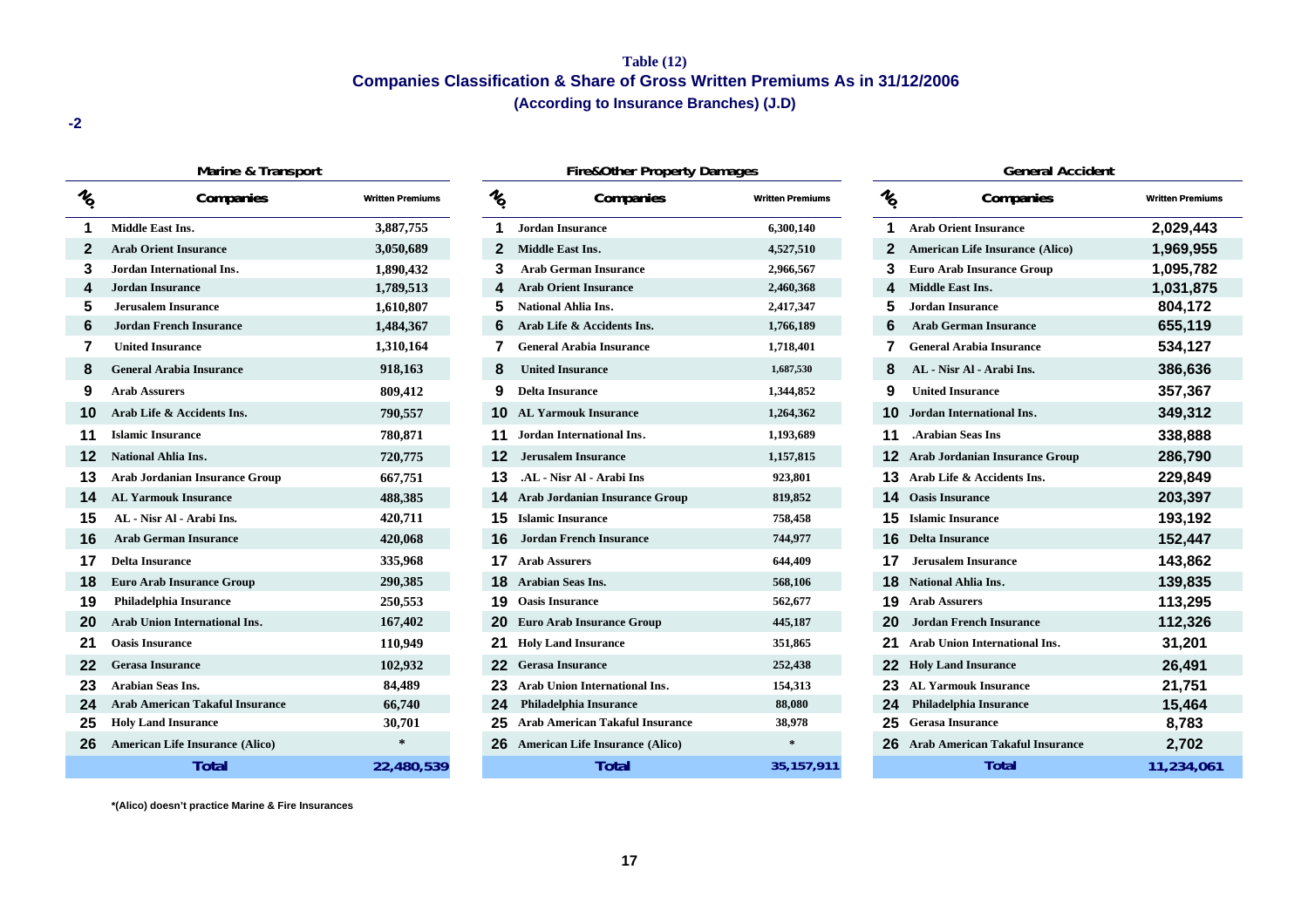### Table **(12)**

## **Companie's Classification & Share of Gross Written Premiums As in 31/12/2006**

**(According to Insurance Branches) (J.D)**

| I<br>×        |
|---------------|
|               |
| ۰,<br>w<br>۰, |

|                   | Life                                   |                     |                   | Medical                                |                     |     | M            |
|-------------------|----------------------------------------|---------------------|-------------------|----------------------------------------|---------------------|-----|--------------|
| $v_{\mathcal{O}}$ | Companies                              | Written<br>Premiums | $v_{\mathcal{O}}$ | Companies                              | Written<br>Premiums | No. |              |
| 1                 | <b>American Life Insurance (Alico)</b> | 12,553,641          | 1                 | <b>Arab Orient Insurance</b>           | 8,219,428           |     | 1            |
| $\mathbf{2}$      | AL - Nisr Al - Arabi Ins.              | 2,534,906           | $\mathbf{2}$      | <b>Arab German Insurance</b>           | 5,956,584           |     | $\mathbf{2}$ |
| 3                 | Jordan Insurance                       | 2,237,456           | 3                 | <b>Jordan French Insurance</b>         | 4,007,880           |     | 3            |
| 4                 | Arab Life & Accidents Ins.             | 1,606,510           | 4                 | <b>Jordan International Ins.</b>       | 3,773,377           |     | 4            |
| 5                 | <b>Middle East Ins.</b>                | 1,277,772           | 5                 | AL - Nisr Al - Arabi Ins.              | 2,612,315           |     | 5            |
| 6                 | <b>Islamic Insurance</b>               | 874,769             | 6                 | American Life Insurance (Alico)        | 2,402,748           |     | 6            |
| 7                 | <b>Arab German Insurance</b>           | 761,150             | 7                 | <b>Middle East Ins.</b>                | 2,014,521           |     | 7            |
| 8                 | <b>General Arabia Insurance</b>        | 679,280             | 8                 | <b>Euro Arab Insurance Group</b>       | 2,004,886           |     | 8            |
| 9                 | <b>Jerusalem Insurance</b>             | 517,761             | 9                 | <b>Jordan Insurance</b>                | 1,810,910           |     | 9            |
| 10                | Jordan International Ins.              | 513,996             | 10                | <b>Islamic Insurance</b>               | 1,693,712           |     | 10           |
| 11                | <b>Jordan French Insurance</b>         | 472,849             | 11                | <b>General Arabia Insurance</b>        | 1,612,775           |     | 11           |
| 12                | <b>Arab Assurers</b>                   | 305,057             | 12                | Arab Life & Accidents Ins.             | 1,243,858           |     | 12           |
| 13                | <b>Euro Arab Insurance Group</b>       | 301,004             | 13                | <b>Jerusalem Insurance</b>             | 1,044,816           |     | 13           |
| 14                | <b>National Ahlia Ins.</b>             | 223,525             | 14                | <b>United Insurance</b>                | 1,007,224           |     | 14           |
| 15                | <b>Arab Jordanian Insurance Group</b>  | 169,010             | 15                | <b>Oasis Insurance</b>                 | 796,778             |     | 15           |
| 16                | <b>United Insurance</b>                | 99,622              | 16                | <b>AL Yarmouk Insurance</b>            | 605,762             |     | 16           |
| 17                | <b>AL Yarmouk Insurance</b>            | 18,271              | 17                | <b>Delta Insurance</b>                 | 485,600             |     | 17           |
| 18                | <b>Delta Insurance</b>                 | 7,161               | 18                | <b>Arab Jordanian Insurance Group</b>  | 477,790             |     | 18           |
| 19                | <b>Gerasa Insurance</b>                | $\ast$              | 19                | <b>Arab Assurers</b>                   | 429,012             |     | 19           |
| 20                | <b>Arabian Seas Ins.</b>               | $* *$               | 20                | <b>National Ahlia Ins.</b>             | 366,232             |     | 20           |
| 21                | Arab Union International Ins.          | $* *$               | 21                | <b>Gerasa Insurance</b>                | 289,765             |     | 21           |
| 22                | <b>Oasis Insurance</b>                 | $* *$               | 22                | <b>Arab Union International Ins.</b>   | 41,564              |     | 22           |
| 23                | <b>Holy Land Insurance</b>             | $\ast\ast$          | 23                | <b>Arabian Seas Ins.</b>               | $\ast$              |     | 23           |
| 24                | <b>Philadelphia Insurance</b>          | $\ast\ast$          | 24                | <b>Holy Land Insurance</b>             | $\ast$              |     | 24           |
| 25                | <b>Arab American Takaful Insurance</b> | $* *$               | 25                | Philadelphia Insurance                 | $\ast$              |     | 25           |
| 26                | <b>Arab Orient Insurance</b>           | $**$                | 26                | <b>Arab American Takaful Insurance</b> | $\ast$              |     | 26           |
|                   | Total                                  | 25.153.740          |                   | Total                                  | 42.897.537          |     |              |

| Life                     |                     |                 | <b>Medical</b>                           |                     |                 | Motor(Compulsory(Third Party Liability Insurance)&Comprehensive(Own Damaq |                     |
|--------------------------|---------------------|-----------------|------------------------------------------|---------------------|-----------------|---------------------------------------------------------------------------|---------------------|
| Companies                | Written<br>Premiums | $\mathcal{U}_O$ | Companies                                | Written<br>Premiums | $\mathcal{U}_O$ | Companies                                                                 | Written<br>Premiums |
| surance (Alico)          | 12,553,641          |                 | <b>Arab Orient Insurance</b>             | 8,219,428           |                 | Jordan International Ins.                                                 | 9,572,374           |
| rabi Ins.                | 2,534,906           |                 | <b>Arab German Insurance</b>             | 5,956,584           |                 | <b>Oasis Insurance</b>                                                    | 9,306,903           |
|                          | 2,237,456           | 3               | <b>Jordan French Insurance</b>           | 4,007,880           |                 | Arab Life & Accidents Ins.                                                | 8,078,681           |
| idents Ins.              | 1,606,510           |                 | Jordan International Ins.                | 3,773,377           |                 | <b>Jordan French Insurance</b>                                            | 7,380,569           |
|                          | 1,277,772           |                 | AL - Nisr Al - Arabi Ins.                | 2,612,315           |                 | <b>Jordan Insurance</b>                                                   | 6,790,500           |
| e                        | 874,769             |                 | <b>American Life Insurance (Alico)</b>   | 2,402,748           |                 | <b>United Insurance</b>                                                   | 6,628,074           |
| <b>isurance</b>          | 761,150             |                 | <b>Middle East Ins.</b>                  | 2,014,521           |                 | <b>Arab Jordanian Insurance Group</b>                                     | 6,527,270           |
| <b>Insurance</b>         | 679,280             |                 | <b>Euro Arab Insurance Group</b>         | 2,004,886           |                 | <b>Arab Orient Insurance</b>                                              | 6,376,708           |
| ance                     | 517,761             |                 | <b>Jordan Insurance</b>                  | 1,810,910           |                 | <b>Jerusalem Insurance</b>                                                | 6,052,371           |
| onal Ins.                | 513,996             | 10.             | <b>Islamic Insurance</b>                 | 1,693,712           |                 | <b>10 Arab Assurers</b>                                                   | 5,493,974           |
| nsurance                 | 472,849             |                 | <b>General Arabia Insurance</b>          | 1,612,775           |                 | <b>Arab German Insurance</b>                                              | 5,262,663           |
|                          | 305,057             |                 | Arab Life & Accidents Ins.               | 1,243,858           |                 | <b>12</b> Middle East Ins.                                                | 4,733,870           |
| ance Group               | 301,004             | 13              | <b>Jerusalem Insurance</b>               | 1,044,816           |                 | <b>13</b> Gerasa Insurance                                                | 4,481,616           |
| ıs.                      | 223,525             |                 | <b>United Insurance</b>                  | 1,007,224           |                 | <b>14</b> National Ahlia Ins.                                             | 4,060,433           |
| <b>Insurance Group</b>   | 169,010             | 15.             | <b>Oasis Insurance</b>                   | 796,778             |                 | <b>15</b> Arab Union International Ins.                                   | 3,761,238           |
|                          | 99,622              | 16.             | <b>AL Yarmouk Insurance</b>              | 605,762             |                 | <b>16</b> Islamic Insurance                                               | 3,754,579           |
| surance                  | 18,271              |                 | <b>17</b> Delta Insurance                | 485,600             |                 | <b>17</b> Euro Arab Insurance Group                                       | 3,675,750           |
|                          | 7,161               |                 | <b>18</b> Arab Jordanian Insurance Group | 477,790             |                 | <b>Philadelphia Insurance</b>                                             | 3,246,330           |
|                          |                     |                 | <b>19</b> Arab Assurers                  | 429,012             |                 | <b>19</b> Arab American Takaful Insurance                                 | 3,125,073           |
|                          | $\ast\ast$          |                 | <b>National Ahlia Ins.</b>               | 366,232             |                 | <b>20</b> Holy Land Insurance                                             | 2,847,349           |
| rnational Ins.           | **                  |                 | <b>Gerasa Insurance</b>                  | 289,765             |                 | AL - Nisr Al - Arabi Ins.                                                 | 2,781,328           |
|                          | $\ast$ $\ast$       |                 | <b>Arab Union International Ins.</b>     | 41,564              |                 | 22 General Arabia Insurance                                               | 2,190,282           |
| ance                     | $\ast$ $\ast$       |                 | 23 Arabian Seas Ins.                     | *                   |                 | 23 AL Yarmouk Insurance                                                   | 2,151,132           |
| urance                   | $\ast$ $\ast$       | 24              | <b>Holy Land Insurance</b>               | $\ast$              |                 | <b>Delta Insurance</b>                                                    | 1,504,842           |
| <b>Fakaful Insurance</b> | $\ast$ $\ast$       | 25              | <b>Philadelphia Insurance</b>            |                     |                 | <b>Arabian Seas Ins.</b>                                                  | 1,262,896           |
| ırance                   | $* *$               | 26.             | <b>Arab American Takaful Insurance</b>   |                     |                 | <b>26</b> American Life Insurance (Alico)                                 |                     |
| Total                    | 25, 153, 740        |                 | Total                                    | 42,897,537          |                 | Total                                                                     | 121,046,805         |

|                 | Life                                     |                     |                 | Medical                                  |                     |                 | Motor(Compulsory(Third Party Liability Insurance)&Comprehensive(Own Damages)) |                     |  |  |  |  |
|-----------------|------------------------------------------|---------------------|-----------------|------------------------------------------|---------------------|-----------------|-------------------------------------------------------------------------------|---------------------|--|--|--|--|
| $\mathcal{U}_O$ | Companies                                | Written<br>Premiums | $\mathcal{U}_O$ | Companies                                | Written<br>Premiums | $\mathcal{U}_O$ | Companies                                                                     | Written<br>Premiums |  |  |  |  |
|                 | <b>American Life Insurance (Alico)</b>   | 12,553,641          |                 | <b>Arab Orient Insurance</b>             | 8,219,428           |                 | Jordan International Ins.                                                     | 9,572,374           |  |  |  |  |
| $\mathbf{2}$    | AL - Nisr Al - Arabi Ins.                | 2,534,906           |                 | <b>Arab German Insurance</b>             | 5,956,584           | $\overline{2}$  | <b>Oasis Insurance</b>                                                        | 9,306,903           |  |  |  |  |
| 3.              | <b>Jordan Insurance</b>                  | 2,237,456           | 3               | <b>Jordan French Insurance</b>           | 4,007,880           |                 | Arab Life & Accidents Ins.                                                    | 8,078,681           |  |  |  |  |
|                 | 4 Arab Life & Accidents Ins.             | 1,606,510           |                 | Jordan International Ins.                | 3,773,377           |                 | <b>Jordan French Insurance</b>                                                | 7,380,569           |  |  |  |  |
|                 | 5 Middle East Ins.                       | 1,277,772           |                 | AL - Nisr Al - Arabi Ins.                | 2,612,315           |                 | <b>Jordan Insurance</b>                                                       | 6,790,500           |  |  |  |  |
|                 | <b>Islamic Insurance</b>                 | 874,769             |                 | <b>American Life Insurance (Alico)</b>   | 2,402,748           | 6               | <b>United Insurance</b>                                                       | 6,628,074           |  |  |  |  |
|                 | <b>Arab German Insurance</b>             | 761,150             |                 | Middle East Ins.                         | 2,014,521           |                 | <b>Arab Jordanian Insurance Group</b>                                         | 6,527,270           |  |  |  |  |
|                 | <b>8</b> General Arabia Insurance        | 679,280             |                 | <b>Euro Arab Insurance Group</b>         | 2,004,886           | 8               | <b>Arab Orient Insurance</b>                                                  | 6,376,708           |  |  |  |  |
|                 | <b>Jerusalem Insurance</b>               | 517,761             |                 | <b>Jordan Insurance</b>                  | 1,810,910           |                 | <b>Jerusalem Insurance</b>                                                    | 6,052,371           |  |  |  |  |
|                 | <b>10</b> Jordan International Ins.      | 513,996             | 10.             | <b>Islamic Insurance</b>                 | 1,693,712           | 10              | <b>Arab Assurers</b>                                                          | 5,493,974           |  |  |  |  |
|                 | <b>11</b> Jordan French Insurance        | 472,849             |                 | <b>General Arabia Insurance</b>          | 1,612,775           |                 | <b>Arab German Insurance</b>                                                  | 5,262,663           |  |  |  |  |
|                 | <b>12</b> Arab Assurers                  | 305,057             |                 | Arab Life & Accidents Ins.               | 1,243,858           |                 | Middle East Ins.                                                              | 4,733,870           |  |  |  |  |
|                 | <b>13</b> Euro Arab Insurance Group      | 301,004             |                 | <b>Jerusalem Insurance</b>               | 1,044,816           |                 | <b>Gerasa Insurance</b>                                                       | 4,481,616           |  |  |  |  |
|                 | <b>14</b> National Ahlia Ins.            | 223,525             |                 | <b>United Insurance</b>                  | 1,007,224           |                 | <b>14</b> National Ahlia Ins.                                                 | 4,060,433           |  |  |  |  |
|                 | <b>15</b> Arab Jordanian Insurance Group | 169,010             |                 | <b>15</b> Oasis Insurance                | 796,778             |                 | <b>15</b> Arab Union International Ins.                                       | 3,761,238           |  |  |  |  |
|                 | <b>16</b> United Insurance               | 99,622              |                 | <b>16</b> AL Yarmouk Insurance           | 605,762             |                 | <b>16</b> Islamic Insurance                                                   | 3,754,579           |  |  |  |  |
|                 | <b>17</b> AL Yarmouk Insurance           | 18,271              | 17              | <b>Delta Insurance</b>                   | 485,600             |                 | <b>17</b> Euro Arab Insurance Group                                           | 3,675,750           |  |  |  |  |
|                 | <b>18</b> Delta Insurance                | 7,161               |                 | <b>18</b> Arab Jordanian Insurance Group | 477,790             |                 | <b>Philadelphia Insurance</b>                                                 | 3,246,330           |  |  |  |  |
|                 | <b>19</b> Gerasa Insurance               |                     |                 | <b>19</b> Arab Assurers                  | 429,012             |                 | <b>19</b> Arab American Takaful Insurance                                     | 3,125,073           |  |  |  |  |
|                 | 20 Arabian Seas Ins.                     | $\ast\ast$          |                 | 20 National Ahlia Ins.                   | 366,232             |                 | <b>20</b> Holy Land Insurance                                                 | 2,847,349           |  |  |  |  |
|                 | 21 Arab Union International Ins.         | $\ast$ $\ast$       |                 | <b>Gerasa Insurance</b>                  | 289,765             |                 | AL - Nisr Al - Arabi Ins.                                                     | 2,781,328           |  |  |  |  |
|                 | 22 Oasis Insurance                       | $\ast\ast$          |                 | <b>Arab Union International Ins.</b>     | 41,564              |                 | <b>General Arabia Insurance</b>                                               | 2,190,282           |  |  |  |  |
|                 | 23 Holy Land Insurance                   | $\ast\ast$          |                 | 23 Arabian Seas Ins.                     | $\ast$              |                 | <b>23</b> AL Yarmouk Insurance                                                | 2,151,132           |  |  |  |  |
|                 | 24 Philadelphia Insurance                | $\ast\ast$          |                 | 24 Holy Land Insurance                   | $\ast$              | 24.             | <b>Delta Insurance</b>                                                        | 1,504,842           |  |  |  |  |
|                 | 25 Arab American Takaful Insurance       | $\pm$ $\pm$         |                 | 25 Philadelphia Insurance                | $\mathcal{R}$       |                 | <b>Arabian Seas Ins.</b>                                                      | 1,262,896           |  |  |  |  |
|                 | 26 Arab Orient Insurance                 | $\ast\ast$          |                 | 26 Arab American Takaful Insurance       | $\ast$              |                 | <b>26</b> American Life Insurance (Alico)                                     |                     |  |  |  |  |
|                 | Total                                    | 25.153.740          |                 | <b>Total</b>                             | 42.897.537          |                 | <b>Total</b>                                                                  | 121.046.805         |  |  |  |  |

\* The company didn't underwrite Life Assurance policies in 2006 *\*Companies classified from 23-26 dont practice Medical Ins. in 2006* **\* The company doesn't practice motor Ins** 

**\*\* Companies classified from 20-26 don't practice Life Assurance**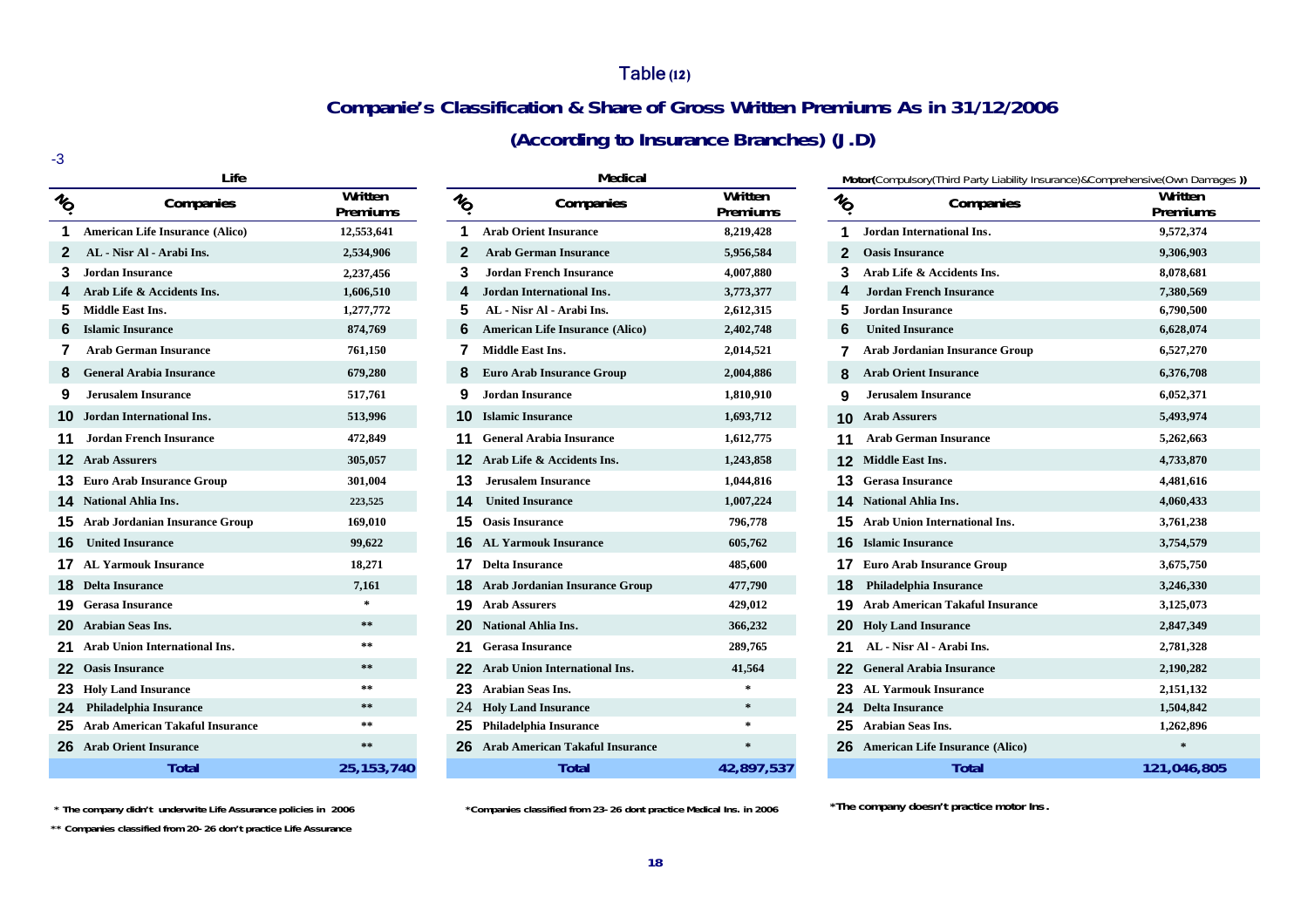## **Companies Share % in Paid Claims for the Year 2006**

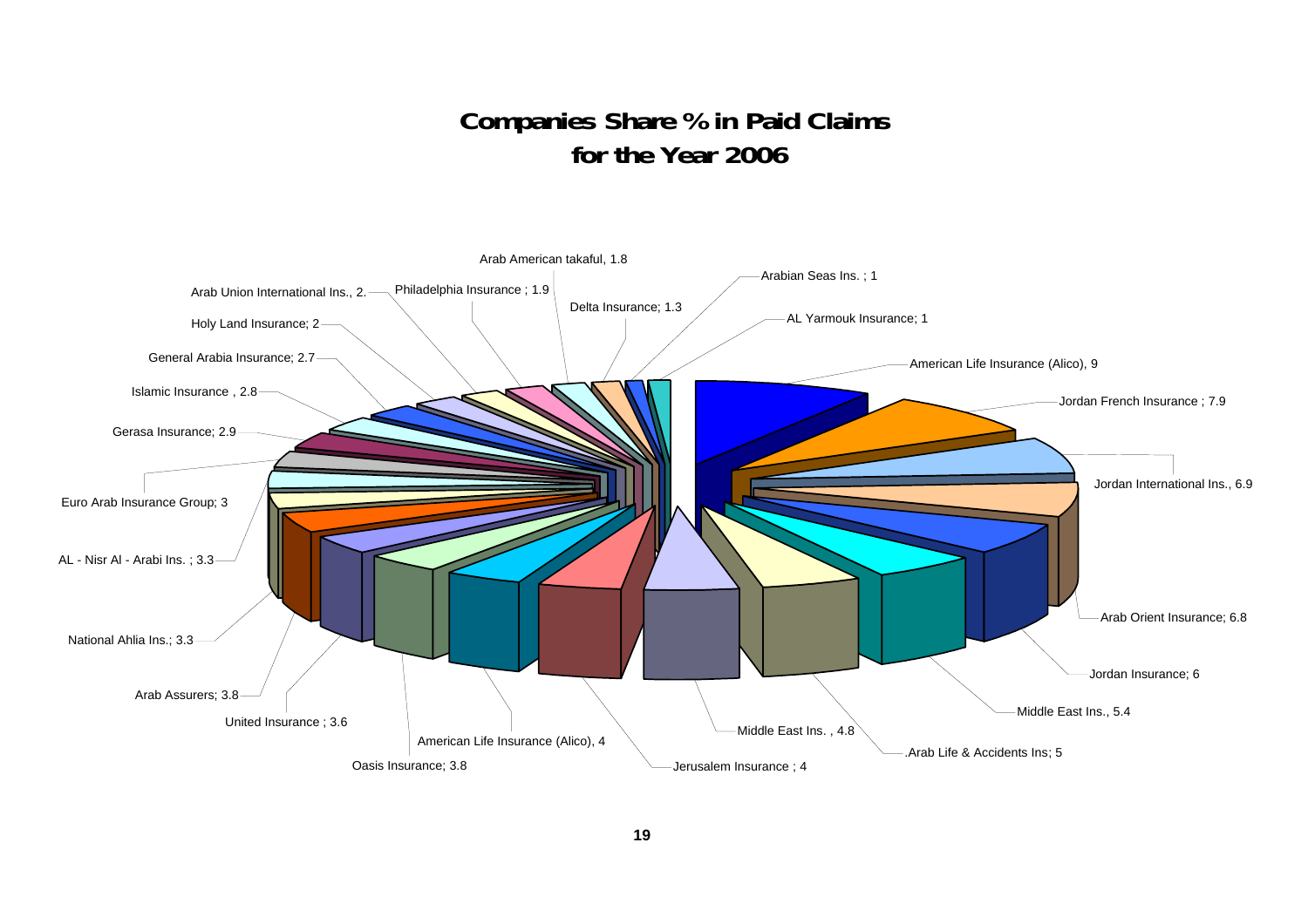## **Table (13) Paid Claims 2006**

## **(Companie's Share of All Classes)**

(JD)

|     |                                    |             | Total Motor*                                                           |             | Non Life Insurances |            | Medical    |            | Life       |              | Medical+Life |             | Gross Paid Claims | Markets Share % |            |
|-----|------------------------------------|-------------|------------------------------------------------------------------------|-------------|---------------------|------------|------------|------------|------------|--------------|--------------|-------------|-------------------|-----------------|------------|
| No. | Companies                          |             | Compulsory (Third Party Liability Ins.)&<br>Comprehensive(Own Damages) |             |                     |            |            |            |            |              |              |             |                   |                 |            |
|     |                                    | 2006        | 2005                                                                   | 2006        | 2005                | 2006       | 2005       | 2006       | 2005       | 2006         | 2005         | 2006        | 2005              | 2006            | 2005       |
|     | 1 Jordan Insurance                 | 3,594,037   | 3,302,392                                                              | 8,362,952   | 5,697,231           | 879,456    | 828,094    | 1,372,166  | 948,212    | 2,251,622    | 1,776,306    | 10,614,574  | 7,473,537         | 6.09            | 5.23       |
|     | 2 Middle East Insurance            | 5,743,283   | 6,140,220                                                              | 7,335,689   | 7,467,988           | 1,583,893  | 1,438,039  | 559,692    | 528,747    | 2,143,585    | 1,966,786    | 9,479,274   | 9,434,774         | 5.44            | 6.60       |
|     | 3 National Ahlia Insurance         | 4,314,279   | 4,067,974                                                              | 5,495,460   | 4,636,198           | 226,366    | 184,190    | 94,153     | 64,365     | 320,519      | 248,555      | 5,815,979   | 4,884,753         | 3.34            | 3.42       |
|     | 4 United Insurance                 | 4,819,915   | 4,131,666                                                              | 5,432,422   | 5,018,991           | 713,901    | 862,097    | 60,500     | 5,000      | 774,401      | 867,097      | 6,206,823   | 5,886,088         | 3.56            | 4.12       |
|     | 5 Arabian Seas Insurance           | 1,792,568   | 1,299,651                                                              | 1,920,049   | 1,366,223           |            |            |            |            | $\bf{0}$     | $\bf{0}$     | 1,920,049   | 1,366,223         | 1.10            | 0.96       |
|     | 6 General Arabia Insurance         | 2,429,042   | 2,236,765                                                              | 2,883,407   | 3,788,710           | 1,459,472  | 1,540,400  | 317,745    | 128,997    | 1,777,217    | 1,669,397    | 4,660,624   | 5,458,107         | 2.67            | 3.82       |
|     | 7 Jerusalem Insurance              | 4,737,074   | 3,984,046                                                              | 5,888,239   | 4,718,883           | 630,726    | 659,252    | 476,201    | 229,242    | 1,106,927    | 888,494      | 6,995,166   | 5,607,377         | 4.01            | 3.93       |
|     | 8 AL-Nisr Al-Arabi Insurance       | 2,460,916   | 2,337,680                                                              | 2,686,664   | 2,595,806           | 2,154,839  | 1,911,568  | 944,698    | 980,529    | 3,099,537    | 2,892,097    | 5,786,201   | 5,487,903         | 3.32            | 3.84       |
|     | 9 Jordan French Insurance          | 8,282,507   | 6,763,815                                                              | 8,782,885   | 7,651,949           | 4,428,127  | 1,795,558  | 469,958    | 138,249    | 4,898,085    | 1,933,807    | 13,680,970  | 9,585,756         | 7.85            | 6.71       |
|     | 10 Arab Union International Ins.   | 3,375,969   | 2,710,924                                                              | 3,434,823   | 2,759,266           | 4,125      |            |            |            | 4,125        | $\mathbf{0}$ | 3,438,948   | 2,759,266         | 1.97            | 1.93       |
|     | 11 Delta Insurance                 | 1,616,467   | 1,365,129                                                              | 1,996,287   | 1,986,508           | 342,985    | 349,932    |            |            | 342,985      | 349,932      | 2,339,272   | 2,336,440         | 1.34            | 1.64       |
|     | 12 Oasis Insurance                 | 6,119,497   | 3,827,428                                                              | 6,297,728   | 4,080,281           | 371,541    | 660,685    |            |            | 371,541      | 660.685      | 6,669,269   | 4,740,966         | 3.82            | 3.32       |
|     | 13 Al Yarmouk Insurance            | 1,274,329   | 1,374,698                                                              | 1,431,759   | 1,520,833           | 463,127    | 437,203    | 1,362      | 886        | 464,489      | 438,089      | 1,896,248   | 1,958,922         | 1.09            | 1.37       |
|     | 14 Holy Land Insurance             | 2,927,257   | 2,901,678                                                              | 3,643,763   | 3,220,767           |            |            |            |            | $\bf{0}$     | $\mathbf{0}$ | 3,643,763   | 3,220,767         | 2.09            | 2.25       |
|     | 15 Arab Life & Accidents Ins.      | 5,545,496   | 5,600,119                                                              | 6,595,632   | 7,471,541           | 1,216,800  | 1,245,883  | 910,383    | 1,030,235  | 2,127,183    | 2,276,118    | 8,722,815   | 9,747,659         | 5.00            | 6.82       |
|     | 16 Philadelphia Insurance          | 3,130,773   | 2,792,726                                                              | 3,248,765   | 3,066,890           |            |            |            |            | $\bf{0}$     | $\bf{0}$     | 3,248,765   | 3,066,890         | 1.86            | 2.15       |
|     | 17 American Life Insurance(Alico)  | $\bf{0}$    | $\bf{0}$                                                               | 171,690     | 327,009             | 2,349,013  | 1,488,235  | 4,458,038  | 4,603,162  | 6,807,051    | 6,091,397    | 6,978,741   | 6,418,406         | 4.00            | 4.49       |
|     | 18 Jordan International Ins.       | 7,896,085   | 6,372,494                                                              | 8,643,646   | 6,909,550           | 3,132,196  | 2,832,699  | 180,161    | 648,927    | 3,312,357    | 3,481,626    | 11,956,003  | 10,391,176        | 6.86            | 7.27       |
|     | 19 Arab German Insurance           | 4,128,006   | 2,615,969                                                              | 10,843,910  | 5,051,375           | 4,485,186  | 2,062,665  | 393,179    | 181,991    | 4,878,365    | 2,244,656    | 15,722,275  | 7,296,031         | 9.02            | 5.11       |
|     | 20 Euro Arab Insurance Group       | 3,344,478   | 2,500,341                                                              | 3,629,362   | 2,651,493           | 1,520,908  | 845,677    | 96,114     | 57,200     | 1,617,022    | 902,877      | 5,246,384   | 3,554,370         | 3.01            | 2.49       |
|     | 21 Islamic Insurance               | 2,957,630   | 2,891,740                                                              | 3,279,791   | 3,513,983           | 1,246,906  | 1,045,143  | 383,050    | 288,656    | 1,629,956    | 1,333,799    | 4,909,747   | 4,847,782         | 2.82            | 3.39       |
|     | 22 Arab Assurers                   | 4,819,630   | 3,729,501                                                              | 5,378,938   | 3,977,523           | 609,412    | 907,504    | 92,939     | 358,105    | 702,351      | 1,265,609    | 6,081,289   | 5,243,132         | 3.49            | 3.67       |
|     | 23 Arab American Takaful Insurance | 3,062,558   | 2,557,230                                                              | 3,128,578   | 2,558,864           |            |            |            |            | $\mathbf{0}$ | $\bf{0}$     | 3,128,578   | 2,558,864         | 1.79            | 1.79       |
|     | 24 Arab Jordanian Ins. Group       | 4,985,039   | 3,670,421                                                              | 7,987,194   | 3,879,172           | 216,772    | 295,073    | 86,308     | 63,051     | 303,080      | 358,124      | 8,290,274   | 4,237,296         | 4.75            | 2.97       |
|     | 25 Arab Orient Insurance           | 5,142,938   | 3,987,809                                                              | 6,498,267   | 4,659,400           | 5,405,049  | 6,337,488  |            |            | 5,405,049    | 6,337,488    | 11,903,316  | 10,996,888        | 6.83            | 7.70       |
|     | 26 Gerasa Insurance                | 4,800,192   | 4,079,246                                                              | 4,901,928   | 4,124,903           | 151,833    | 139,442    |            | 20,000     | 151,833      | 159,442      | 5,053,761   | 4,284,345         | 2.90            | 3.00       |
|     | <b>Total</b>                       | 103.299.965 | 87,241,662                                                             | 129,899,828 | 104.701.337         | 33.592.633 | 27,866,827 | 10,896,647 | 10.275.554 | 44,489,280   | 38.142.381   | 174,389,108 | 142,843,718       | 100             | <b>100</b> |

**\* Total motor insurance paid claims doesn't match the total of both compulsory &comprehensive claims because the breakdown of the branch is not available for one insurance company.**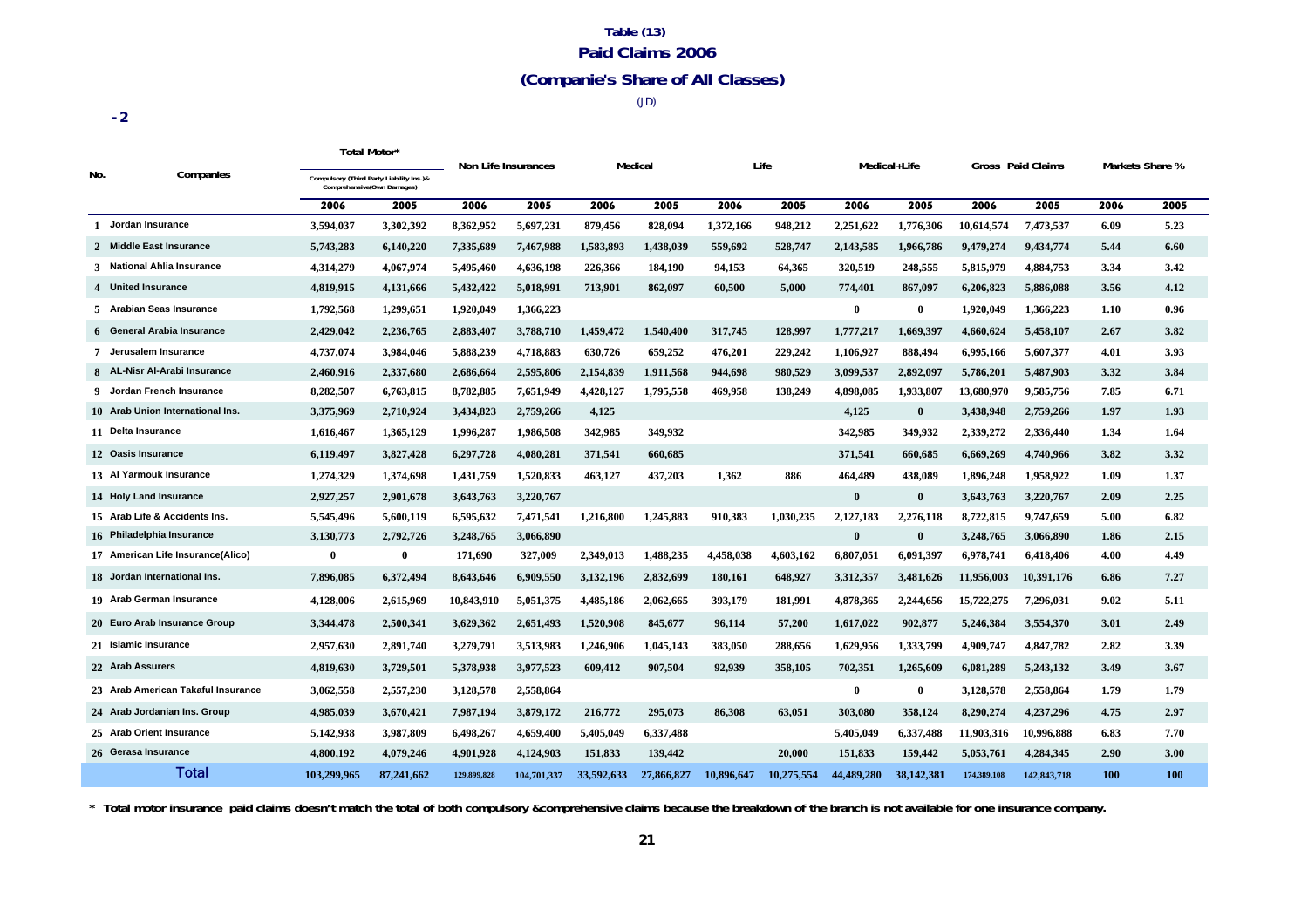## **Table ( 13 ) Paid Claims 2006 (Companie's Share of All Classes)**

(JD)

|              |                                   |           |           |          |        |           |                              | <b>Fire&amp; Other Property</b> |            |           |            |           |                       |        |         |                      | Motor                          |               |            |
|--------------|-----------------------------------|-----------|-----------|----------|--------|-----------|------------------------------|---------------------------------|------------|-----------|------------|-----------|-----------------------|--------|---------|----------------------|--------------------------------|---------------|------------|
| .No          | Companies                         | Marine    |           | Aviation |        |           | <b>Total Marine+Aviation</b> |                                 | Damages    | Liability |            |           | <b>Other Branches</b> |        | Credit  |                      | <b>Compulsory</b> (Third Party | Comprehensive |            |
|              |                                   |           |           |          |        |           |                              |                                 |            |           |            |           |                       |        |         | Liability Insurance) |                                | (Own Damages) |            |
|              |                                   | 2006      | 2005      | 2006     | 2005   | 2006      | 2005                         | 2006                            | 2005       | 2006      | 2005       | 2006      | 2005                  | 2006   | 2005    | 2006                 | 2005                           | 2006          | 2005       |
| $\mathbf{1}$ | Jordan Insurance                  | 483,823   | 284,078   |          |        | 483,823   | 284,078                      | 4,060,453                       | 2,054,397  | 19,586    | 18,133     | 205,053   | 38,231                |        |         | 1,540,278            | 1,561,804                      | 2,053,759     | 1,740,588  |
|              | 2 Middle East Insurance           | 113,083   | 64,516    |          |        | 113,083   | 64,516                       | 1,460,608                       | 1,219,987  | 8,054     | 4,656      | 10,661    | 38,609                |        |         | 2,691,731            | 2,786,521                      | 3,051,552     | 3,353,699  |
| 3            | <b>National Ahlia Insurance</b>   | 26,050    | 137,859   |          |        | 26,050    | 137,859                      | 1,138,463                       | 418,703    | 10,151    | 1.332      | 6,517     | 10,330                |        |         | 2,907,167            | 2,853,361                      | 1,407,112     | 1,214,613  |
|              | 4 United Insurance                | 325,004   | 379,636   |          |        | 325,004   | 379,636                      | 257,688                         | 474,307    | 19,540    | 29,661     | 10,275    | 3,721                 |        |         | 2,249,864            | 2,128,392                      | 2,570,051     | 2,003,274  |
| 5            | Arabian Seas Insurance            | 7,463     | 21,521    |          |        | 7,463     | 21,521                       | 18,907                          | 45,124     | 100,307   |            | 804       | 73-                   |        |         | 1,697,628            | 1,102,239                      | 94,940        | 197,412    |
|              | General Arabia Insurance          | 125,098   | 98,695    |          |        | 125,098   | 98,695                       | 264,859                         | 465,999    |           |            | 64,408    | 987,251               |        |         | 1,133,805            | 1,222,428                      | 609,417       | 476,936    |
| $7^{\circ}$  | Jerusalem Insurance               | 214,856   | 373,527   |          |        | 214,856   | 373,527                      | 929,141                         | 249,867    | 6,565     | 12,491     | 603       | 98,952                |        |         | 3,092,964            | 2,843,729                      | 1,644,110     | 1,140,317  |
| 8            | AL-Nisr Al-Arabi Insurance        | 132,706   | 74,939    |          |        | 132,706   | 74,939                       | 74.933                          | 155,491    | 207       | 17,873     | 17.902    | 9,823                 |        |         | 1,634,334            | 1,621,385                      | 826,582       | 716.295    |
|              | Jordan French Insurance           | $266 -$   | 463,986   |          |        | $266 -$   | 463,986                      | 485,158                         | 420,163    | 15,486    | 3,857      |           | 128                   |        |         | 5,320,561            | 5,449,768                      | 2,961,946     | 1,314,047  |
|              | 10 Arab Union International Ins.  | 6,441     | 6,302     |          |        | 6,441     | 6,302                        | 51,822                          | 33,522     |           |            | 591       | 8,518                 |        |         | 2,922,033            | 2,240,074                      | 453,936       | 470,850    |
| 11           | Delta Insurance                   | 222,165   | 272,101   |          |        | 222,165   | 272,101                      | 149,229                         | 343,918    | 1,564     | 733        | 6,862     | 4,627                 |        |         | 1,108,697            | 1,014,094                      | 507,770       | 351,035    |
|              | 12 Oasis Insurance                | 38,016    | 17,941    |          |        | 38,016    | 17,941                       | 131,196                         | 204,614    |           |            | 9,019     | 30,298                |        |         | 3,714,416            | 2,791,847                      | 2,405,081     | 1,035,581  |
|              | 13 Al Yarmouk Insurance           | 42,609    | 7,998     |          |        | 42,609    | 7,998                        | 113,504                         | 117,631    | 1,098     | 3,534      | 219       | 16,972                |        |         | 1,230,802            | 1,222,598                      | 43,527        | 152,100    |
|              | 14 Holy Land Insurance            | 35,757    | 7,147     |          |        | 35,757    | 7,147                        | 667,127                         | 300,202    | 13,622    | 11,740     |           |                       |        |         | 2,306,230            | 2,308,637                      | 621,027       | 593,041    |
|              | 15 Arab Life & Accidents Ins.     | 479,616   | 499,490   |          |        | 479,616   | 499,490                      | 403,211                         | 1,096,094  | 75,437    | 77,836     |           |                       | 91.872 | 198,002 | 3,437,231            | 3,563,075                      | 2,108,265     | 2,037,044  |
|              | 16 Philadelphia Insurance         | 95,977    | 219,322   |          |        | 95,977    | 219,322                      | 16,944                          | 54,753     |           |            | 5,071     | 89                    |        |         | 2,270,210            | 2,287,299                      | 860,563       | 505,427    |
|              | 17 American Life Insurance(Alico) |           |           |          |        | $\theta$  | $\mathbf{0}$                 |                                 |            |           |            | 171,690   | 327,009               |        |         |                      |                                |               |            |
|              | 18 Jordan International Ins.      | 188,750   | 90,807    | 264,151  | 28,301 | 452,901   | 119,108                      | 285,723                         | 411,363    | 6,529     | 6,521      | 2,408     | 64                    |        |         | 3,933,285            | 2,931,774                      | 3,962,800     | 3,440,720  |
|              | 19 Arab German Insurance          | 130,550   | 87,633    |          |        | 130,550   | 87.633                       | 6,519,756                       | 2,244,541  | 39,552    | 84.069     | 26,046    | 19,163                |        |         |                      | 1,578,893                      |               | 1,037,076  |
|              | 20 Euro Arab Insurance Group      | 41,202    | 71,893    |          |        | 41,202    | 71,893                       | 78,903                          | 46,040     | 164,779   | 33,219     |           |                       |        |         | 2,068,479            | 1,911,612                      | 1,275,999     | 588,729    |
|              | 21 Islamic Insurance              | 181,406   | 93,126    |          |        | 181,406   | 93,126                       | 98,364                          | 511,953    |           |            | 42,391    | 17,164                |        |         | 2,171,881            | 2,144,124                      | 785,749       | 747,616    |
|              | 22 Arab Assurers                  | 208,052   | 80,219    |          |        | 208,052   | 80,219                       | 344,263                         | 152,833    | 995       |            | 5,998     | 14,970                |        |         | 3,695,752            | 2,797,835                      | 1,123,878     | 931,666    |
| 23           | Arab American Takaful Insurance   | 1,292     | 1,568     |          |        | 1,292     | 1,568                        | 64,728                          | 66         |           |            |           |                       |        |         | 2,894,684            | 2,436,538                      | 167,874       | 120,692    |
|              | 24 Arab Jordanian Ins. Group      | 56,230    | 116,876   |          |        | 56,230    | 116,876                      | 2,894,422                       | 82,513     |           |            | 51,503    | 9,362                 |        |         | 3,271,475            | 2,297,905                      | 1,713,564     | 1,372,516  |
| 25           | <b>Arab Orient Insurance</b>      | 94,101    | 31,996    | 1,644    |        | 95,745    | 31,996                       | 654,281                         | 461,844    | 22,135    | 23,113     | 583,168   | 154,638               |        |         | 2,446,699            | 2,030,930                      | 2,696,239     | 1,956,879  |
|              | 26 Gerasa Insurance               | 44,678    | 3,571     |          |        | 44,678    | 3,571                        | 54,668                          | 41,966     |           | <b>120</b> | 2,390     |                       |        |         | 3,879,163            | 3,165,582                      | 921,029       | 913,664    |
|              | <b>Total</b>                      | 3.294.659 | 3,506,747 | 265,795  | 28.301 | 3.560.454 | 3.535,048                    | 21.218.351                      | 11.607.891 | 505,607   | 328,888    | 1.223.579 | 1,789,846             | 91,872 | 198,002 | 63.619.369           | 58.292.444                     | 34,866,770    | 28,411,817 |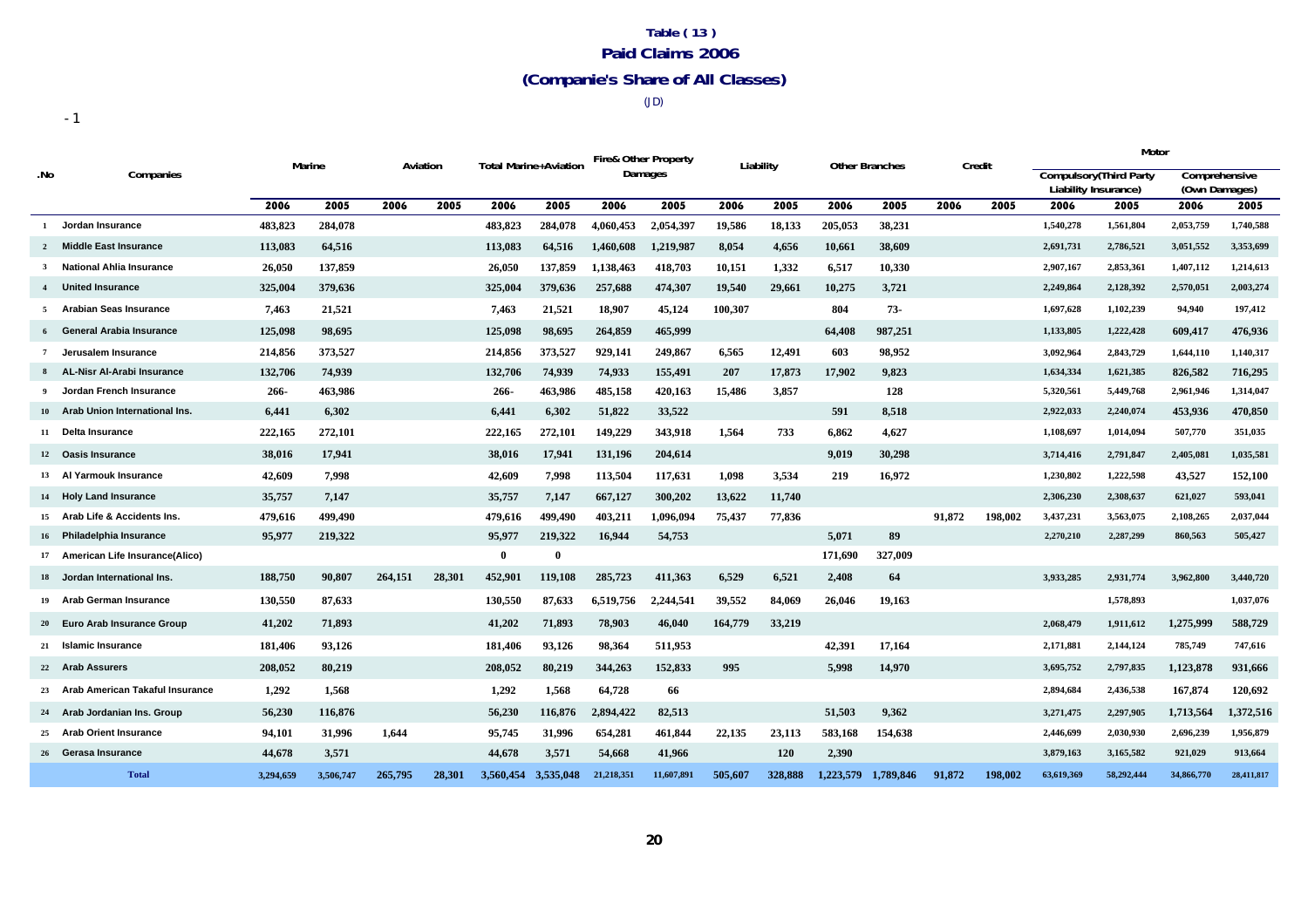### **Table (14) Motor Paid Claims (J.D) As in 31/12/2006 compared with 31/12/2005**

|              |                                    |            | <b>COMPUSOLY I.M.L</b>    |            | <b>COMPUSOLY I.P.L</b> |           | COMPUTE 1. P.L.  |                  | <b>TOTAL</b><br>Comprenensive |            | Total Motors* |             |            |
|--------------|------------------------------------|------------|---------------------------|------------|------------------------|-----------|------------------|------------------|-------------------------------|------------|---------------|-------------|------------|
| <b>NO</b>    | Companies                          |            | <b>Jordanian Vehicles</b> |            | from                   |           | Foreian Vehicles | Compulsorv/T.P.L |                               |            | Own (Damages) |             |            |
|              |                                    | 2006       | 2005                      | 2006       | 2005                   | 2006      | 2005             | 2006             | 2005                          | 2006       | 2005          | 2006        | 2005       |
| $\mathbf{1}$ | Jordan Insurance                   | 804,694    | 878,361                   | 654,043    | 590,710                | 81,541    | 92,733           | 1,540,278        | 1,561,804                     | 2,053,759  | 1,740,588     | 3,594,037   | 3,302,392  |
|              | 2 Middle East Ins.                 | 1,191,819  | 1,449,145                 | 1,180,671  | 1,138,422              | 319,241   | 198,954          | 2,691,731        | 2,786,521                     | 3,051,552  | 3,353,699     | 5,743,283   | 6,140,220  |
|              | 3 National Ahlia Ins.              | 2,381,284  | 2,041,382                 | 353,647    | 722,930                | 172,236   | 89,049           | 2,907,167        | 2,853,361                     | 1,407,112  | 1,214,613     | 4,314,279   | 4,067,974  |
|              | <b>United Insurance</b>            | 1,234,718  | 1,458,607                 | 941,935    | 599,510                | 73,211    | 70,275           | 2,249,864        | 2,128,392                     | 2,570,051  | 2,003,274     | 4,819,915   | 4,131,666  |
|              | 5 Arabian Seas Ins.                | 1,386,709  | 1,006,588                 | 253,249    | 95,651                 | 57,670    |                  | 1,697,628        | 1,102,239                     | 94,940     | 197,412       | 1,792,568   | 1,299,651  |
|              | <b>6</b> General Arabia Insurance  | 732,442    | 861,241                   | 284,108    | 254,011                | 117,255   | 107,176          | 1,133,805        | 1,222,428                     | 609,417    | 476,936       | 2,429,042   | 2,236,765  |
|              | <b>Jerusalem Insurance</b>         | 2,292,827  | 2,017,756                 | 693,439    | 743,523                | 106,698   | 82,450           | 3,092,964        | 2,843,729                     | 1,644,110  | 1,140,317     | 4,737,074   | 3,984,046  |
| 8            | AL - Nisr Al - Arabi Ins.          | 1,233,178  | 1,193,064                 | 296,494    | 341,257                | 104,662   | 87,064           | 1,634,334        | 1,621,385                     | 826,582    | 716,295       | 2,460,916   | 2,337,680  |
| 9            | <b>Jordan French Insurance</b>     | 4,290,623  | 4,483,090                 | 742,248    | 535,431                | 287,690   | 431,247          | 5,320,561        | 5,449,768                     | 2,961,946  | 1,314,047     | 8,282,507   | 6,763,815  |
|              | 10 Arab Union International Ins.   | 2,648,303  | 1,894,636                 | 167,286    | 258,089                | 106,444   | 87,349           | 2,922,033        | 2,240,074                     | 453,936    | 470,850       | 3,375,969   | 2,710,924  |
|              | 11 Delta Insurance                 | 884,554    | 865,577                   | 114,059    | 59,550                 | 110,084   | 88,967           | 1,108,697        | 1,014,094                     | 507,770    | 351,035       | 1,616,467   | 1,365,129  |
|              | 12 Oasis Insurance                 | 2,238,408  | 1,766,407                 | 238,855    | 112,505                | 1,237,153 | 912,935          | 3,714,416        | 2,791,847                     | 2,405,081  | 1,035,581     | 6,119,497   | 3,827,428  |
|              | 13 AL Yarmouk Insurance            | 1,096,717  | 1,100,163                 | 23,465     | 32,179                 | 110,620   | 90,256           | 1,230,802        | 1,222,598                     | 43,527     | 152,100       | 1,274,329   | 1,374,698  |
|              | 14 Holy Land Insurance             | 1,758,674  | 1,688,966                 | 453,642    | 458,831                | 93,914    | 160,840          | 2,306,230        | 2,308,637                     | 621,027    | 593,041       | 2,927,257   | 2,901,678  |
| 15           | Arab Life & Accidents Ins.         | 2,463,987  | 2,362,338                 | 879,974    | 1,104,211              | 93,270    | 96,526           | 3,437,231        | 3,563,075                     | 2,108,265  | 2,037,044     | 5,545,496   | 5,600,119  |
| 16           | <b>Philadelphia Insurance</b>      | 1,706,898  | 1,482,583                 | 398,600    | 607,666                | 164,712   | 197,050          | 2,270,210        | 2,287,299                     | 860,563    | 505,427       | 3,130,773   | 2,792,726  |
| 17           | Jordan International Ins.          | 2,480,362  | 1,781,743                 | 1,255,981  | 969,181                | 196,942   | 180,850          | 3,933,285        | 2.931.774                     | 3,962,800  | 3,440,720     | 7,896,085   | 6,372,494  |
| 18           | <b>Arab German Insurance</b>       |            | 1,183,970                 |            | 346,121                |           | 48,802           | $\bf{0}$         | 1,578,893                     |            | 1,037,076     | 4,128,006   | 2,615,969  |
| 19           | <b>Euro Arab Insurance Group</b>   | 1,922,777  | 1,085,764                 | 145,702    | 459,401                |           | 366,447          | 2,068,479        | 1,911,612                     | 1,275,999  | 588,729       | 3,344,478   | 2,500,341  |
|              | 20 Islamic Insurance               | 1,666,227  | 1,747,236                 | 393,335    | 310,303                | 112,319   | 86,585           | 2,171,881        | 2,144,124                     | 785,749    | 747,616       | 2,957,630   | 2,891,740  |
|              | 21 Arab Assurers                   | 3,153,541  | 2,290,432                 | 450,051    | 436,401                | 92,160    | 71,002           | 3,695,752        | 2,797,835                     | 1,123,878  | 931,666       | 4,819,630   | 3,729,501  |
|              | 22 Arab American Takaful Insurance | 2,511,965  | 1,917,882                 | 289,297    | 410,509                | 93,422    | 108,147          | 2,894,684        | 2,436,538                     | 167,874    | 120,692       | 3,062,558   | 2,557,230  |
|              | 23 Arab Jordanian Insurance Group  | 2,329,781  | 1,804,473                 | 810,772    | 456,724                | 130,922   | 36,708           | 3,271,475        | 2,297,905                     | 1,713,564  | 1,372,516     | 4,985,039   | 3,670,421  |
|              | 24 Arab Orient Insurance           | 1,711,362  | 1,545,458                 | 633,474    | 402,018                | 101,863   | 83,454           | 2,446,699        | 2,030,930                     | 2,696,239  | 1,956,879     | 5,142,938   | 3,987,809  |
|              | 25 Gerasa Insurance                | 3,491,681  | 2,626,786                 | 252,262    | 455,242                | 135,220   | 83,554           | 3,879,163        | 3,165,582                     | 921,029    | 913,664       | 4,800,192   | 4,079,246  |
|              | <b>Total</b>                       | 47,613,531 | 42,533,648                | 11,906,589 | 11,900,376             | 4,099,249 | 3,858,420        | 63,619,369       | 58,292,444                    | 34,866,770 | 28,411,817    | 103,299,965 | 87,241,662 |

**\* Total motor paid claims doesn't match the total of both compulsory &comprehensive insurance because the breakdown of the branch is not available for one insurance company.**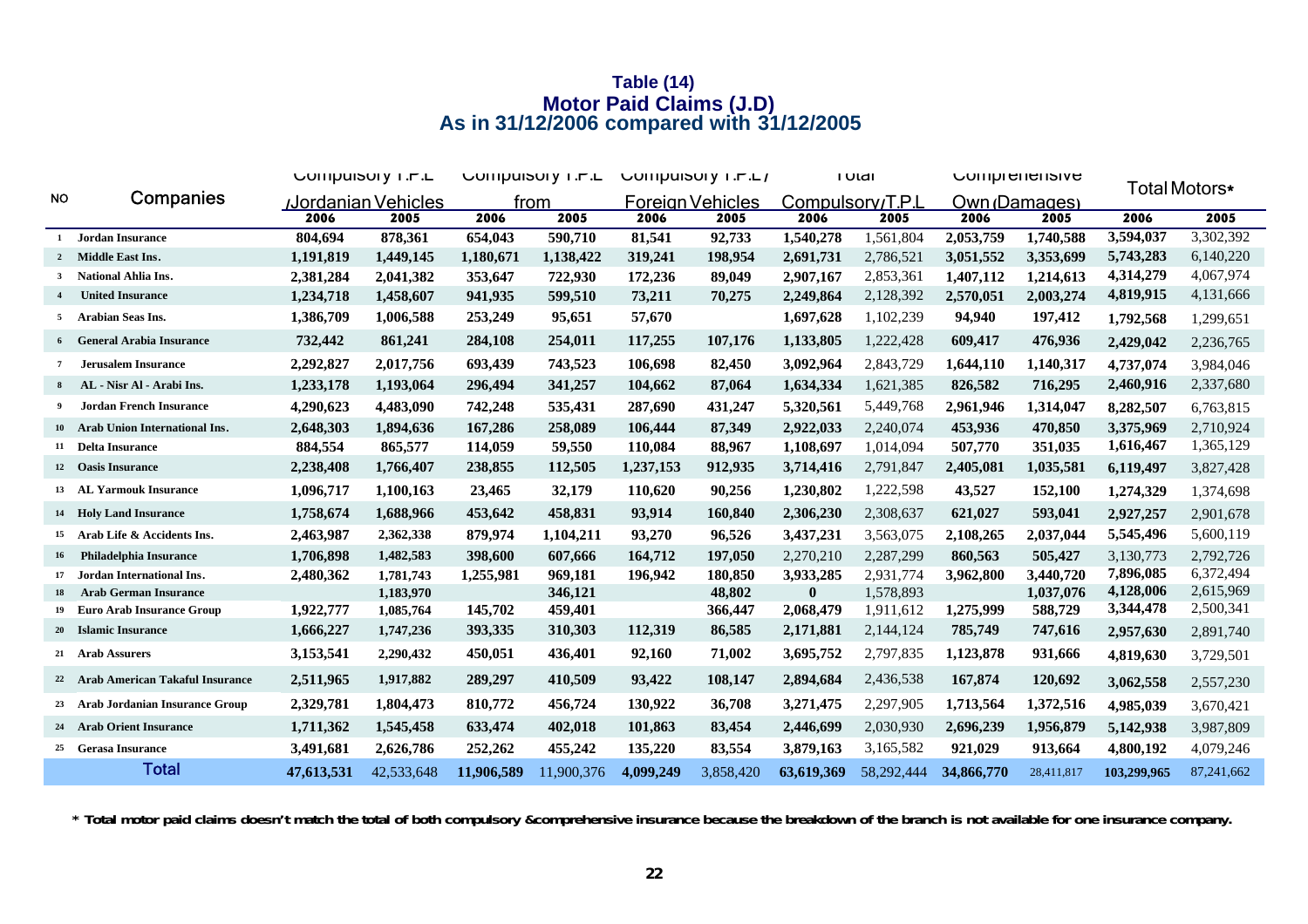#### **Table (13)**

### **Companie's Paid Claims Per Class As in 31/12/2006**

**−2**

#### **Marine & Transport Fire&Other Property Damages General Accident**

| $\frac{1}{2}$ | Companies                              | <b>Paid Claims</b> | $\frac{1}{2}$   | Comp                                 |
|---------------|----------------------------------------|--------------------|-----------------|--------------------------------------|
| 1             | <b>Jordan Insurance</b>                | 483,823            | 1               | <b>Arab German Insurance</b>         |
| $\mathbf{2}$  | Arab Life & Accidents Ins.             | 479,616            | $\mathbf{2}$    | <b>Jordan Insurance</b>              |
| 3             | <b>Jordan International Ins.</b>       | 452,901            | 3               | <b>Arab Jordanian Insurance</b>      |
| 4             | <b>United Insurance</b>                | 325,004            | 4               | <b>Middle East Ins.</b>              |
| 5             | <b>Delta Insurance</b>                 | 222,165            | 5               | <b>National Ahlia Ins.</b>           |
| 6             | <b>Jerusalem Insurance</b>             | 214,856            | 6               | <b>Jerusalem Insurance</b>           |
| 7             | <b>Arab Assurers</b>                   | 208,052            | 7               | <b>Holy Land Insurance</b>           |
| 8             | <b>Islamic Insurance</b>               | 181,406            | 8               | <b>Arab Orient Insurance</b>         |
| 9             | AL - Nisr Al - Arabi Ins.              | 132,706            | 9               | <b>Jordan French Insurance</b>       |
| 10            | <b>Arab German Insurance</b>           | 130,550            | 10              | Arab Life & Accidents Ins.           |
| 11            | <b>General Arabia Insurance</b>        | 125,098            | 11              | <b>Arab Assurers</b>                 |
| 12            | <b>Middle East Ins.</b>                | 113,083            | 12              | <b>Jordan International Ins.</b>     |
| 13            | <b>Philadelphia Insurance</b>          | 95,977             | 13.             | <b>General Arabia Insurance</b>      |
| 14            | <b>Arab Orient Insurance</b>           | 95,745             | 14              | <b>United Insurance</b>              |
| 15            | <b>Arab Jordanian Insurance Group</b>  | 56,230             | 15              | <b>Delta Insurance</b>               |
| 16            | <b>Gerasa Insurance</b>                | 44,678             | 16              | <b>Oasis Insurance</b>               |
| 17            | <b>AL Yarmouk Insurance</b>            | 42,609             | 17              | <b>AL Yarmouk Insurance</b>          |
| 18            | <b>Euro Arab Insurance Group</b>       | 41,202             |                 | <b>18</b> Islamic Insurance          |
| 19            | <b>Oasis Insurance</b>                 | 38,016             |                 | <b>19</b> Euro Arab Insurance Grou   |
| 20            | <b>Holy Land Insurance</b>             | 35,757             | 20              | AL - Nisr Al - Arabi Ins.            |
| 21            | <b>National Ahlia Ins.</b>             | 26,050             | 21              | <b>Arab American Takaful Ins</b>     |
| 22            | <b>Arabian Seas Ins.</b>               | 7,463              | 22 <sub>2</sub> | <b>Gerasa Insurance</b>              |
| 23            | <b>Arab Union International Ins.</b>   | 6,441              | 23              | <b>Arab Union International I</b>    |
| 24            | <b>Arab American Takaful Insurance</b> | 1,292              |                 | 24 Arabian Seas Ins.                 |
| 25            | <b>Jordan French Insurance</b>         | 266-               | 25              | Philadelphia Insurance               |
| 26            | <b>American Life Insurance (Alico)</b> | $\ast$             |                 | <b>26</b> American Life Insurance (A |
|               | <b>Total</b>                           | 3,560,454          |                 | Total                                |

**No . Companies Paid Claims No Jordan Insurance 483,823 1 Arab German Insurance 6,519,756 1 Arab Orient Insurance 605,303 Arab Life & Accidents Ins. 479,616 2 Jordan Insurance 4,060,453 2 Jordan Insurance 224,639 Delta Insurance 222,165 5 National Ahlia Ins. 1,138,463 5 Arabian Seas Ins. 101,111 6 Jerusalem Insurance 214,856 6 Jerusalem Insurance 929,141 6 Arab Life & Accidents Ins. 75,437 Arab Assurers 208,052 7 Holy Land Insurance 667,127 7 Arab German Insurance 65,598 Islamic Insurance 181,406 8 Arab Orient Insurance 654,281 8 General Arabia Insurance 64,408 9 Arab Jordan French Insurance 51,503 9 Arab Jordanian Insurance Group 51,503 10 Arab German Insurance 130,550 10 Arab Life & Accidents Ins. 403,211 10 Islamic Insurance 42,391 General Arabia Insurance 125,098 11 Arab Assurers 344,263 11 United Insurance 29,815 Middle East Ins. 113,083 12 Jordan International Ins. 285,723 12 Middle East Ins. 18,715 13 Philadelphia Insurance 95,977 13 General Arabia Insurance 264,859 13 AL - Nisr Al - Arabi Ins. 18,109 Arab Orient Insurance 95,745 14 United Insurance 257,688 14 National Ahlia Ins. 16,668 Arab Jordanian Insurance Group 56,230 15 Delta Insurance 149,229 15 Jordan French Insurance 15,486 Gerasa Insurance 44,678 16 Oasis Insurance 131,196 16 Holy Land Insurance 13,622 AL Yarmouk Insurance 42,609 17 AL Yarmouk Insurance 113,504 17 Oasis Insurance 9,019 Euro Arab Insurance Group 41,202 18 Islamic Insurance 98,364 18 Jordan International Ins. 8,937 Oasis Insurance 38,016 19 Euro Arab Insurance Group 78,903 19 Delta Insurance 8,426 Holy Land Insurance 35,757 20 AL - Nisr Al - Arabi Ins. 74,933 20 Jerusalem Insurance 7,168 National Ahlia Ins. 26,050 21 Arab American Takaful Insurance 64,728 21 Arab Assurers 6,993 Arabian Seas Ins. 7,463 22 Gerasa Insurance 54,668 22 Philadelphia Insurance 5,071 Arab Union International Ins. 6,441 23 Arab Union International Ins. 51,822 23 Gerasa Insurance 2,390 Arab American Takaful Insurance 1,292 24 Arabian Seas Ins. 18,907 24 AL Yarmouk Insurance 1,317 25 Philadelphia Insurance 16,944 25 Arab Union International Ins. 591 American Life Insurance (Alico) \* 26 American Life Insurance (Alico) \* 26 Arab American Takaful Insurance \*\***

 $\%$  Companies Paid Claims  $\%$  Companies Paid Claims  $\%$  Companies Paid Claims and Claims  $\%$  Companies Paid Claims **. Jordan International Ins. 452,901 3 Arab Jordanian Insurance Group 2,894,422 3 American Life Insurance (Alico) 171,690 4 United Insurance 325,004 4 Middle East Ins. 1,460,608 4 Euro Arab Insurance Group 164,779 3,560,454 21,218,351 1,729,186 Total**

**\*The Company doesn't practice Marine & Fire Insurances**

**\*The company didn't pay any claims for General Accident Insurance in 2006**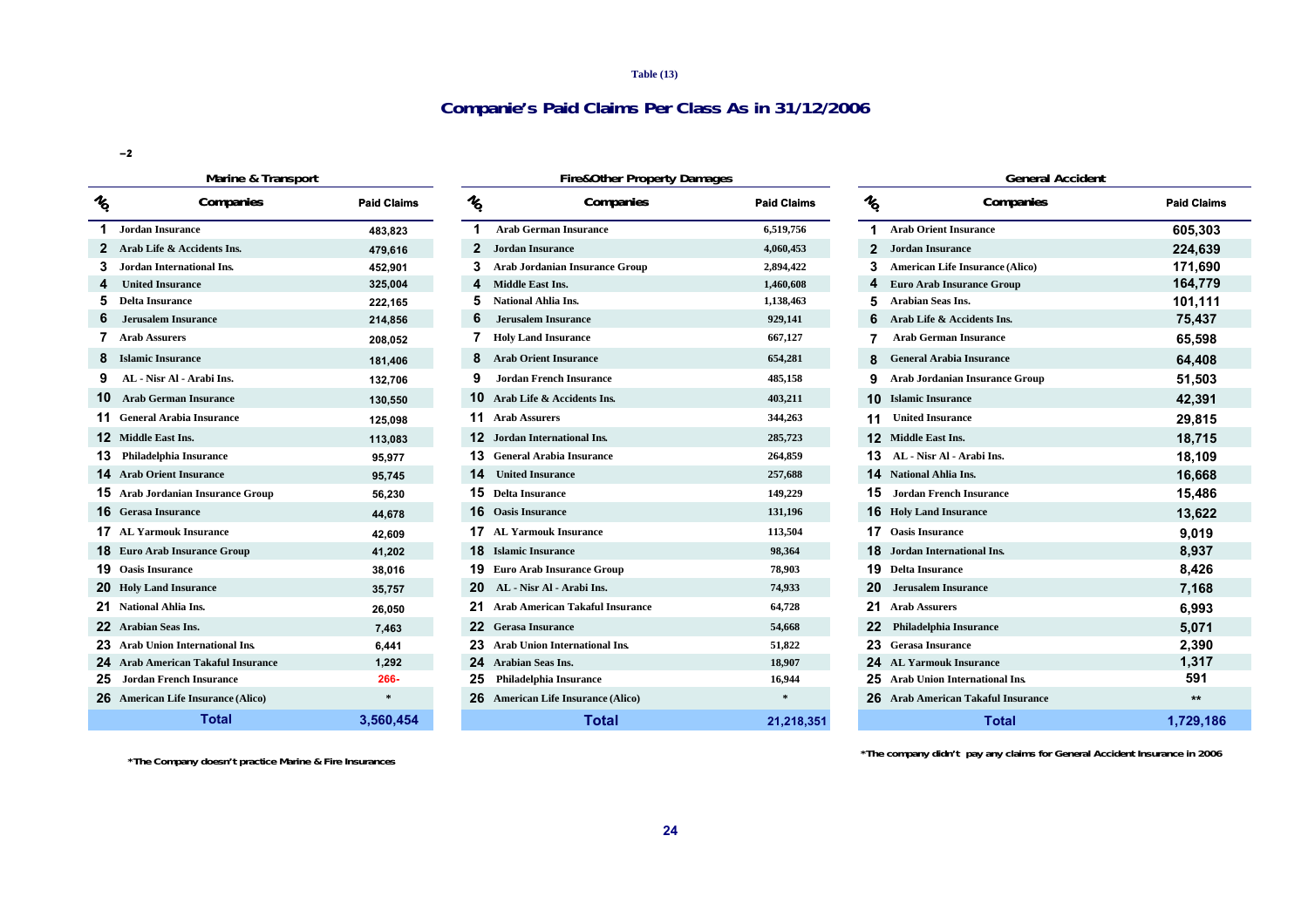#### **Table (13)**

## **Companie's Paid Claims as in 31/12/2006**

**J.D**

#### **-3**

|                                        | Life                                   |                    | Medical                                     |                                        |  |  |  |
|----------------------------------------|----------------------------------------|--------------------|---------------------------------------------|----------------------------------------|--|--|--|
| $\imath_{\!\!\scriptscriptstyle\circ}$ | Companies                              | <b>Paid Claims</b> | $\imath_{\!\scriptscriptstyle{\mathsf{O}}}$ | Companies                              |  |  |  |
| 1                                      | <b>American Life Insurance (Alico)</b> | 4,458,038          | 1                                           | <b>Arab Orient Insurance</b>           |  |  |  |
| $\mathbf{2}$                           | Jordan Insurance                       | 1,372,166          | $\mathbf{2}$                                | <b>Arab German Insurance</b>           |  |  |  |
| 3                                      | AL - Nisr Al - Arabi Ins.              | 944,698            | 3                                           | Jordan French Insurance                |  |  |  |
| 4                                      | Arab Life & Accidents Ins.             | 910,383            | 4                                           | <b>Jordan International Ins.</b>       |  |  |  |
| 5                                      | <b>Middle East Ins.</b>                | 559,692            | 5                                           | <b>American Life Insurance (Alico)</b> |  |  |  |
| 6                                      | <b>Jerusalem Insurance</b>             | 476,201            | 6                                           | AL - Nisr Al - Arabi Ins.              |  |  |  |
| 7                                      | Jordan French Insurance                | 469,958            | 7                                           | Middle East Ins.                       |  |  |  |
| 8                                      | <b>Arab German Insurance</b>           | 393,179            | 8                                           | <b>Euro Arab Insurance Group</b>       |  |  |  |
| 9                                      | <b>Islamic Insurance</b>               | 383,050            | 9                                           | <b>General Arabia Insurance</b>        |  |  |  |
| 10                                     | <b>General Arabia Insurance</b>        | 317,745            | 10                                          | <b>Islamic Insurance</b>               |  |  |  |
| 11                                     | <b>Jordan International Ins.</b>       | 180,161            | 11                                          | Arab Life & Accidents Ins.             |  |  |  |
| 12                                     | <b>Euro Arab Insurance Group</b>       | 96,114             | 12                                          | <b>Jordan Insurance</b>                |  |  |  |
| 13                                     | <b>National Ahlia Ins.</b>             | 94,153             | 13                                          | <b>United Insurance</b>                |  |  |  |
| 14                                     | <b>Arab Assurers</b>                   | 92,939             | 14                                          | <b>Jerusalem Insurance</b>             |  |  |  |
| 15                                     | <b>Arab Jordanian Insurance Group</b>  | 86,308             | 15                                          | <b>Arab Assurers</b>                   |  |  |  |
| 16                                     | <b>United Insurance</b>                | 60,500             | 16                                          | <b>AL Yarmouk Insurance</b>            |  |  |  |
| 17                                     | <b>AL Yarmouk Insurance</b>            | 1,362              | 17                                          | <b>Oasis Insurance</b>                 |  |  |  |
| 18                                     | <b>Delta Insurance</b>                 | $\ast$             | 18                                          | <b>Delta Insurance</b>                 |  |  |  |
| 19                                     | <b>Gerasa Insurance</b>                | $\pm$              | 19                                          | National Ahlia Ins.                    |  |  |  |
| 20                                     | <b>Arabian Seas Ins.</b>               | $* *$              | 20                                          | <b>Arab Jordanian Insurance Group</b>  |  |  |  |
| 21                                     | <b>Arab Union International Ins.</b>   | $* *$              | 21                                          | <b>Gerasa Insurance</b>                |  |  |  |
| 22                                     | <b>Oasis Insurance</b>                 | $\pm\,\pm$         | 22                                          | <b>Arab Union International Ins.</b>   |  |  |  |
| 23                                     | <b>Holy Land Insurance</b>             | $* *$              | 23                                          | <b>Arabian Seas Ins.</b>               |  |  |  |
| 24                                     | Philadelphia Insurance                 | $* *$              | 24                                          | <b>Holy Land Insurance</b>             |  |  |  |
| 25                                     | <b>Arab American Takaful Insurance</b> | $\pm \pm$          | 25                                          | <b>Philadelphia Insurance</b>          |  |  |  |
| 26                                     | <b>Arab Orient Insurance</b>           | $* *$              | 26                                          | <b>Arab American Takaful Insurance</b> |  |  |  |
|                                        | Total                                  | 10.896.647         |                                             | Total                                  |  |  |  |

|                               | Life                                     |                    |                 | Medical                                  |                    |                 | Motor Compulsory(Third Party Liability Ins.)&Comprehensive(Own Damages) |                    |
|-------------------------------|------------------------------------------|--------------------|-----------------|------------------------------------------|--------------------|-----------------|-------------------------------------------------------------------------|--------------------|
| $\imath_{\!o}$                | Companies                                | <b>Paid Claims</b> | $\mathcal{U}_O$ | Companies                                | <b>Paid Claims</b> | $\mathcal{U}_O$ | Companies                                                               | <b>Paid Claims</b> |
|                               | <b>American Life Insurance (Alico)</b>   | 4,458,038          |                 | <b>Arab Orient Insurance</b>             | 5,405,049          |                 | <b>Jordan French Insurance</b>                                          | 8,282,507          |
| $\mathbf{2}$                  | Jordan Insurance                         | 1,372,166          | 2               | <b>Arab German Insurance</b>             | 4,485,186          |                 | <b>Jordan International Ins.</b>                                        | 7,896,085          |
|                               | AL - Nisr Al - Arabi Ins.                | 944,698            |                 | <b>Jordan French Insurance</b>           | 4,428,127          |                 | <b>Oasis Insurance</b>                                                  | 6,119,497          |
|                               | Arab Life & Accidents Ins.               | 910,383            |                 | <b>Jordan International Ins.</b>         | 3,132,196          |                 | <b>Middle East Ins.</b>                                                 | 5,743,283          |
| Middle East Ins.<br>5.        |                                          | 559,692            |                 | <b>American Life Insurance (Alico)</b>   | 2,349,013          |                 | Arab Life & Accidents Ins.                                              | 5,545,496          |
| 6                             | Jerusalem Insurance                      | 476,201            | 6               | AL - Nisr Al - Arabi Ins.                | 2,154,839          | 6.              | <b>Arab Orient Insurance</b>                                            | 5,142,938          |
|                               | Jordan French Insurance                  | 469,958            |                 | <b>Middle East Ins.</b>                  | 1,583,893          |                 | Arab Jordanian Insurance Group                                          | 4,985,039          |
| 8                             | <b>Arab German Insurance</b>             | 393,179            |                 | <b>Euro Arab Insurance Group</b>         | 1,520,908          | 8               | <b>United Insurance</b>                                                 | 4,819,915          |
| <b>9</b> Islamic Insurance    |                                          | 383,050            |                 | <b>General Arabia Insurance</b>          | 1,459,472          | 9.              | <b>Arab Assurers</b>                                                    | 4,819,630          |
|                               | <b>10</b> General Arabia Insurance       | 317,745            |                 | <b>10</b> Islamic Insurance              | 1,246,906          |                 | <b>10 Gerasa Insurance</b>                                              | 4,800,192          |
|                               | 11 Jordan International Ins.             | 180,161            |                 | 11 Arab Life & Accidents Ins.            | 1,216,800          |                 | <b>Jerusalem Insurance</b>                                              | 4,737,074          |
|                               | <b>12</b> Euro Arab Insurance Group      | 96,114             |                 | <b>12</b> Jordan Insurance               | 879,456            |                 | <b>12</b> National Ahlia Ins.                                           | 4,314,279          |
| <b>13</b> National Ahlia Ins. |                                          | 94,153             |                 | <b>13</b> United Insurance               | 713,901            |                 | <b>Arab German Insurance</b>                                            | 4,128,006          |
| <b>14</b> Arab Assurers       |                                          | 92,939             |                 | <b>14</b> Jerusalem Insurance            | 630,726            |                 | <b>14</b> Jordan Insurance                                              | 3,594,037          |
|                               | <b>15</b> Arab Jordanian Insurance Group | 86,308             |                 | <b>15</b> Arab Assurers                  | 609,412            |                 | <b>15</b> Arab Union International Ins.                                 | 3,375,969          |
| <b>16</b> United Insurance    |                                          | 60,500             |                 | <b>16</b> AL Yarmouk Insurance           | 463,127            |                 | <b>16</b> Euro Arab Insurance Group                                     | 3,344,478          |
|                               | <b>17</b> AL Yarmouk Insurance           | 1,362              |                 | <b>17</b> Oasis Insurance                | 371,541            |                 | <b>17</b> Philadelphia Insurance                                        | 3,130,773          |
| <b>18</b> Delta Insurance     |                                          | $\ast$             |                 | <b>18</b> Delta Insurance                | 342,985            |                 | <b>18</b> Arab American Takaful Insurance                               | 3,062,558          |
| <b>19</b> Gerasa Insurance    |                                          | $\cdot$            |                 | 19 National Ahlia Ins.                   | 226,366            |                 | <b>19</b> Islamic Insurance                                             | 2,957,630          |
| 20 Arabian Seas Ins.          |                                          | $\pm$ $\pm$        |                 | <b>20</b> Arab Jordanian Insurance Group | 216,772            |                 | <b>20</b> Holy Land Insurance                                           | 2,927,257          |
|                               | 21 Arab Union International Ins.         |                    |                 | <b>21</b> Gerasa Insurance               | 151,833            |                 | 21 AL - Nisr Al - Arabi Ins.                                            | 2,460,916          |
| <b>22</b> Oasis Insurance     |                                          | $\pm\,\pm$         |                 | <b>22</b> Arab Union International Ins.  | 4,125              |                 | <b>22</b> General Arabia Insurance                                      | 2,429,042          |
|                               | 23 Holy Land Insurance                   | $\pm$ $\pm$        |                 | 23 Arabian Seas Ins.                     | $***$              |                 | 23 Arabian Seas Ins.                                                    | 1,792,568          |
|                               | 24 Philadelphia Insurance                | $\pm$ $\pm$        |                 | <b>24</b> Holy Land Insurance            | ***                |                 | <b>24</b> Delta Insurance                                               | 1,616,467          |
|                               | 25 Arab American Takaful Insurance       | 米方                 |                 | 25 Philadelphia Insurance                | ***                |                 | 25 AL Yarmouk Insurance                                                 | 1,274,329          |
|                               | 26 Arab Orient Insurance                 | $\pm \pm$          |                 | 26 Arab American Takaful Insurance       | $***$              |                 | <b>26</b> American Life Insurance (Alico)                               | ****               |
|                               | Total                                    | 10.896.647         |                 | <b>Total</b>                             | 33.592.633         |                 | <b>Total</b>                                                            | 103.299.96         |

| The company didn't pay any Life Claims in 2006 | ***Companies Classified from 23-26 don't practice Medical Insurance in 2006 | **** The company doesn't practice Motor Insurance |  |  |
|------------------------------------------------|-----------------------------------------------------------------------------|---------------------------------------------------|--|--|
|                                                |                                                                             |                                                   |  |  |

| 4,458,038     | <b>Arab Orient Insurance</b>                 | 5,405,049  | <b>Jordan French Insurance</b>               | 8,282,507   |
|---------------|----------------------------------------------|------------|----------------------------------------------|-------------|
| 1,372,166     | <b>Arab German Insurance</b><br>2            | 4,485,186  | <b>Jordan International Ins.</b>             | 7,896,085   |
| 944,698       | 3<br><b>Jordan French Insurance</b>          | 4,428,127  | 3<br><b>Oasis Insurance</b>                  | 6,119,497   |
| 910,383       | <b>Jordan International Ins.</b><br>4        | 3,132,196  | <b>Middle East Ins.</b>                      | 5,743,283   |
| 559,692       | 5<br><b>American Life Insurance (Alico)</b>  | 2,349,013  | Arab Life & Accidents Ins.<br>5              | 5,545,496   |
| 476,201       | 6<br>AL - Nisr Al - Arabi Ins.               | 2,154,839  | <b>Arab Orient Insurance</b><br>6            | 5,142,938   |
| 469,958       | <b>Middle East Ins.</b>                      | 1,583,893  | <b>Arab Jordanian Insurance Group</b>        | 4,985,039   |
| 393,179       | <b>Euro Arab Insurance Group</b><br>8        | 1,520,908  | <b>United Insurance</b><br>8                 | 4,819,915   |
| 383,050       | <b>General Arabia Insurance</b><br>9         | 1,459,472  | <b>Arab Assurers</b><br>9                    | 4,819,630   |
| 317,745       | <b>Islamic Insurance</b><br>10               | 1,246,906  | <b>Gerasa Insurance</b>                      | 4,800,192   |
| 180,161       | Arab Life & Accidents Ins.                   | 1,216,800  | <b>Jerusalem Insurance</b><br>11             | 4,737,074   |
| 96,114        | <b>Jordan Insurance</b><br>12                | 879,456    | <b>National Ahlia Ins.</b><br>$12 \,$        | 4,314,279   |
| 94,153        | 13<br><b>United Insurance</b>                | 713,901    | <b>Arab German Insurance</b><br>13           | 4,128,006   |
| 92,939        | <b>Jerusalem Insurance</b><br>14             | 630,726    | <b>14</b> Jordan Insurance                   | 3,594,037   |
| 86,308        | <b>Arab Assurers</b><br>15                   | 609,412    | <b>Arab Union International Ins.</b>         | 3,375,969   |
| 60,500        | <b>AL Yarmouk Insurance</b><br>16            | 463,127    | <b>Euro Arab Insurance Group</b><br>16       | 3,344,478   |
| 1,362         | <b>Oasis Insurance</b><br>17                 | 371,541    | Philadelphia Insurance<br>17                 | 3,130,773   |
| $\ast$        | <b>Delta Insurance</b><br>18                 | 342,985    | <b>Arab American Takaful Insurance</b>       | 3,062,558   |
| $\pm$         | <b>National Ahlia Ins.</b><br>19             | 226,366    | <b>Islamic Insurance</b><br>19               | 2,957,630   |
| $* *$         | Arab Jordanian Insurance Group<br>20         | 216,772    | <b>20</b> Holy Land Insurance                | 2,927,257   |
| $\pm$ $\pm$   | <b>Gerasa Insurance</b><br>21                | 151,833    | AL - Nisr Al - Arabi Ins.<br>21              | 2,460,916   |
| $\ast$ $\ast$ | 22<br><b>Arab Union International Ins.</b>   | 4,125      | <b>General Arabia Insurance</b>              | 2,429,042   |
| $\pm$ $\pm$   | 23<br><b>Arabian Seas Ins.</b>               | ***        | <b>Arabian Seas Ins.</b>                     | 1,792,568   |
| $* *$         | 24<br><b>Holy Land Insurance</b>             | ***        | 24<br><b>Delta Insurance</b>                 | 1,616,467   |
| $\ast$ $\ast$ | 25<br><b>Philadelphia Insurance</b>          | ***        | <b>AL Yarmouk Insurance</b><br>25            | 1,274,329   |
| $\pm$ $\pm$   | <b>Arab American Takaful Insurance</b><br>26 | ***        | <b>American Life Insurance (Alico)</b><br>26 | ****        |
| 10,896,647    | Total                                        | 33,592,633 | Total                                        | 103,299,965 |

**\***

**\*\*Companies Classified from 20-26 don't practice Life Assurance**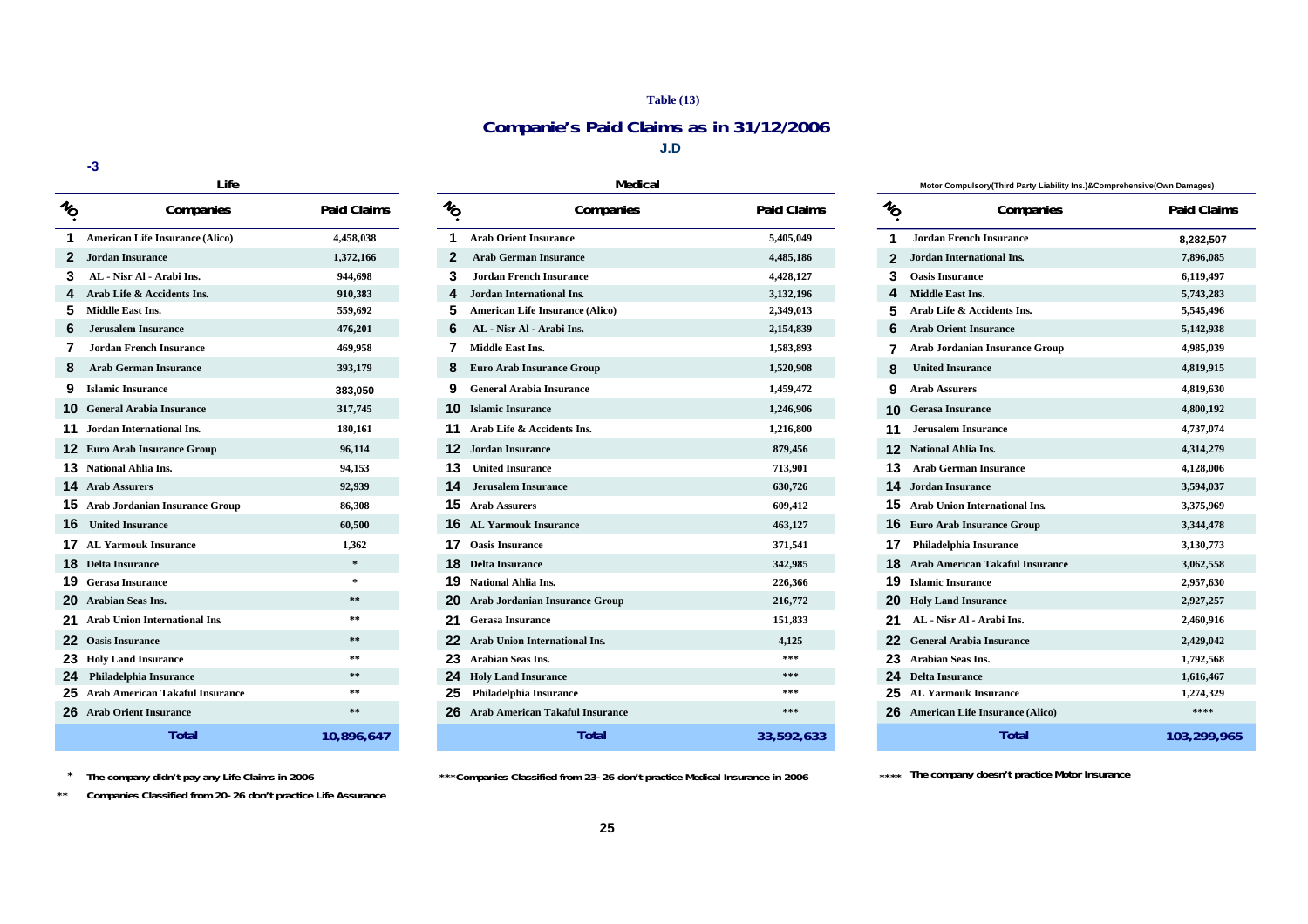#### **Net Profit (Loss) For Jordan Insurance Companies as Per Class For The Year 2006 (According to Insurance Branches)** J**.**D **Table (16)**

**-2**

|              |                                    |                                | Motor     |                                                                          |              | Non Life Insurances<br>Medical |            |          | Life      |           |           |              |              | <b>Net Technical</b> |            |                  |            |
|--------------|------------------------------------|--------------------------------|-----------|--------------------------------------------------------------------------|--------------|--------------------------------|------------|----------|-----------|-----------|-----------|--------------|--------------|----------------------|------------|------------------|------------|
| .No          | Companies                          | Comprehensive<br>(Own Damages) |           | Compulsory (Third Party Liability Ins.)&<br>Comprehensive(Own Damages) * |              |                                |            |          |           |           |           |              | Medical+Life | Profit(Loss)         |            | Net Profit(Loss) |            |
|              |                                    | 2006                           | 2005      | 2006                                                                     | 2005         | 2006                           | 2005       | 2006     | 2005      | 2006      | 2005      | 2006         | 2005         | 2006                 | 2005       | 2006             | 2005       |
| $\mathbf{1}$ | Jordan Insurance                   | 840,212                        | 618,866   | 1,154,538                                                                | 702,836      | 1,670,213                      | 1,204,595  | 221,410  | 251,494   | 196,284   | 294,001   | 417,694      | 545,495      | 2,087,907            | 1,750,090  | 1,468,083        | 19,021,695 |
|              | 2 Middle East Insurance            | 852,857                        | 527,269   | 406,630                                                                  | 117,596      | 1,131,660                      | 949,423    | 34,237-  | 21,476    | 964,069   | 1,978,137 | 929,832      | 1,956,661    | 2,061,492            | 2,906,084  | 4,026,156        | 16,299,365 |
|              | 3 National Ahlia Insurance         | 855,551                        | 709,028   | 307,130                                                                  | 368,023      | 837,553                        | 837,568    | 14,383   | 16,277    | 21,709    | 20,306    | 36,092       | 36,583       | 873,645              | 874,151    | 1,213,110-       | 1,491,973  |
|              | 4 United Insurance                 | 120,765                        | 27,674    | 92,543-                                                                  | 58,756       | 293,836                        | 471,290    | 218,815  | 87,934    | 14,935    | 26,465    | 233,750      | 114,399      | 527,586              | 585,689    | 60,518           | 2,038,701  |
|              | 5 Arabian Seas Insurance           | 208,597-                       | 15,858-   | 981,833-                                                                 | 82,141       | 772,783-                       | 292,885    |          |           |           |           | $\mathbf{0}$ | $\bf{0}$     | 772,783-             | 292,885    | 1,126,106        | 683,867    |
|              | 6 General Arabia Insurance         | 74,739                         | 228,170   | 197,796                                                                  | 405,289      | 246,929                        | 601,948    | 141,479- | 67,005    | 238,249   | 305,389   | 96,770       | 372,394      | 343,699              | 974,342    | 420,539          | 973,933    |
|              | 7 Jerusalem Insurance              | 578,276                        | 444,388   | 158,471                                                                  | 80,813       | 594,664                        | 482,620    | 234,322  | 124,185   | 219,932   | 142,737   | 454,254      | 266,922      | 1,048,918            | 749,542    | 1,345,974        | 1,272,136  |
|              | 8 AL-Nisr Al-Arabi Insurance       | 29.449-                        | 195,038   | 57,067-                                                                  | 31.028       | 225,833                        | 279,681    | 252,714  | 295,350   | 706,868   | 807,534   | 959.582      | 1,102,884    | 1,185,415            | 1.382.565  | 1,909,341        | 1,367,345  |
|              | 9 Jordan French Insurance          | 505,262-                       | 222,747-  | 2,518,437-                                                               | 299,154-     | 2,856,056-                     | 796,011-   | 510,034  | 4,481     | 124,179   | 83,117    | 385,855-     | 87,598       | 3,241,911-           | 708.413-   | 4,055,862        | 2,399,141  |
|              | 10 Arab Union International Ins.   | 173,085                        | 31,328    | 264,973-                                                                 | 70,785-      | 201,003-                       | 12,009     | 1,486    |           |           |           | 1,486        | $\bf{0}$     | 199,517-             | 12,009     | 1,800,129-       | 1,413,648  |
|              | 11 Delta Insurance                 | 46,824                         | 28,324-   | 120,649                                                                  | 128,209      | 227,533                        | 264,734    | 30,902   | 42,969    | 3,634     | 4,001     | 34,536       | 46,970       | 262,069              | 311,704    | 392,700          | 1,268,191  |
|              | 12 Oasis Insurance                 | 491,565-                       | 8,539     | 818,961-                                                                 | 78,180       | 813,633-                       | 182,058    | 525      | 159,588-  |           |           | 525          | 159,588-     | 813,108-             | 22,470     | 1,666,767-       | 957,445    |
|              | 13 Al Yarmouk Insurance            | 100,592                        | 43,655    | 32,228                                                                   | 120,822      | 221,009                        | 235,406    | 111,282  | 107,860   | 5,641     | 1,282     | 116,923      | 109,142      | 337,932              | 344,548    | 1,270,255        | 3,722,995  |
|              | 14 Holy Land Insurance             | 223,334                        | 286,147   | 409,466-                                                                 | 13,911-      | 277,604-                       | 3,991-     |          |           |           |           | $\mathbf{0}$ | $\bf{0}$     | 277,604-             | 3,991-     | 997,217-         | 443,380    |
|              | 15 Arab Life & Accidents Ins.      | 935,244                        | 1,107,177 | 184,088                                                                  | 24,702-      | 772,553                        | 366,961    | 70,618   | 2,421     | 12,000    | 200,000   | 82,618       | 202,421      | 855,171              | 569,382    | 36,614           | 2,832,052  |
|              | 16 Philadelphia Insurance          | 144,906                        | 41,274    | 400,691-                                                                 | 172,995      | 212,833-                       | 248,577    |          |           |           |           | $\mathbf{0}$ | $\bf{0}$     | 212,833-             | 248,577    | 8,474            | 845,793    |
|              | 17 American Life Insurance(Alico)  |                                |           | $\mathbf{0}$                                                             | $\mathbf{0}$ | 970,608                        | 53,766     | 509,417- | 168,284-  | 2,392,905 | 1,663,159 | 1,883,488    | 1,494,875    | 2,854,096            | 1,548,641  | 12,165,220       | 2,785,084  |
|              | 18 Jordan International Ins.       | 363,543                        | 563,888-  | 446.947                                                                  | 916,718      | 684,729                        | 1,237,724  | 269,345  | 33,997    | 119,112   | 58,370    | 388,457      | 92,367       | 1,073,186            | 1,330,091  | 3,575,469        | 5,417,488  |
|              | 19 Arab German Insurance           |                                | 88,304-   | 436,667                                                                  | 357,898      | 421,666                        | 943.318    | 295,297  | 215,282   | 50,109    | 67,962    | 345,406      | 283,244      | 767,072              | 1,226,562  | 388,303          | 1,609,474  |
|              | 20 Euro Arab Insurance Group       | 43,017                         | 60,797-   | 165,831-                                                                 | 429,825-     | 127,381                        | 124,576-   | 163,808- | 116,467-  | 101,169   | 97,517    | 62,639-      | 18,950-      | 64,742               | 143,526-   | 110,393          | 1,156,778  |
|              | 21 Islamic Insurance               | 279,746                        | 101,623   | 29,211                                                                   | 141,439      | 449,870                        | 280,941    | 55,109-  | 39,049-   | 94,206    | 32,148    | 39,097       | $6,901-$     | 488,967              | 274,040    | 1,079,053        | 2,022,971  |
|              | 22 Arab Assurers                   | 328,352                        | 285,709   | 365,217                                                                  | 581,859      | 829,971                        | 1,284,188  | 126,618- | 59,214-   | 114,779   | 63,292    | 11,839-      | 4,078        | 818,132              | 1,288,266  | 412,899          | 1,086,103  |
|              | 23 Arab American Takaful Insurance | 15,088-                        | 23,813    | 975,501-                                                                 | 378,460      | 974,264-                       | 383,495    |          |           |           |           | $\mathbf{0}$ | $\mathbf{0}$ | 974,264              | 383,495    | 1,076,693        | 1,200,649  |
|              | 24 Arab Jordanian Ins. Group       | 585,911                        | 197,166   | 420,128                                                                  | 443,071      | 773,545                        | 350,957    | 65,902   | 63,597    | 13,999    | 1,803     | 79,901       | 65,400       | 853,446              | 416,357    | 582,958-         | 2,542,639  |
|              | 25 Arab Orient Insurance           | 279,420                        | 88,094    | 286,414                                                                  | 195,140      | 788,922                        | 821,926    | 638,021  | 649,360   |           |           | 638,021      | 649,360      | 1,426,943            | 1,471,286  | 1,313,636        | 1,428,983  |
|              | 26 Gerasa Insurance                | 62,773                         | 64,275-   | 628,956-                                                                 | 330,842      | 545,711-                       | 335,625    | 11,411   | 8,296     |           | 4,428     | 11,411       | 12,724       | 534,300-             | 348,349    | 339,981-         | 930,713    |
|              | Total                              | 5.639.186                      | 3,920,765 | 2.768.145-                                                               | 4,853,738    | 4,614,588                      | 11,197,117 | 895,731  | 1.406.430 | 5.393.779 | 5,851,648 | 6.289.510    | 7,258,078    | 10,904,098           | 18,455,195 | 14,966,698       | 77,212,542 |

\* Total motor insurance profit (loss) doesn't match the total of both compulsory &comprehensive profit because the breakdown of the branch is not available for one insurance company.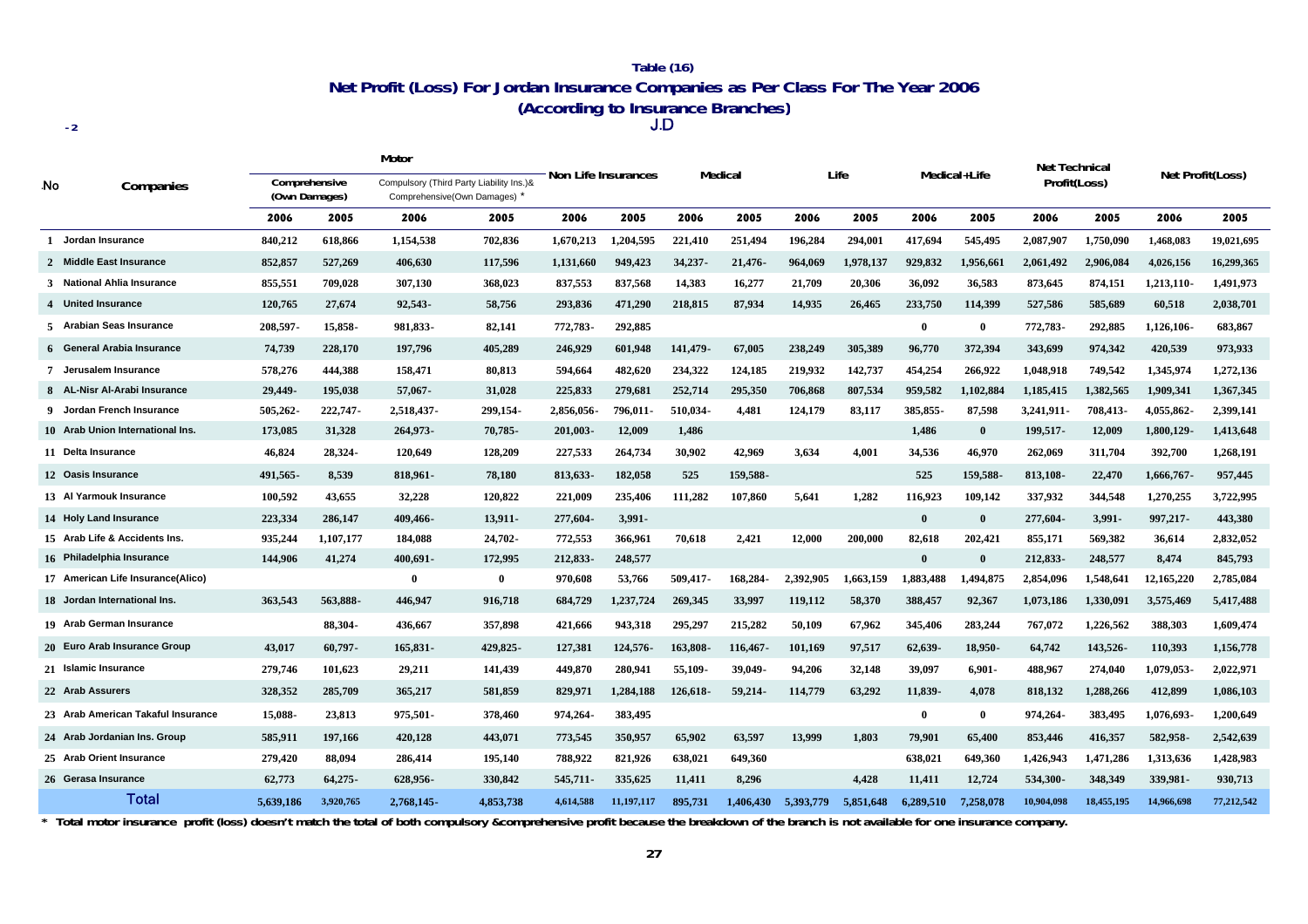### **Net Profit (Loss) For Jordan Insurance Companies as Per Class For The Year 2006 (According to Insurance Branches) Table (16)**

J.D

-1

|     |                                    |           |           |             |             |              | <b>Total Marine+Aviation</b> |           | <b>Fire&amp; Other Property</b> |           |            |                       |         |         |         |            | Motor                                           |  |
|-----|------------------------------------|-----------|-----------|-------------|-------------|--------------|------------------------------|-----------|---------------------------------|-----------|------------|-----------------------|---------|---------|---------|------------|-------------------------------------------------|--|
| .No | Companies                          |           | Marine    |             | Aviation    |              |                              |           | Damages                         |           | Liability  | <b>Other Branches</b> |         | Credit  |         | Insurance  | <del>Compuisory (Timu</del><br>Party (Liability |  |
|     |                                    | 2006      | 2005      | 2006        | 2005        | 2006         | 2005                         | 2006      | 2005                            | 2006      | 2005       | 2006                  | 2005    | 2006    | 2005    | 2006       | 2005                                            |  |
| 1   | Jordan Insurance                   | 433.639   | 382,536   |             |             | 433,639      | 382,536                      | 5,352-    | 142,628                         | 62,893    | 27,946-    | 24,495                | 4,541   |         |         | 314,326    | 83,970                                          |  |
|     | 2 Middle East Insurance            | 537,844   | 474,393   | 51,360-     | 42,510-     | 486,484      | 431,883                      | 234,389   | 280,317                         | 19,162-   | $375 -$    | 23,319                | 120,002 |         |         | 446,227-   | 409,673-                                        |  |
|     | 3 National Ahlia Insurance         | 199,033   | 331,329   |             |             | 199,033      | 331,329                      | 291,017   | 118,515                         | 34,205    | 14,616     | 6,168                 | 5,085   |         |         | 548,421-   | 341,005-                                        |  |
|     | United Insurance                   | 120,737   | 224,986   |             | 32,821      | 120,737      | 257,807                      | 237,123   | 104,716                         | 6,329     | 26,883     | 22,190                | 23,128  |         |         | 213,308-   | 31,082                                          |  |
|     | 5 Arabian Seas Insurance           | 28,804    | 17,097    |             |             | 28,804       | 17,097                       | 98,451    | 170,625                         | 46,803    | 19,111     | 34,992                | 3,911   |         |         | 773,236-   | 97,999                                          |  |
|     | <b>General Arabia Insurance</b>    | 147,146   | 178,706   |             |             | 147,146      | 178,706                      | 39,703    | 4,137                           |           |            | 137,716-              | 13,816  |         |         | 123,057    | 177,119                                         |  |
| 7   | Jerusalem Insurance                | 415.339   | 351,283   |             |             | 415,339      | 351,283                      | $1,145-$  | 20,757                          | 6,339     | 2,949      | 15,660                | 26,818  |         |         | 419.805-   | 363,575-                                        |  |
|     | AL-Nisr Al-Arabi Insurance         | 116.984   | 101,614   |             |             | 116.984      | 101.614                      | 80.605    | 99.341                          | 26,242    | 19.352     | 59,069                | 28,346  |         |         | 27.618-    | 164,010-                                        |  |
|     | Jordan French Insurance            | 64,060-   | 206,194-  | 39.508-     | 141,240-    | 103,568-     | 347,434-                     | 341,987   | 200,454-                        | 4,805-    | $8,625-$   | $2,500 -$             | 524     | 115,241 | 59,132  | 2,013,175  | 76,407-                                         |  |
|     | 10 Arab Union International Ins.   | 45,770    | 60.842    |             |             | 45,770       | 60,842                       | 11,905    | 14,487                          |           |            | 6,295                 | 7,465   |         |         | 438,058-   | 102,113-                                        |  |
|     | 11 Delta Insurance                 | 76,087    | 91,840    |             |             | 76.087       | 91,840                       | 25,269    | 3,968                           | $4,517-$  | 10.343     | 10,045                | 30,374  |         |         | 73,825     | 156,533                                         |  |
|     | 12 Oasis Insurance                 | 18,423    | 41,882    |             |             | 18,423       | 41,882                       | 43,046-   | 45,005                          |           |            | 29,951                | 16,991  |         |         | 327,396-   | 69,641                                          |  |
|     | 13 Al Yarmouk Insurance            | 162,671   | 114,146   |             |             | 162,671      | 114,146                      | 38,257    | 21,005                          | 15,414-   | $24,251 -$ | 3,267                 | 3,684   |         |         | 68,364-    | 77,167                                          |  |
|     | 14 Holy Land Insurance             | 7,459     | 33,144    |             |             | 7,459        | 33,144                       | 113,754   | 40,650-                         | 10,649    | 17,426     |                       |         |         |         | 632,800-   | 300,058-                                        |  |
|     | 15 Arab Life & Accidents Ins.      | 181,222   | 149,012   |             |             | 181,222      | 149,012                      | 60,447    | 143,363                         | 159,294   | 54,782     |                       |         | 187,502 | 44,506  | 751,156    | 1,131,879-                                      |  |
|     | 16 Philadelphia Insurance          | 152,826   | 29,358    |             |             | 152,826      | 29,358                       | 23,580    | 1,097-                          | 8,798     | 43,170     | 2,654                 | 4,151   |         |         | 545,597-   | 131,721                                         |  |
|     | 17 American Life Insurance(Alico)  |           |           |             |             | $\mathbf{0}$ | 0                            |           |                                 |           |            | 970,608               | 53,766  |         |         |            |                                                 |  |
|     | 18 Jordan International Ins.       | 196,379   | 170,788   | 11,497      | 14,598      | 207,876      | 185,386                      | 31,265    | 105,056                         | 8,345-    | 23,612     | 6,986                 | 6,952   |         |         | 83,404     | 1,480,606                                       |  |
|     | 19 Arab German Insurance           | 98,693    | 174,318   |             |             | 98,693       | 174,318                      | 88,819-   | 353,794                         | $43,655-$ | 49,569     | 18,780                | 7,739   |         |         |            | 446,202                                         |  |
|     | 20 Euro Arab Insurance Group       | 213,800   | 221,583   |             |             | 213,800      | 221,583                      | 70,110    | 25,336                          |           |            | 9,302                 | 58,330  |         |         | 208,848-   | 369,028-                                        |  |
|     | 21 Islamic Insurance               | 66,631    | 108,526   |             |             | 66,631       | 108,526                      | 55,459    | 22,958                          | 298,569   | 8,018      |                       |         |         |         | 250, 535 - | 39,816                                          |  |
|     | 22 Arab Assurers                   | 416,534   | 687,927   |             |             | 416,534      | 687,927                      | 41,807    | 1,430                           | 31,597-   | 13,808     | 38,010                | 836-    |         |         | 36,865     | 296,150                                         |  |
|     | 23 Arab American Takaful Insurance | 5,707     | 5,675     |             |             | 5.707        | 5,675                        | 5,126     | 1,394-                          |           |            | 656                   | 754     |         |         | 960,413-   | 354,647                                         |  |
|     | 24 Arab Jordanian Ins. Group       | 191,053   | 141,405   |             |             | 191,053      | 141,405                      | 123,305   | 253,174-                        |           |            | 39,059                | 19,655  |         |         | 165,783-   | 245,905                                         |  |
|     | 25 Arab Orient Insurance           | 162,243   | 204,589   | 49,859-     | 33.817-     | 112,384      | 170,772                      | 176,806   | 208,585                         | 27,100    | 40.046     | 186,218               | 207,383 |         |         | 6.994      | 107,046                                         |  |
|     | 26 Gerasa Insurance                | 39.119    | 20,051    |             |             | 39,119       | 20,051                       | 42,359    | 20,698-                         | 1,627     | 3,923      | 140                   | 1,507   |         |         | 691,729-   | 395,117                                         |  |
|     | Total                              | 3.970.083 | 4,110,836 | $129.230 -$ | $170.148 -$ | 3.840.853    | 3.940.688                    | 1.310.136 | 1.368.556                       | 561.353   | 286,411    | 1,367,648             | 644,086 | 302.743 | 103.638 | 8.843.998- | 932,973                                         |  |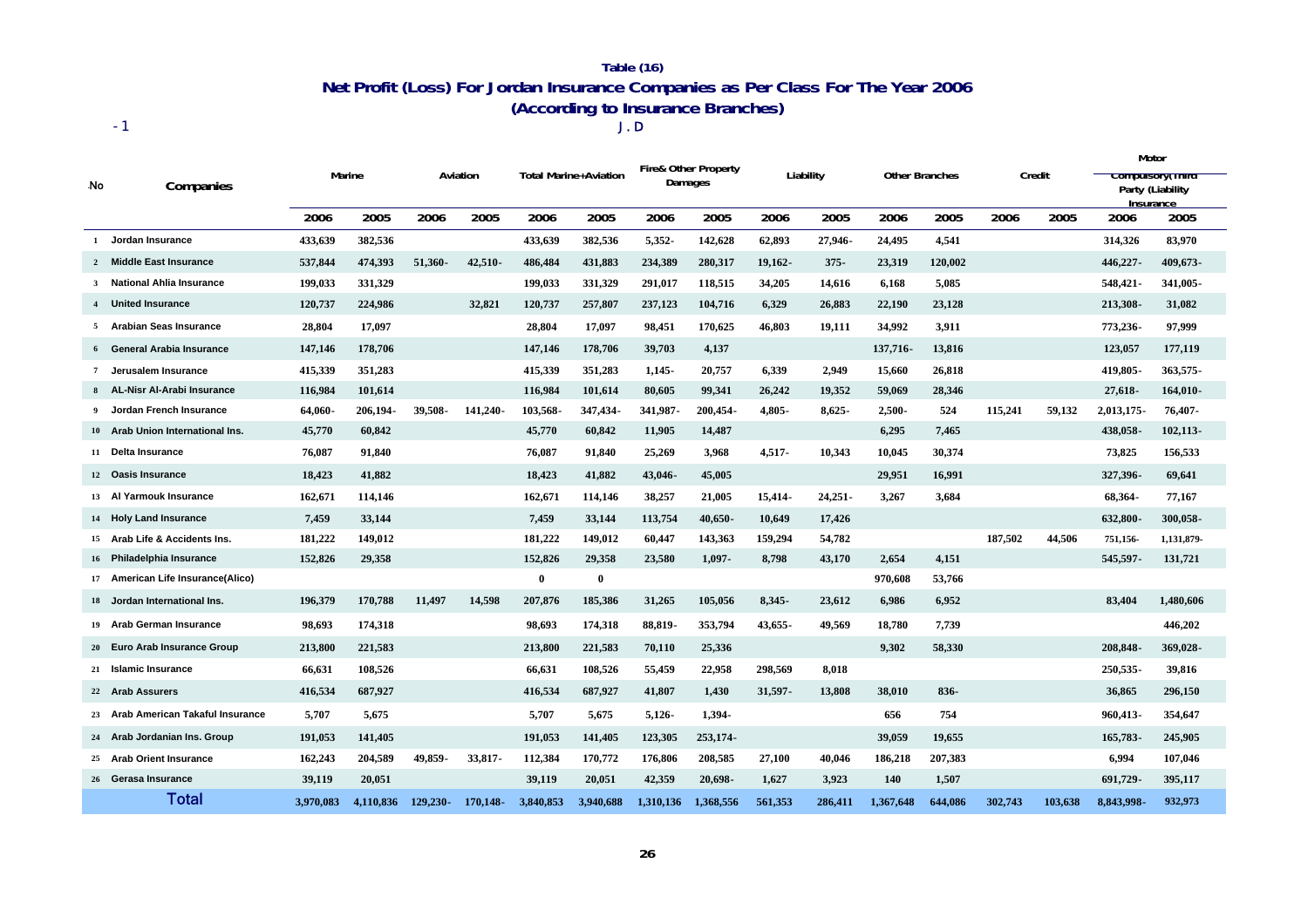## **As in 31/12/2006 Compared with 31/12/2005 Table (17) Motor Net Profit (Loss)**

|              |                                       |                            |            |            |                  |           |                         |                  |              |               |               |               | J.D        |
|--------------|---------------------------------------|----------------------------|------------|------------|------------------|-----------|-------------------------|------------------|--------------|---------------|---------------|---------------|------------|
|              |                                       |                            | Compulsory |            | Compulsory I.P.L |           | Compulsory I.P.L        |                  | <b>TOTAL</b> |               | Comprenensive |               |            |
| <b>NO</b>    | Companies                             | P.L <sub>/</sub> Jordanian |            |            | from             |           | <b>Foreign Vehicles</b> | Compulsory/T.P.L |              | Own (Damages) |               | Total Motors* |            |
|              |                                       | 2006                       | 2005       | 2006       | 2005             | 2006      | 2005                    | 2006             | 2005         | 2006          | 2005          | 2006          | 2005       |
| $\mathbf{1}$ | Jordan Insurance                      | 248,936-                   | 203,045-   | 210,799    | 58,803-          | 352,463   | 345,818                 | 314,326          | 83,970       | 840,212       | 618,866       | 1,154,538     | 702,836    |
|              | 2 Middle East Ins.                    | 417,879-                   | 417,134-   | 301,594-   | 304,608-         | 273,246   | 312,069                 | 446,227-         | 409,673-     | 852,857       | 527,269       | 406,630       | 117,596    |
| $\mathbf{3}$ | National Ahlia Ins.                   | 611,530-                   | 448,542-   | 190,561-   | 281,904-         | 253,670   | 389,441                 | 548,421-         | 341,005-     | 855,551       | 709,028       | 307,130       | 368,023    |
|              | <b>United Insurance</b>               | 107,987-                   | 78,699-    | 392,397-   | 309,381-         | 287,076   | 419,162                 | 213,308-         | 31,082       | 120,765       | 27,674        | 92,543-       | 58,756     |
|              | 5 Arabian Seas Ins.                   | 1,099,628-                 | 331,790-   | 236,463-   | 11,054-          | 562,855   | 440,843                 | 773,236-         | 97,999       | 208,597-      | 15,858-       | 981,833-      | 82,141     |
|              | 6 General Arabia Insurance            | 72,109-                    | 131,309-   | $122,111-$ | 57,748-          | 317,277   | 366,176                 | 123,057          | 177,119      | 74,739        | 228,170       | 197,796       | 405,289    |
|              | <b>Jerusalem Insurance</b>            | 543,157-                   | 79,486-    | 144,950-   | 677,596-         | 268,302   | 393,507                 | 419,805-         | 363,575-     | 578,276       | 444,388       | 158,471       | 80,813     |
| 8            | AL - Nisr Al - Arabi Ins.             | 335,597-                   | 485,284-   | 41,562     | 66,156-          | 266,417   | 387,430                 | $27,618-$        | 164,010-     | 29,449-       | 195,038       | 57,067-       | 31,028     |
| 9            | <b>Jordan French Insurance</b>        | 1,724,432-                 | 177,923-   | 650,276-   | $4,875-$         | 361,533   | 106,391                 | 2,013,175-       | 76,407-      | 505,262-      | 222,747-      | 2.518.437-    | 299,154-   |
|              | 10 Arab Union International Ins.      | 653,843-                   | 355,768-   | 38,306-    | 93,830-          | 254,091   | 347,485                 | 438,058-         | $102, 113$ - | 173,085       | 31,328        | 264,973-      | $70,785 -$ |
|              | 11 Delta Insurance                    | 265,693-                   | 292,052-   | 35,225     | 125,501          | 304,293   | 323,084                 | 73,825           | 156,533      | 46,824        | 28,324-       | 120,649       | 128,209    |
|              | 12 Oasis Insurance                    | 976,080-                   | 287, 165 - | 336,349    | 153,369          | 312,335   | 203,437                 | 327,396-         | 69,641       | 491,565-      | 8,539         | 818,961-      | 78,180     |
|              | 13 AL Yarmouk Insurance               | 402,271-                   | 348,825-   | 887-       | 46,799           | 334,794   | 379,193                 | 68,364-          | 77,167       | 100,592       | 43,655        | 32,228        | 120,822    |
|              | 14 Holy Land Insurance                | 512,152-                   | 316,862-   | 357,459-   | 357,328-         | 236,811   | 374,132                 | 632,800-         | 300,058-     | 223,334       | 286,147       | 409,466-      | 13,911-    |
| 15           | Arab Life & Accidents Ins.            | 529,657-                   | 385,941-   | 438,334-   | 1,078,609-       | 216,835   | 332,671                 | 751,156-         | 1,131,879-   | 935,244       | 1,107,177     | 184,088       | 24,702-    |
|              | 16 Philadelphia Insurance             | 969,943-                   | 126,737-   | 55,506-    | 76,601-          | 479,852   | 335,059                 | 545,597-         | 131,721      | 144,906       | 41,274        | $400.691 -$   | 172,995    |
|              | 17 Jordan International Ins.          | 49,264-                    | 412,202    | 137,849-   | 695,190          | 270,517   | 373,214                 | 83,404           | 1,480,606    | 363,543       | 563,888-      | 446,947       | 916,718    |
| 18           | <b>Arab German Insurance</b>          |                            | 39.123-    |            | 28,361           |           | 456,964                 | $\mathbf{0}$     | 446,202      |               | 88,304-       | 436,667       | 357,898    |
| 19           | <b>Euro Arab Insurance Group</b>      | 1,060,547-                 | 375,429-   | 497,202    | 278,057          | 312,810   | 137,188                 | 250,535-         | 39,816       | 279,746       | 101,623       | 29,211        | 141,439    |
|              | 20 Islamic Insurance                  | 289,441-                   | 534,681-   | 145,069-   | 142,277-         | 225,662   | 307,930                 | 208,848-         | 369,028-     | 43,017        | 60,797-       | 165,831-      | 429,825-   |
|              | 21 Arab Assurers                      | 176,351-                   | 89,257     | 99,798-    | 141,949-         | 313,014   | 348,842                 | 36,865           | 296,150      | 328,352       | 285,709       | 365,217       | 581,859    |
|              | 22 Arab American Takaful Insurance    | 1,008,347-                 | 21,998     | 106,476-   | $9,256 -$        | 154,410   | 341,905                 | 960,413-         | 354,647      | 15,088-       | 23,813        | 975,501-      | 378,460    |
| 23           | <b>Arab Jordanian Insurance Group</b> | 253,103-                   | 144,235-   | 210,571-   | 3,733-           | 297,891   | 393,873                 | 165,783-         | 245,905      | 585,911       | 197,166       | 420,128       | 443,071    |
|              | 24 Arab Orient Insurance              | 199,086-                   | 341,841-   | 110,736-   | 100,456          | 316,816   | 348,431                 | 6,994            | 107,046      | 279,420       | 88,094        | 286,414       | 195,140    |
|              | 25 Gerasa Insurance                   | 1,037,736-                 | 279,095-   | 66,275     | 305,039          | 279,732   | 369,173                 | 691,729-         | 395,117      | 62,773        | $64,275-$     | 628,956-      | 330,842    |
|              | <b>Total</b>                          | 13,544,769-                | 5,657,509- | 2,551,931- | 1,942,936-       | 7,252,702 | 8,533,418               | 8,843,998-       | 932,973      | 5,639,186     | 3,920,765     | 2,768,145-    | 4,853,738  |

**\* Total motor insurance profit (loss) doesn't match the total of both compulsory &comprehensive insurance because the breakdown of the branch is not available for one insurance company.**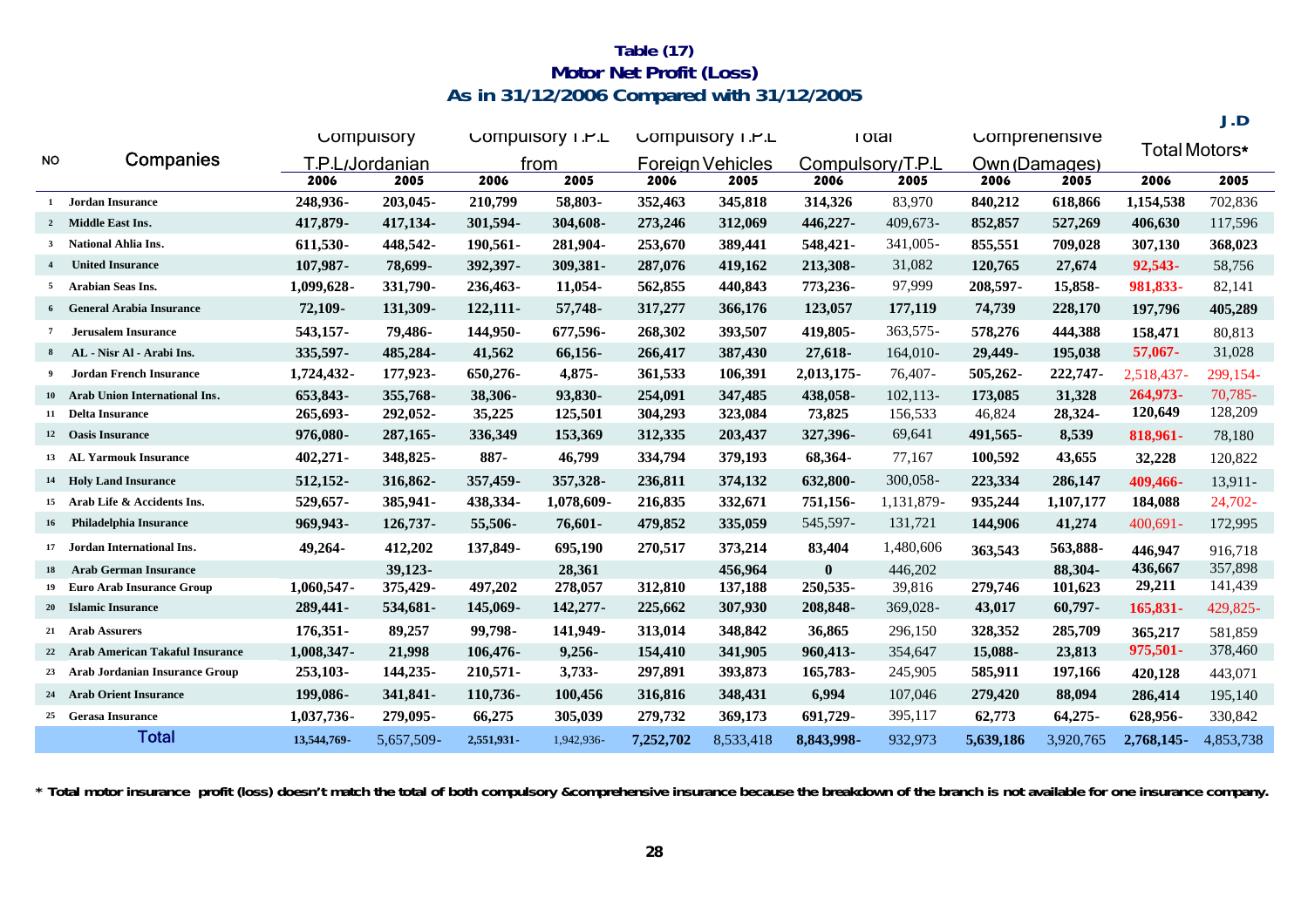## **Table (18) Insurance Companies According to Profit (Loss) Per Class as in 31/12/2006 (J.D)**

**-1**

| Marine & Transport |                                           |               |                 | <b>Fire&amp;Other Property Damages</b> |               |             | <b>General Accident</b>                |                    |  |  |
|--------------------|-------------------------------------------|---------------|-----------------|----------------------------------------|---------------|-------------|----------------------------------------|--------------------|--|--|
| $\frac{1}{6}$      | Companies                                 | Profit (Loss) | $\mathcal{U}_0$ | Companies                              | Profit (Loss) | $v_{\circ}$ | Companies                              | <b>Profit (Los</b> |  |  |
|                    | <b>Middle East Ins.</b>                   | 486,484       |                 | <b>National Ahlia Ins.</b>             | 291,017       |             | <b>American Life Insurance (Alico)</b> | 970,608            |  |  |
|                    | <b>Jordan Insurance</b>                   | 433,639       |                 | <b>United Insurance</b>                | 237,123       |             | <b>Euro Arab Insurance Group</b>       | 298,569            |  |  |
| 3.                 | <b>Arab Assurers</b>                      | 416,534       | 3               | <b>Middle East Ins.</b>                | 234,389       |             | <b>Arab Orient Insurance</b>           | 213,318            |  |  |
|                    | <b>Jerusalem Insurance</b>                | 415,339       |                 | <b>Arab Orient Insurance</b>           | 176,806       |             | Arab Life & Accidents Ins.             | 159,294            |  |  |
| 5                  | <b>Islamic Insurance</b>                  | 213,800       | 5               | <b>Arab Jordanian Insurance Group</b>  | 123,305       | 5           | <b>Jordan Insurance</b>                | 87,388             |  |  |
| 6                  | Jordan International Ins.                 | 207,876       | 6               | <b>Holy Land Insurance</b>             | 113,754       |             | AL - Nisr Al - Arabi Ins.              | 85,311             |  |  |
|                    | <b>National Ahlia Ins.</b>                | 199,033       |                 | <b>Arabian Seas Ins.</b>               | 98,451        |             | <b>Arabian Seas Ins.</b>               | 81,795             |  |  |
|                    | <b>Arab Jordanian Insurance Group</b>     | 191,053       | 8               | AL - Nisr Al - Arabi Ins.              | 80,605        | 8           | <b>National Ahlia Ins.</b>             | 40,373             |  |  |
|                    | Arab Life & Accidents Ins.                | 181,222       | 9               | <b>Islamic Insurance</b>               | 70,110        |             | <b>Arab Jordanian Insurance Group</b>  | 39,059             |  |  |
| 10.                | <b>AL Yarmouk Insurance</b>               | 162,671       |                 | Arab Life & Accidents Ins.             | 60,447        |             | <b>Oasis Insurance</b>                 | 29,951             |  |  |
| 11                 | Philadelphia Insurance                    | 152,826       |                 | <b>Euro Arab Insurance Group</b>       | 55,459        |             | <b>United Insurance</b>                | 28,519             |  |  |
| 12.                | <b>General Arabia Insurance</b>           | 147,146       | 12              | <b>Gerasa Insurance</b>                | 42,359        |             | <b>Jerusalem Insurance</b>             | 21,999             |  |  |
| 13                 | <b>United Insurance</b>                   | 120,737       | 13              | <b>Arab Assurers</b>                   | 41,807        |             | <b>Philadelphia Insurance</b>          | 11,452             |  |  |
|                    | AL - Nisr Al - Arabi Ins.                 | 116,984       |                 | <b>General Arabia Insurance</b>        | 39,703        |             | <b>Holy Land Insurance</b>             | 10,649             |  |  |
| 15.                | <b>Arab Orient Insurance</b>              | 112,384       | 15              | <b>AL Yarmouk Insurance</b>            | 38,257        |             | <b>Islamic Insurance</b>               | 9,302              |  |  |
| 16.                | <b>Arab German Insurance</b>              | 98,693        | 16              | Jordan International Ins.              | 31,265        | 16.         | <b>Arab Assurers</b>                   | 6,413              |  |  |
| 17                 | <b>Delta Insurance</b>                    | 76,087        | 17              | <b>Delta Insurance</b>                 | 25,269        |             | Arab Union International Ins.          | 6,295              |  |  |
|                    | <b>18</b> Euro Arab Insurance Group       | 66,631        | 18              | Philadelphia Insurance                 | 23,580        | 18          | <b>Delta Insurance</b>                 | 5,528              |  |  |
|                    | <b>19</b> Arab Union International Ins.   | 45,770        |                 | <b>Arab Union International Ins.</b>   | 11,905        |             | Middle East Ins.                       | 4,157              |  |  |
| 20                 | <b>Gerasa Insurance</b>                   | 39,119        | 20              | <b>Jerusalem Insurance</b>             | $1,145-$      | 20          | <b>Gerasa Insurance</b>                | 1,767              |  |  |
|                    | <b>Arabian Seas Ins.</b>                  | 28,804        |                 | <b>Arab American Takaful Insurance</b> | $5,126 -$     |             | <b>Arab American Takaful Insurance</b> | 656                |  |  |
| 22                 | <b>Oasis Insurance</b>                    | 18,423        | 22              | <b>Jordan Insurance</b>                | $5,352-$      | 22          | Jordan International Ins.              | 1,359-             |  |  |
|                    | <b>23</b> Holy Land Insurance             | 7,459         | 23              | <b>Oasis Insurance</b>                 | 43,046-       | 23          | <b>Jordan French Insurance</b>         | 7,305-             |  |  |
| 24                 | <b>Arab American Takaful Insurance</b>    | 5,707         | 24              | <b>Arab German Insurance</b>           | 88,819-       | 24          | <b>AL Yarmouk Insurance</b>            | $12,147-$          |  |  |
| 25                 | <b>Jordan French Insurance</b>            | 103,568-      | 25              | <b>Jordan French Insurance</b>         | 341,987-      |             | <b>Arab German Insurance</b>           | 24,875-            |  |  |
|                    | <b>26</b> American Life Insurance (Alico) |               | 26              | <b>American Life Insurance (Alico)</b> | $\star$       |             | <b>General Arabia Insurance</b>        | 137,716-           |  |  |
|                    | <b>Total</b>                              | 3,840,853     |                 | <b>Total</b>                           | 1,310,136     |             | <b>Total</b>                           | 1,929,00           |  |  |

| าe & Transport |               |                | Fire&Other Property Damages            | Ger           |                                                             |                             |  |
|----------------|---------------|----------------|----------------------------------------|---------------|-------------------------------------------------------------|-----------------------------|--|
| anies          | Profit (Loss) | $\bar{\psi}_0$ | Companies                              | Profit (Loss) | $\bar{\mathcal{U}}_{\!\!\!\!\!\!\!\!\!\circ\! \mathcal{U}}$ | Comp                        |  |
|                | 486,484       | 1              | <b>National Ahlia Ins.</b>             | 291,017       | 1                                                           | <b>American Life Insura</b> |  |
|                | 433,639       | $\mathbf{2}$   | <b>United Insurance</b>                | 237,123       | 2                                                           | <b>Euro Arab Insurance</b>  |  |
|                | 416,534       | 3              | <b>Middle East Ins.</b>                | 234,389       | 3                                                           | <b>Arab Orient Insurano</b> |  |
|                | 415,339       | 4              | <b>Arab Orient Insurance</b>           | 176,806       | 4                                                           | Arab Life & Accident        |  |
|                | 213,800       | 5              | <b>Arab Jordanian Insurance Group</b>  | 123,305       | 5                                                           | <b>Jordan Insurance</b>     |  |
| lns.           | 207,876       | 6              | <b>Holy Land Insurance</b>             | 113,754       | 6                                                           | AL - Nisr Al - Arabi        |  |
|                | 199,033       | 7              | <b>Arabian Seas Ins.</b>               | 98,451        | 7                                                           | <b>Arabian Seas Ins.</b>    |  |
| ance Group     | 191,053       | 8              | AL - Nisr Al - Arabi Ins.              | 80,605        | 8                                                           | <b>National Ahlia Ins.</b>  |  |
| s Ins.         | 181,222       | 9              | <b>Islamic Insurance</b>               | 70,110        | 9                                                           | Arab Jordanian Insur        |  |
| ce             | 162,671       | 10             | Arab Life & Accidents Ins.             | 60,447        | 10                                                          | <b>Oasis Insurance</b>      |  |
| ce             | 152,826       | 11             | <b>Euro Arab Insurance Group</b>       | 55,459        | 11                                                          | <b>United Insurance</b>     |  |
| ance           | 147,146       | 12             | <b>Gerasa Insurance</b>                | 42,359        | 12                                                          | <b>Jerusalem Insurance</b>  |  |
|                | 120,737       | 13             | <b>Arab Assurers</b>                   | 41,807        | 13                                                          | Philadelphia Insuran        |  |
| ns.            | 116,984       | 14             | <b>General Arabia Insurance</b>        | 39,703        | 14                                                          | <b>Holy Land Insurance</b>  |  |
| e              | 112,384       | 15             | <b>AL Yarmouk Insurance</b>            | 38,257        | 15                                                          | <b>Islamic Insurance</b>    |  |
| nce            | 98,693        | 16             | <b>Jordan International Ins.</b>       | 31,265        | 16                                                          | <b>Arab Assurers</b>        |  |
|                | 76,087        | 17             | <b>Delta Insurance</b>                 | 25,269        | 17                                                          | <b>Arab Union Internati</b> |  |
| Group          | 66,631        | 18             | Philadelphia Insurance                 | 23,580        | 18                                                          | <b>Delta Insurance</b>      |  |
| onal Ins.      | 45,770        | 19             | <b>Arab Union International Ins.</b>   | 11,905        | 19                                                          | <b>Middle East Ins.</b>     |  |
|                | 39,119        | 20             | <b>Jerusalem Insurance</b>             | $1,145-$      | 20                                                          | <b>Gerasa Insurance</b>     |  |
|                | 28,804        | 21             | <b>Arab American Takaful Insurance</b> | $5,126 -$     | 21                                                          | <b>Arab American Taka</b>   |  |
|                | 18,423        | 22             | <b>Jordan Insurance</b>                | 5,352-        | 22                                                          | <b>Jordan International</b> |  |
|                | 7,459         | 23             | <b>Oasis Insurance</b>                 | 43,046-       | 23                                                          | <b>Jordan French Insur</b>  |  |
| ul Insurance   | 5,707         | 24             | <b>Arab German Insurance</b>           | 88,819-       | 24                                                          | <b>AL Yarmouk Insurar</b>   |  |
| ance           | 103,568-      | 25             | <b>Jordan French Insurance</b>         | 341,987-      | 25                                                          | <b>Arab German Insura</b>   |  |
| nce (Alico)    | $\star$       | 26             | <b>American Life Insurance (Alico)</b> | $\ast$        | 26                                                          | <b>General Arabia Insur</b> |  |
|                | 3.840.853     |                | Total                                  | 1,310,136     |                                                             | Total                       |  |

|               |                                     | <b>Fire&amp;Other Property Damages</b> |               |                                             | <b>General Accident</b>                |               |
|---------------|-------------------------------------|----------------------------------------|---------------|---------------------------------------------|----------------------------------------|---------------|
| Profit (Loss) | $\tilde{\psi}_{\!\! \hat{Q}_{\!f}}$ | Companies                              | Profit (Loss) | $\bar{\mathcal{U}}_{\!\!\!\!\!\!\!\!\!\!O}$ | Companies                              | Profit (Loss) |
| 486,484       | 1                                   | <b>National Ahlia Ins.</b>             | 291,017       | 1                                           | <b>American Life Insurance (Alico)</b> | 970,608       |
| 433,639       | $\mathbf 2$                         | <b>United Insurance</b>                | 237,123       | 2                                           | <b>Euro Arab Insurance Group</b>       | 298,569       |
| 416,534       | 3                                   | <b>Middle East Ins.</b>                | 234,389       | 3                                           | <b>Arab Orient Insurance</b>           | 213,318       |
| 415,339       | 4                                   | <b>Arab Orient Insurance</b>           | 176,806       | 4                                           | Arab Life & Accidents Ins.             | 159,294       |
| 213,800       | 5                                   | <b>Arab Jordanian Insurance Group</b>  | 123,305       | 5                                           | <b>Jordan Insurance</b>                | 87,388        |
| 207,876       | 6                                   | <b>Holy Land Insurance</b>             | 113,754       | 6                                           | AL - Nisr Al - Arabi Ins.              | 85,311        |
| 199,033       | 7                                   | Arabian Seas Ins.                      | 98,451        | 7                                           | <b>Arabian Seas Ins.</b>               | 81,795        |
| 191,053       | 8                                   | AL - Nisr Al - Arabi Ins.              | 80,605        | 8                                           | <b>National Ahlia Ins.</b>             | 40,373        |
| 181,222       | 9                                   | <b>Islamic Insurance</b>               | 70,110        | 9                                           | <b>Arab Jordanian Insurance Group</b>  | 39,059        |
| 162,671       | 10                                  | Arab Life & Accidents Ins.             | 60,447        | 10                                          | <b>Oasis Insurance</b>                 | 29,951        |
| 152,826       | 11                                  | <b>Euro Arab Insurance Group</b>       | 55,459        | 11                                          | <b>United Insurance</b>                | 28,519        |
| 147,146       | 12                                  | <b>Gerasa Insurance</b>                | 42,359        | 12                                          | <b>Jerusalem Insurance</b>             | 21,999        |
| 120,737       | 13                                  | <b>Arab Assurers</b>                   | 41,807        | 13                                          | <b>Philadelphia Insurance</b>          | 11,452        |
| 116,984       | 14                                  | <b>General Arabia Insurance</b>        | 39,703        | 14                                          | <b>Holy Land Insurance</b>             | 10,649        |
| 112,384       | 15                                  | <b>AL Yarmouk Insurance</b>            | 38,257        | 15                                          | <b>Islamic Insurance</b>               | 9,302         |
| 98,693        | 16                                  | <b>Jordan International Ins.</b>       | 31,265        | 16                                          | <b>Arab Assurers</b>                   | 6,413         |
| 76,087        | 17                                  | <b>Delta Insurance</b>                 | 25,269        | 17                                          | <b>Arab Union International Ins.</b>   | 6,295         |
| 66,631        | 18                                  | Philadelphia Insurance                 | 23,580        | 18                                          | <b>Delta Insurance</b>                 | 5,528         |
| 45,770        | 19                                  | <b>Arab Union International Ins.</b>   | 11,905        | 19                                          | <b>Middle East Ins.</b>                | 4,157         |
| 39,119        | 20                                  | <b>Jerusalem Insurance</b>             | $1.145 -$     | 20                                          | <b>Gerasa Insurance</b>                | 1,767         |
| 28,804        | 21                                  | <b>Arab American Takaful Insurance</b> | $5.126 -$     | 21                                          | <b>Arab American Takaful Insurance</b> | 656           |
| 18,423        | 22                                  | <b>Jordan Insurance</b>                | $5,352-$      | 22                                          | Jordan International Ins.              | 1,359-        |
| 7,459         | 23                                  | <b>Oasis Insurance</b>                 | 43,046-       | 23                                          | <b>Jordan French Insurance</b>         | 7,305-        |
| 5,707         | 24                                  | <b>Arab German Insurance</b>           | 88,819-       | 24                                          | <b>AL Yarmouk Insurance</b>            | $12,147-$     |
| 103,568-      | 25                                  | <b>Jordan French Insurance</b>         | 341,987-      | 25                                          | <b>Arab German Insurance</b>           | 24,875-       |
| $\star$       | 26                                  | <b>American Life Insurance (Alico)</b> | $\ast$        | 26                                          | <b>General Arabia Insurance</b>        | 137,716-      |
| 3,840,853     |                                     | <b>Total</b>                           | 1,310,136     |                                             | <b>Total</b>                           | 1,929,001     |

\***Alico doesn't practice marine & fire insurances**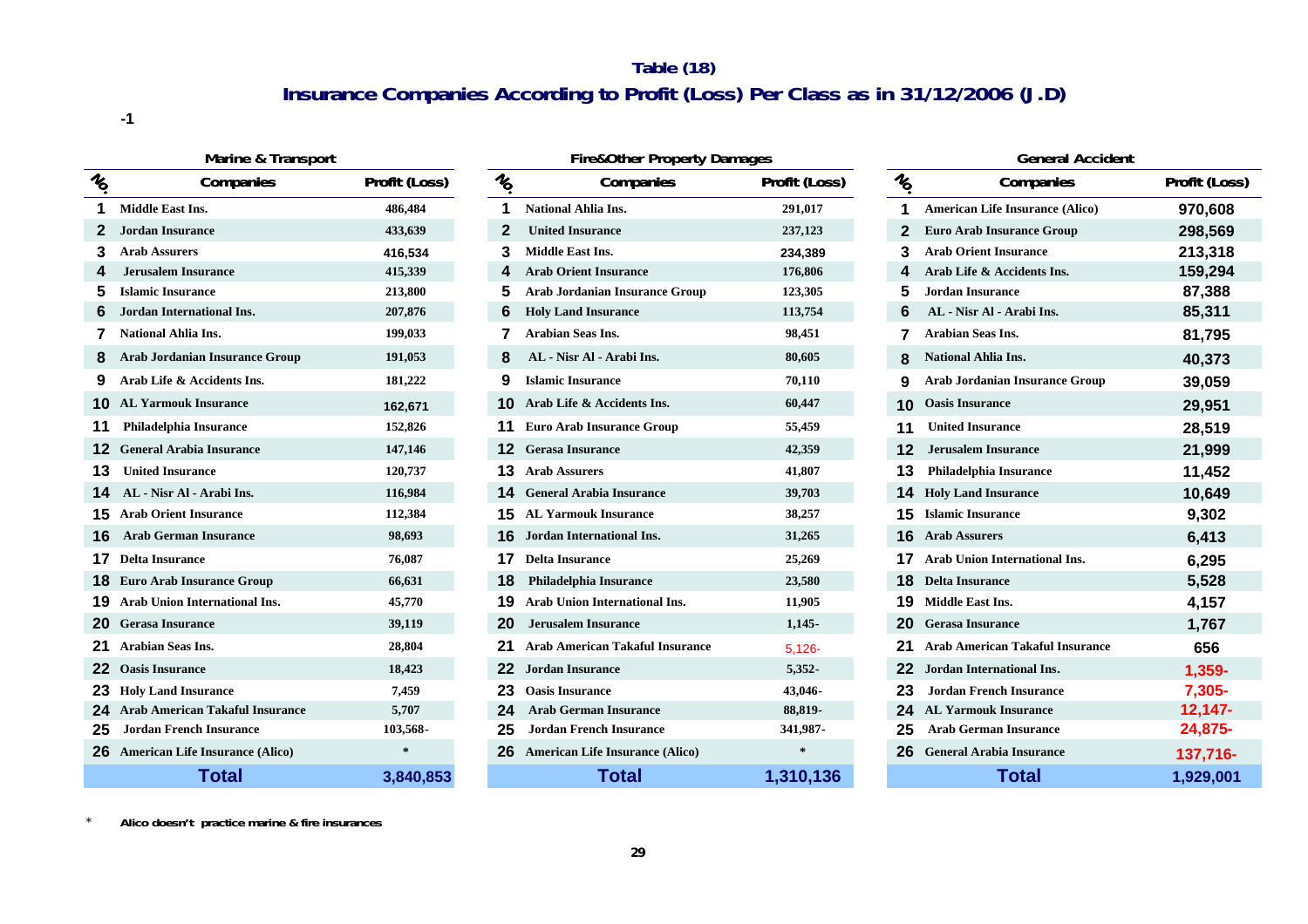## **Insurance Companies According to Profit (Loss) Per Class as in 31/12/2006 (J.D)**

**( )**

**-2**

|                                   | Life                                   |              |
|-----------------------------------|----------------------------------------|--------------|
| $v_{\!\scriptscriptstyle\!\!\!O}$ | Companies                              | Profit(Loss) |
| 1                                 | <b>American Life Insurance (Alico)</b> | 2,392,905    |
| $\overline{2}$                    | <b>Middle East Ins.</b>                | 964,069      |
| 3                                 | AL - Nisr Al - Arabi Ins.              | 706,868      |
| $\boldsymbol{4}$                  | <b>General Arabia Insurance</b>        | 238,249      |
| 5                                 | Jerusalem Insurance                    | 219,932      |
| 6                                 | Jordan Insurance                       | 196,284      |
| 7                                 | Jordan French Insurance                | 124,179      |
| 8                                 | <b>Jordan International Ins.</b>       | 119,112      |
| 9                                 | <b>Arab Assurers</b>                   | 114,779      |
|                                   | <b>10</b> Islamic Insurance            | 101,169      |
| 11                                | <b>Euro Arab Insurance Group</b>       | 94,206       |
| 12                                | <b>Arab German Insurance</b>           | 50,109       |
| 13 <sub>1</sub>                   | National Ahlia Ins.                    | 21,709       |
| 14                                | <b>United Insurance</b>                | 14,935       |
|                                   | 15 Arab Jordanian Insurance Group      | 13,999       |
| 16                                | Arab Life & Accidents Ins.             | 12,000       |
| 17                                | <b>AL Varmouk Insurance</b>            | 5,641        |
|                                   | <b>18</b> Delta Insurance              | 3,634        |
|                                   | <b>19</b> Gerasa Insurance             | $\star$      |
|                                   | 20 Arabian Seas Ins.                   | $* *$        |
| 21                                | <b>Arab Union International Ins.</b>   | **           |
| 22 <sub>2</sub>                   | <b>Oasis Insurance</b>                 | $***$        |
| 23                                | <b>Holy Land Insurance</b>             | **           |
| 24                                | Philadelphia Insurance                 | $* *$        |
| 25                                | <b>Arab American Takaful Insurance</b> | **           |
| 26                                | <b>Arab Orient Insurance</b>           | **           |
|                                   | Total                                  | 5 202 770    |

|    | Life                                     |              |                 | Medical                                  |              |               | MOTOT(Compulsory(Third Party Liability Ins.)&Comprehensive(Own Damages) |               |  |
|----|------------------------------------------|--------------|-----------------|------------------------------------------|--------------|---------------|-------------------------------------------------------------------------|---------------|--|
| %  | Companies                                | Profit(Loss) | $\mathcal{U}_O$ | Companies                                | Profit(Loss) | $\frac{1}{6}$ | Companies                                                               | Profit(Loss)  |  |
|    | <b>American Life Insurance (Alico)</b>   | 2,392,905    |                 | <b>Arab Orient Insurance</b>             | 638,021      |               | <b>Jordan Insurance</b>                                                 | 1,154,538     |  |
|    | 2 Middle East Ins.                       | 964,069      | 2               | <b>Arab German Insurance</b>             | 295,297      |               | Jordan International Ins.                                               | 446,947       |  |
| 3. | - Nisr Al - Arabi Ins.<br>AL.            | 706,868      | 3               | <b>Jordan International Ins.</b>         | 269,345      | 3             | <b>Arab German Insurance</b>                                            | 436,667       |  |
|    | <b>General Arabia Insurance</b>          | 238,249      |                 | AL - Nisr Al - Arabi Ins.                | 252,714      | 4             | Arab Jordanian Insurance Group                                          | 420,128       |  |
|    | <b>Jerusalem Insurance</b>               | 219,932      | 5               | <b>Jerusalem Insurance</b>               | 234,322      |               | <b>Middle East Ins.</b>                                                 | 406,630       |  |
|    | <b>Jordan Insurance</b>                  | 196,284      |                 | <b>Jordan Insurance</b>                  | 221,410      | 6             | <b>Arab Assurers</b>                                                    | 365,217       |  |
|    | <b>Jordan French Insurance</b>           | 124,179      |                 | <b>United Insurance</b>                  | 218,815      |               | <b>National Ahlia Ins.</b>                                              | 307,130       |  |
|    | Jordan International Ins.                | 119,112      |                 | <b>AL Yarmouk Insurance</b>              | 111,282      |               | <b>Arab Orient Insurance</b>                                            | 286,414       |  |
|    | 9 Arab Assurers                          | 114,779      | 9               | Arab Life & Accidents Ins.               | 70,618       | 9             | <b>General Arabia Insurance</b>                                         | 197,796       |  |
|    | <b>10</b> Islamic Insurance              | 101,169      |                 | <b>10</b> Arab Jordanian Insurance Group | 65,902       |               | <b>10</b> Arab Life & Accidents Ins.                                    | 184,088       |  |
|    | <b>11</b> Euro Arab Insurance Group      | 94,206       | 11              | <b>Delta Insurance</b>                   | 30,902       | 11            | <b>Jerusalem Insurance</b>                                              | 158,471       |  |
|    | <b>12</b> Arab German Insurance          | 50,109       |                 | <b>12</b> National Ahlia Ins.            | 14,383       |               | <b>12</b> Delta Insurance                                               | 120,649       |  |
|    | 13 National Ahlia Ins.                   | 21,709       | 13.             | <b>Gerasa Insurance</b>                  | 11,411       |               | <b>13</b> AL Yarmouk Insurance                                          | 32,228        |  |
|    | <b>14</b> United Insurance               | 14,935       |                 | <b>Arab Union International Ins.</b>     | 1,486        |               | <b>14</b> Euro Arab Insurance Group                                     | 29,211        |  |
|    | <b>15</b> Arab Jordanian Insurance Group | 13,999       | 15              | <b>Oasis Insurance</b>                   | 525          |               | <b>15</b> AL - Nisr Al - Arabi Ins.                                     | 57,067-       |  |
|    | <b>16</b> Arab Life & Accidents Ins.     | 12,000       |                 | <b>16</b> Middle East Ins.               | 34,237-      |               | <b>16</b> United Insurance                                              | 92,543-       |  |
|    | <b>17</b> AL Yarmouk Insurance           | 5,641        |                 | <b>17</b> Euro Arab Insurance Group      | 55,109-      |               | <b>17</b> Islamic Insurance                                             | 165,831-      |  |
|    | <b>18</b> Delta Insurance                | 3,634        |                 | <b>18</b> Arab Assurers                  | 126,618-     |               | <b>18</b> Arab Union International Ins.                                 | 264,973-      |  |
|    | <b>19</b> Gerasa Insurance               | $\star$      |                 | <b>19</b> General Arabia Insurance       | 141,479-     |               | <b>19</b> Philadelphia Insurance                                        | 400,691-      |  |
|    | 20 Arabian Seas Ins.                     | $\star\star$ |                 | <b>Islamic Insurance</b>                 | 163,808-     |               | <b>20</b> Holy Land Insurance                                           | 409,466-      |  |
|    | 21 Arab Union International Ins.         | $\ast\ast$   | 21.             | <b>American Life Insurance (Alico)</b>   | 509,417-     |               | <b>21</b> Gerasa Insurance                                              | 628,956-      |  |
|    | <b>22</b> Oasis Insurance                | $***$        | 22              | <b>Jordan French Insurance</b>           | 510,034-     |               | <b>22</b> Oasis Insurance                                               | 818,961-      |  |
|    | 23 Holy Land Insurance                   | $\ast\ast$   | 23              | <b>Arabian Seas Ins.</b>                 | $\star$      |               | 23 Arab American Takaful Insurance                                      | 975,501-      |  |
|    | 24 Philadelphia Insurance                | $**$         | 24              | <b>Holy Land Insurance</b>               |              |               | 24 Arabian Seas Ins.                                                    | 981,833-      |  |
|    | 25 Arab American Takaful Insurance       | $\pm\, \pm$  |                 | <b>Philadelphia Insurance</b>            | $\ast$       |               | <b>Jordan French Insurance</b>                                          | 2,518,437-    |  |
|    | 26 Arab Orient Insurance                 | $\ast\ast$   |                 | <b>Arab American Takaful Insurance</b>   | $\ast$       |               | 26 American Life Insurance (Alico)                                      |               |  |
|    | Total                                    | 5.393.779    |                 | Total                                    | 895.731      |               | <b>Total</b>                                                            | $2.768.145 -$ |  |

| Profit(Loss) | $\frac{1}{6}$ | Companies                              | Profit(Loss) | $\frac{1}{6}$ | Companies                              | Profit(Loss) |
|--------------|---------------|----------------------------------------|--------------|---------------|----------------------------------------|--------------|
| 2,392,905    | 1             | <b>Arab Orient Insurance</b>           | 638,021      | 1             | Jordan Insurance                       | 1,154,538    |
| 964,069      | 2             | <b>Arab German Insurance</b>           | 295,297      | 2             | Jordan International Ins.              | 446,947      |
| 706,868      | 3             | <b>Jordan International Ins.</b>       | 269,345      | 3             | <b>Arab German Insurance</b>           | 436,667      |
| 238,249      | 4             | AL - Nisr Al - Arabi Ins.              | 252,714      | 4             | <b>Arab Jordanian Insurance Group</b>  | 420,128      |
| 219,932      | 5             | <b>Jerusalem Insurance</b>             | 234,322      | 5             | <b>Middle East Ins.</b>                | 406,630      |
| 196,284      | 6             | <b>Jordan Insurance</b>                | 221,410      | 6             | <b>Arab Assurers</b>                   | 365,217      |
| 124,179      |               | <b>United Insurance</b>                | 218,815      |               | <b>National Ahlia Ins.</b>             | 307,130      |
| 119,112      | 8             | <b>AL Yarmouk Insurance</b>            | 111,282      | 8             | <b>Arab Orient Insurance</b>           | 286,414      |
| 114,779      | 9             | Arab Life & Accidents Ins.             | 70,618       | 9             | <b>General Arabia Insurance</b>        | 197,796      |
| 101,169      | 10            | <b>Arab Jordanian Insurance Group</b>  | 65,902       | 10            | Arab Life & Accidents Ins.             | 184,088      |
| 94,206       | 11            | <b>Delta Insurance</b>                 | 30,902       | 11            | <b>Jerusalem Insurance</b>             | 158,471      |
| 50,109       | 12            | <b>National Ahlia Ins.</b>             | 14,383       | 12            | <b>Delta Insurance</b>                 | 120,649      |
| 21,709       | 13            | <b>Gerasa Insurance</b>                | 11,411       | 13            | <b>AL Yarmouk Insurance</b>            | 32,228       |
| 14,935       | 14            | <b>Arab Union International Ins.</b>   | 1,486        | 14            | <b>Euro Arab Insurance Group</b>       | 29,211       |
| 13,999       | 15            | <b>Oasis Insurance</b>                 | 525          | 15            | AL - Nisr Al - Arabi Ins.              | 57,067-      |
| 12,000       | 16            | <b>Middle East Ins.</b>                | 34,237-      | 16            | <b>United Insurance</b>                | 92,543-      |
| 5,641        |               | <b>Euro Arab Insurance Group</b>       | 55,109-      | 17            | <b>Islamic Insurance</b>               | 165,831-     |
| 3,634        | 18.           | <b>Arab Assurers</b>                   | 126,618-     | 18            | <b>Arab Union International Ins.</b>   | 264,973-     |
| $\ast$       | 19            | <b>General Arabia Insurance</b>        | 141,479-     | 19            | Philadelphia Insurance                 | 400,691-     |
| $\star\star$ | 20            | <b>Islamic Insurance</b>               | 163,808-     | 20            | <b>Holy Land Insurance</b>             | 409,466-     |
| $* *$        | 21            | <b>American Life Insurance (Alico)</b> | 509,417-     | 21            | <b>Gerasa Insurance</b>                | 628,956-     |
| **           | 22            | <b>Jordan French Insurance</b>         | 510,034-     | 22            | <b>Oasis Insurance</b>                 | 818,961-     |
| $***$        | 23            | <b>Arabian Seas Ins.</b>               | $\pm$        | 23            | <b>Arab American Takaful Insurance</b> | 975,501-     |
| $***$        | 24            | <b>Holy Land Insurance</b>             | $\star$      | 24            | <b>Arabian Seas Ins.</b>               | 981,833-     |
| **           | 25            | <b>Philadelphia Insurance</b>          | $\star$      | 25            | <b>Jordan French Insurance</b>         | 2,518,437-   |
| $***$        | 26            | <b>Arab American Takaful Insurance</b> | $\star$      | 26            | <b>American Life Insurance (Alico)</b> | $\ast$       |
| 5,393,779    |               | <b>Total</b>                           | 895,731      |               | <b>Total</b>                           | 2,768,145-   |

**\* The company didn't underwrite Life Assurance policies in 2006 \* Companies classified from 23-26 don't practice Medical Insurance in 2006 \* The Company doesn't practice Motor Ins.**

**\*\*Companies classified from 20-26 don't practice Life Assurance**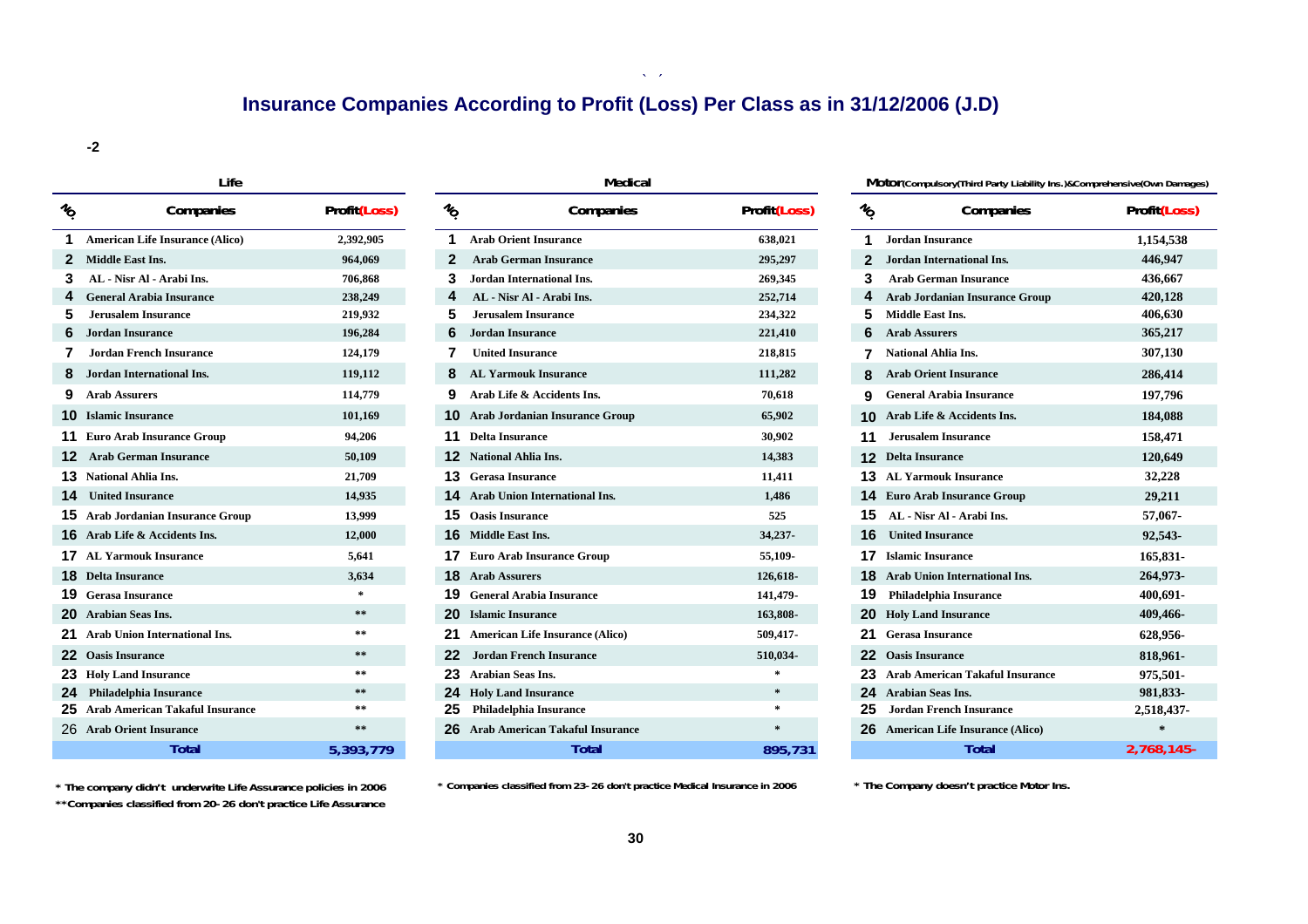### **Table (19)**

## **For The Year 2006 Insurance Companies Total Assets / Investments / Paid-up Capital / Shareholders' Equity /Retained Earnings (Accumulated Profit & (Loss))**

|                                               |                                    |                     |             |              |             |  |                 |             |             |                      |  | <b>Retained Earnings</b> |                               |  |
|-----------------------------------------------|------------------------------------|---------------------|-------------|--------------|-------------|--|-----------------|-------------|-------------|----------------------|--|--------------------------|-------------------------------|--|
| $\frac{\eta_{\mathrm{O}}}{\eta_{\mathrm{O}}}$ | Companies                          | <b>Total Assets</b> |             |              | Investments |  | Paid Up Capital |             |             | Shareholders' Equity |  |                          | (Accumulated) Profit & (Loss) |  |
|                                               |                                    | 31/12/2006          | 31/12/2005  | 31/12/2006   | 31/12/2005  |  | 31/12/2006      | 31/12/2005  | 31/12/2006  | 31/12/2005           |  | 31/12/2006               | 31/12/2005                    |  |
|                                               | Jordan Insurance                   | 48,843,436          | 72,675,739  | 33,783,796   | 60,277,757  |  | 30,000,000      | 20,000,000  | 28,501,513  | 43,394,742           |  | 661,213                  | 11,153,713                    |  |
| 2                                             | American Life Insurance (Alico)    | 79,731,178          | 70,038,101  | 75,152,853   | 65,811,278  |  | 4,000,000       | 2,000,000   | 28,849,115  | 23,776,466           |  |                          |                               |  |
| 3                                             | Middle East Insurance              | 55,232,066          | 69,939,274  | 49,330,599   | 64,518,671  |  | 15,000,000      | 10,000,000  | 37,385,011  | 47,206,985           |  | 12,778,036               | 15,192,991                    |  |
|                                               | National Ahlia Insurance           | 8,194,976           | 9,815,941   | 2,777,739    | 4,295,442   |  | 2,000,000       | 2,000,000   | 2,841,255   | 4,054,365            |  | 330,255                  | 1,543,365                     |  |
| 5                                             | <b>United Insurance</b>            | 19,565,643          | 19,420,254  | 14,083,846   | 14,985,491  |  | 7,000,000       | 5,964,218   | 11,489,012  | 12,478,783           |  | 975,539                  | 1,508,068                     |  |
| 6                                             | Arabian Seas Insurance             | 21,519,663          | 5,179,223   | 16, 163, 435 | 1,175,153   |  | 21,000,000      | 2,000,000   | 20,220,111  | 3,161,858            |  | 922,976-                 | 183,187                       |  |
| 7                                             | General Arabia Insurance           | 13,285,017          | 14,476,825  | 9,625,788    | 11,050,708  |  | 4,000,000       | 2,000,000   | 7,109,277   | 8,059,171            |  | 300,000                  | 1,021,819                     |  |
| 8                                             | Jerusalem Insurance                | 17,384,422          | 16,177,656  | 13,525,105   | 12,385,046  |  | 5,460,000       | 4,200,000   | 7,679,391   | 6,589,582            |  | 809,222                  | 736,337                       |  |
| 9                                             | Al-Nisr Al Arabi Insurance         | 27,348,762          | 14,586,844  | 23,293,988   | 11,160,846  |  | 5,000,000       | 2,500,000   | 17,682,869  | 5,205,954            |  | 276,813                  | 572,111                       |  |
| 10                                            | Jordan French Insurance            | 23,385,378          | 21,875,589  | 8,523,268    | 9,654,838   |  | 6,500,000       | 6,000,000   | 6,471,685   | 11,163,394           |  | 1,830,698-               | 2,225,164                     |  |
| 11                                            | Delta Insurance                    | 10,118,677          | 11,402,926  | 8,371,176    | 9,454,475   |  | 5,000,000       | 3,360,000   | 6,805,710   | 7,644,626            |  | 361,626                  | 22,102                        |  |
| 12                                            | Oasis Insurance                    | 8,774,753           | 9,052,296   | 5,972,087    | 6,997,766   |  | 5,000,000       | 5,000,000   | 3,468,345   | 5,511,507            |  | 851,488-                 | 815,279                       |  |
| 13                                            | Al Yarmouk Insurance               | 11,373,067          | 13,617,604  | 9,721,625    | 11,994,755  |  | 5,000,000       | 3,000,000   | 7,429,611   | 9,959,894            |  | 551,888                  | 2,452,206                     |  |
| 14                                            | <b>Holy Land Insurance</b>         | 6,719,740           | 7,716,808   | 4,265,574    | 5,598,956   |  | 3,575,000       | 3,000,000   | 2,875,246   | 3,872,372            |  | 1,297,126-               | 232,207                       |  |
| 15                                            | Philadelphia Insurance             | 7,999,302           | 8,369,178   | 5,790,858    | 6,435,521   |  | 3,750,000       | 2,994,539   | 4,025,434   | 4,296,016            |  | 12,938                   | 755,337                       |  |
|                                               | 16 Arab Life & Accident Insurance  | 24,792,750          | 25,221,071  | 16,251,530   | 18,007,857  |  | 8,000,000       | 5,000,000   | 9,381,220   | 9,344,606            |  | 126,161                  | 3,094,606                     |  |
| 17                                            | <b>Arab Union Insurance</b>        | 8,300,192           | 10,590,230  | 4,807,748    | 8,332,670   |  | 4,000,000       | 4,000,000   | 3,644,532   | 6,251,183            |  | 1,512,984-               | 1,087,145                     |  |
| 18                                            | <b>Arab Assurers</b>               | 16,410,983          | 13,866,776  | 10,813,623   | 9,600,885   |  | 5,900,000       | 4,100,000   | 7,054,069   | 5,427,257            |  | 291,157                  | 782,658                       |  |
| 19                                            | Euro Arab Insurance Group          | 10,755,882          | 10,704,212  | 6,942,751    | 8,123,087   |  | 4,000,000       | 4,000,000   | 4,055,783   | 5,134,836            |  | 248,275-                 | 830,778                       |  |
| 20                                            | Islamic Insurance                  | 15,400,636          | 10,474,635  | 13,171,021   | 8,278,446   |  | 8,000,000       | 3,600,000   | 10,344,726  | 5,398,520            |  | 334,372                  | 912,852                       |  |
|                                               | 21 Arab German Insurance*          | 24,896,964          | 17,508,831  | 12,814,699   | 9,796,602   |  | 10,400,680      | 5,800,000   | 11,189,166  | 6,977,754            |  | 372,168                  | 1,438,296                     |  |
| 22                                            | Jordan International Insurance     | 34,319,000          | 28,024,518  | 27,068,584   | 22,015,803  |  | 16,500,000      | 12,000,000  | 19,573,092  | 18,249,393           |  | 90,191                   | 423,187                       |  |
|                                               | 23 Arab American Takaful Insurance | 8,277,236           | 7,558,095   | 6,675,331    | 6,421,866   |  | 5,944,797       | 5,944,797   | 3,968,401   | 5,399,971            |  | 1,087,755-               | 8,358                         |  |
|                                               | 24 Arab Jordanian Insurance Group  | 14,041,649          | 13,670,086  | 9,574,883    | 10,681,561  |  | 8,775,000       | 6,500,000   | 8,871,551   | 9,454,510            |  | 431,873-                 | 2,426,086                     |  |
|                                               | 25 Arab Orient Insurance           | 23,744,391          | 15,862,468  | 16,454,933   | 10,461,650  |  | 10,000,000      | 3,750,000   | 11,952,002  | 5,729,486            |  | 1,166,177                | 1,290,366                     |  |
|                                               | 26 Gerasa Insurance                | 6,851,763           | 7,537,882   | 2,950,340    | 2,632,464   |  | 2,800,000       | 2,000,000   | 2,088,812   | 3,267,909            |  | 338,359-                 | 846,533                       |  |
|                                               | <b>Total</b>                       | 547,267,526         | 525,363,062 | 407,907,180  | 410,149,594 |  | 206,605,477     | 130,713,554 | 284,956,939 | 277,011,140          |  | 10,916,222               | 51,554,751                    |  |

**\* The figures of the balance sheet for 25 insurance companies are from 1/1-31/12/2006 and from 1/ 7-31/12/2006 for one insurance companyy because of merging with another company.**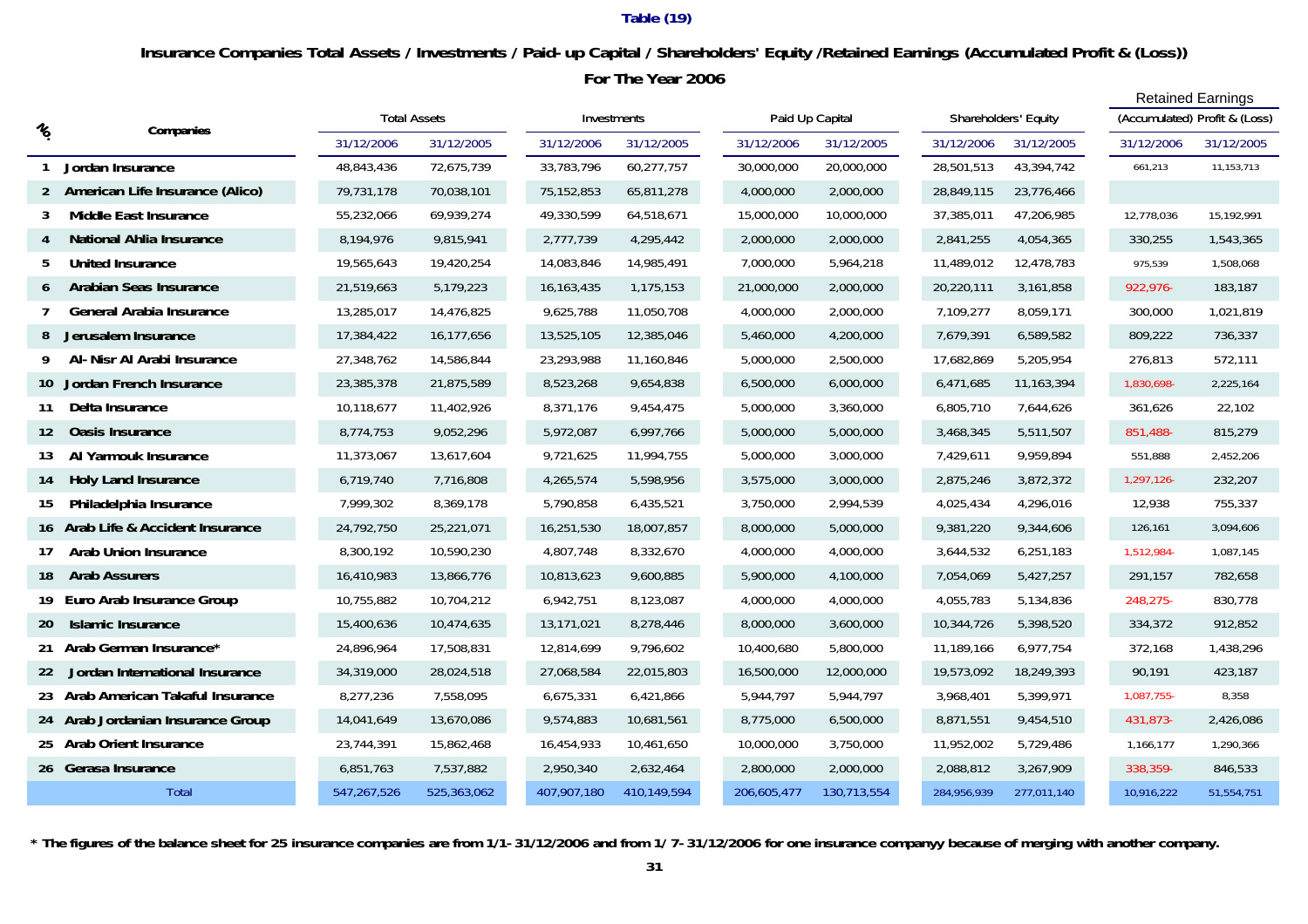## **Insurance Companies According to Total Assets,Investments,Paid Up Capital Table (20)**

## **for the year 2006 (J.D)**

| <b>Total Assets</b> |
|---------------------|
|                     |

| $\mathcal{U}_O$ | Companies                          | TOlai<br>Assets | $\mathcal{U}_O$   | Companies                       | Investment   | $\frac{1}{2}$ | Companies                       | Palu Up<br>Capital |
|-----------------|------------------------------------|-----------------|-------------------|---------------------------------|--------------|---------------|---------------------------------|--------------------|
|                 | American Life Insurance (Alico)    | 79,731,178      |                   | American Life Insurance (Alico) | 75, 152, 853 |               | Jordan Insurance                | 30,000,000         |
|                 | 2 Middle East Ins.                 | 55,232,066      | 2                 | Middle East Ins.                | 49,330,599   | 2             | Arabian Seas Ins.               | 21,000,000         |
|                 | Jordan Insurance                   | 48,843,436      | 3                 | Jordan Insurance                | 33,783,796   |               | Jordan International Ins.       | 16,500,000         |
|                 | Jordan International Ins.          | 34,319,000      | $\overline{4}$    | Jordan International Ins.       | 27,068,584   | 4             | Middle East Ins.                | 15,000,000         |
|                 | AL- Nisr AI - Arabi Ins            | 27,348,762      | 5                 | AL- Nisr AI - Arabi Ins         | 23,293,988   |               | Arab German Insurance*          | 10,400,680         |
| 6               | Arab German Insurance*             | 24,896,964      | 6                 | <b>Arab Orient Insurance</b>    | 16,454,933   | 6             | <b>Arab Orient Insurance</b>    | 10,000,000         |
|                 | Arab Life & Accidents Ins.         | 24,792,750      |                   | Arab Life & Accidents Ins.      | 16,251,530   |               | Arab Jordanian Insurance Group  | 8,775,000          |
|                 | 8 Arab Orient Insurance            | 23,744,391      | 8                 | Arabian Seas Ins.               | 16, 163, 435 | 8             | Arab Life & Accidents Ins.      | 8,000,000          |
|                 | Jordan French Insurance            | 23,385,378      | 9                 | <b>United Insurance</b>         | 14,083,846   |               | <b>Islamic Insurance</b>        | 8,000,000          |
|                 | 10 Arabian Seas Ins.               | 21,519,663      | 10                | Jerusalem Insurance             | 13,525,105   | 10            | United Insurance                | 7,000,000          |
|                 | <b>United Insurance</b>            | 19,565,643      | 11                | <b>Islamic Insurance</b>        | 13,171,021   | 11            | Jordan French Insurance         | 6,500,000          |
|                 | 12 Jerusalem Insurance             | 17,384,422      | $12 \overline{ }$ | Arab German Insurance*          | 12,814,699   | 12            | Arab American Takaful Insurance | 5,944,797          |
|                 | 13 Arab Assurers                   | 16,410,983      | 13                | <b>Arab Assurers</b>            | 10,813,623   | 13            | <b>Arab Assurers</b>            | 5,900,000          |
|                 | 14 Islamic Insurance               | 15,400,636      | 14                | AL Yarmouk Insurance            | 9,721,625    | 14            | Jerusalem Insurance             | 5,460,000          |
|                 | 15 Arab Jordanian Insurance Group  | 14,041,649      | 15                | General Arabia Insurance        | 9,625,788    | 15            | AL- Nisr AI - Arabi Ins         | 5,000,000          |
|                 | 16 General Arabia Insurance        | 13,285,017      | 16                | Arab Jordanian Insurance Group  | 9,574,883    | 16            | <b>Oasis Insurance</b>          | 5,000,000          |
|                 | 17 AL Yarmouk Insurance            | 11,373,067      | 17                | Jordan French Insurance         | 8,523,268    | 17            | AL Yarmouk Insurance            | 5,000,000          |
|                 | 18 Euro Arab Insurance Group       | 10,755,882      | 18                | Delta Insurance                 | 8,371,176    | 18            | Delta Insurance                 | 5,000,000          |
|                 | 19 Delta Insurance                 | 10,118,677      | 19                | Euro Arab Insurance Group       | 6,942,751    | 19            | General Arabia Insurance        | 4,000,000          |
|                 | 20 Oasis Insurance                 | 8,774,753       | 20                | Arab American Takaful Insurance | 6,675,331    | 20            | American Life Insurance (Alico) | 4,000,000          |
|                 | 21 Arab Union International Ins.   | 8,300,192       | 21                | <b>Oasis Insurance</b>          | 5,972,087    | 21            | Euro Arab Insurance Group       | 4,000,000          |
|                 | 22 Arab American Takaful Insurance | 8,277,236       | 22                | Philadelphia Insurance          | 5,790,858    | 22            | Arab Union International Ins.   | 4,000,000          |
|                 | 23 National Ahlia Ins.             | 8,194,976       | 23                | Arab Union International Ins.   | 4,807,748    | 23            | Philadelphia Insurance          | 3,750,000          |
| 24              | Philadelphia Insurance             | 7,999,302       | 24                | <b>Holy Land Insurance</b>      | 4,265,574    | 24            | <b>Holy Land Insurance</b>      | 3575000            |
|                 | 25 Gerasa Insurance                | 6,851,763       | 25                | Gerasa Insurance                | 2,950,340    | 25            | Gerasa Insurance                | 2,800,000          |
|                 | 26 Holy Land Insurance             | 6,719,740       | 26                | National Ahlia Ins.             | 2,777,739    | 26            | National Ahlia Ins.             | 2,000,000          |
|                 | <b>Total</b>                       | 547,267,526     |                   | <b>Total</b>                    | 407,907,180  |               | <b>Total</b>                    | 206,605,47         |

| <b>Total Assets</b> |                        |                 | <b>Investments</b>              |              |                 | Paid Up Capital                 |                    |  |
|---------------------|------------------------|-----------------|---------------------------------|--------------|-----------------|---------------------------------|--------------------|--|
| Companies           | Total<br><b>Assets</b> | $\mathcal{U}_O$ | Companies                       | Investment   | $\mathcal{U}_O$ | Companies                       | Paid Up<br>Capital |  |
| Insurance (Alico)   | 79,731,178             | 1               | American Life Insurance (Alico) | 75,152,853   | -1              | Jordan Insurance                | 30,000,00          |  |
| ٦S.                 | 55,232,066             | $\overline{2}$  | Middle East Ins.                | 49,330,599   | $\overline{2}$  | Arabian Seas Ins.               | 21,000,00          |  |
| nce                 | 48,843,436             | 3               | Jordan Insurance                | 33,783,796   | 3               | Jordan International Ins.       | 16,500,00          |  |
| ational Ins.        | 34,319,000             | 4               | Jordan International Ins.       | 27,068,584   | 4               | Middle East Ins.                | 15,000,00          |  |
| Arabi Ins           | 27,348,762             | 5               | AL- Nisr AI - Arabi Ins         | 23,293,988   | 5               | Arab German Insurance*          | 10,400,68          |  |
| n Insurance*        | 24,896,964             | 6               | <b>Arab Orient Insurance</b>    | 16,454,933   | 6               | <b>Arab Orient Insurance</b>    | 10,000,00          |  |
| cidents Ins.        | 24,792,750             | 7               | Arab Life & Accidents Ins.      | 16,251,530   |                 | Arab Jordanian Insurance Group  | 8,775,00           |  |
| nsurance            | 23,744,391             | 8               | Arabian Seas Ins.               | 16, 163, 435 | 8               | Arab Life & Accidents Ins.      | 8,000,00           |  |
| Insurance           | 23,385,378             | 9               | <b>United Insurance</b>         | 14,083,846   | 9               | <b>Islamic Insurance</b>        | 8,000,00           |  |
| Ins.                | 21,519,663             | 10              | Jerusalem Insurance             | 13,525,105   | 10              | <b>United Insurance</b>         | 7,000,00           |  |
| ıce                 | 19,565,643             | 11              | <b>Islamic Insurance</b>        | 13,171,021   | 11              | Jordan French Insurance         | 6,500,00           |  |
| surance             | 17,384,422             | 12              | Arab German Insurance*          | 12,814,699   | 12              | Arab American Takaful Insurance | 5,944,79           |  |
|                     | 16,410,983             | 13              | <b>Arab Assurers</b>            | 10,813,623   | 13              | <b>Arab Assurers</b>            | 5,900,00           |  |
| ance                | 15,400,636             | 14              | AL Yarmouk Insurance            | 9,721,625    | 14              | Jerusalem Insurance             | 5,460,00           |  |
| Insurance Group     | 14,041,649             | 15              | General Arabia Insurance        | 9,625,788    | 15              | AL- Nisr Al - Arabi Ins         | 5,000,00           |  |
| ia Insurance        | 13,285,017             | 16              | Arab Jordanian Insurance Group  | 9,574,883    | 16              | <b>Oasis Insurance</b>          | 5,000,00           |  |
| surance             | 11,373,067             | 17              | Jordan French Insurance         | 8,523,268    | 17              | AL Yarmouk Insurance            | 5,000,00           |  |
| surance Group       | 10,755,882             | 18              | Delta Insurance                 | 8,371,176    | 18              | Delta Insurance                 | 5,000,00           |  |
|                     | 10,118,677             | 19              | Euro Arab Insurance Group       | 6,942,751    | 19              | <b>General Arabia Insurance</b> | 4,000,00           |  |
| ıce                 | 8,774,753              | 20              | Arab American Takaful Insurance | 6,675,331    | 20              | American Life Insurance (Alico) | 4,000,00           |  |
| ernational Ins.     | 8,300,192              | 21              | Oasis Insurance                 | 5,972,087    | 21              | Euro Arab Insurance Group       | 4,000,00           |  |
| n Takaful Insurance | 8,277,236              | 22              | Philadelphia Insurance          | 5,790,858    | 22              | Arab Union International Ins.   | 4,000,00           |  |
| lns.                | 8,194,976              | 23              | Arab Union International Ins.   | 4,807,748    | 23              | Philadelphia Insurance          | 3,750,00           |  |
| <b>Insurance</b>    | 7,999,302              | 24              | <b>Holy Land Insurance</b>      | 4,265,574    | 24              | Holy Land Insurance             | 3575000            |  |
| ıce                 | 6,851,763              | 25              | Gerasa Insurance                | 2,950,340    | 25              | Gerasa Insurance                | 2,800,00           |  |
| surance             | 6,719,740              | 26              | National Ahlia Ins.             | 2,777,739    | 26              | National Ahlia Ins.             | 2,000,00           |  |
| <b>Total</b>        | 547.267.526            |                 | Total                           | 407.907.180  |                 | <b>Total</b>                    | 206.605.4          |  |

|                              |                                 | Palu Up    |
|------------------------------|---------------------------------|------------|
| $v_{\!\scriptscriptstyle O}$ | Companies                       | Capital    |
| 1                            | Jordan Insurance                | 30,000,000 |
| $\mathcal{P}$                | Arabian Seas Ins.               | 21,000,000 |
| 3                            | Jordan International Ins.       | 16,500,000 |
| 4                            | Middle East Ins.                | 15,000,000 |
| 5                            | Arab German Insurance*          | 10,400,680 |
| 6                            | Arab Orient Insurance           | 10,000,000 |
| 7                            | Arab Jordanian Insurance Group  | 8,775,000  |
| 8                            | Arab Life & Accidents Ins.      | 8,000,000  |
| 9                            | Islamic Insurance               | 8,000,000  |
| 10                           | United Insurance                | 7,000,000  |
| 11                           | Jordan French Insurance         | 6,500,000  |
| 12                           | Arab American Takaful Insurance | 5,944,797  |
| 13                           | <b>Arab Assurers</b>            | 5,900,000  |
| 14                           | Jerusalem Insurance             | 5,460,000  |
| 15                           | AL- Nisr AI - Arabi Ins         | 5,000,000  |
| 16                           | <b>Oasis Insurance</b>          | 5,000,000  |

 **\* The figures of the company from the balance sheet are from 1/7-31/12/2006 because of merging with another company**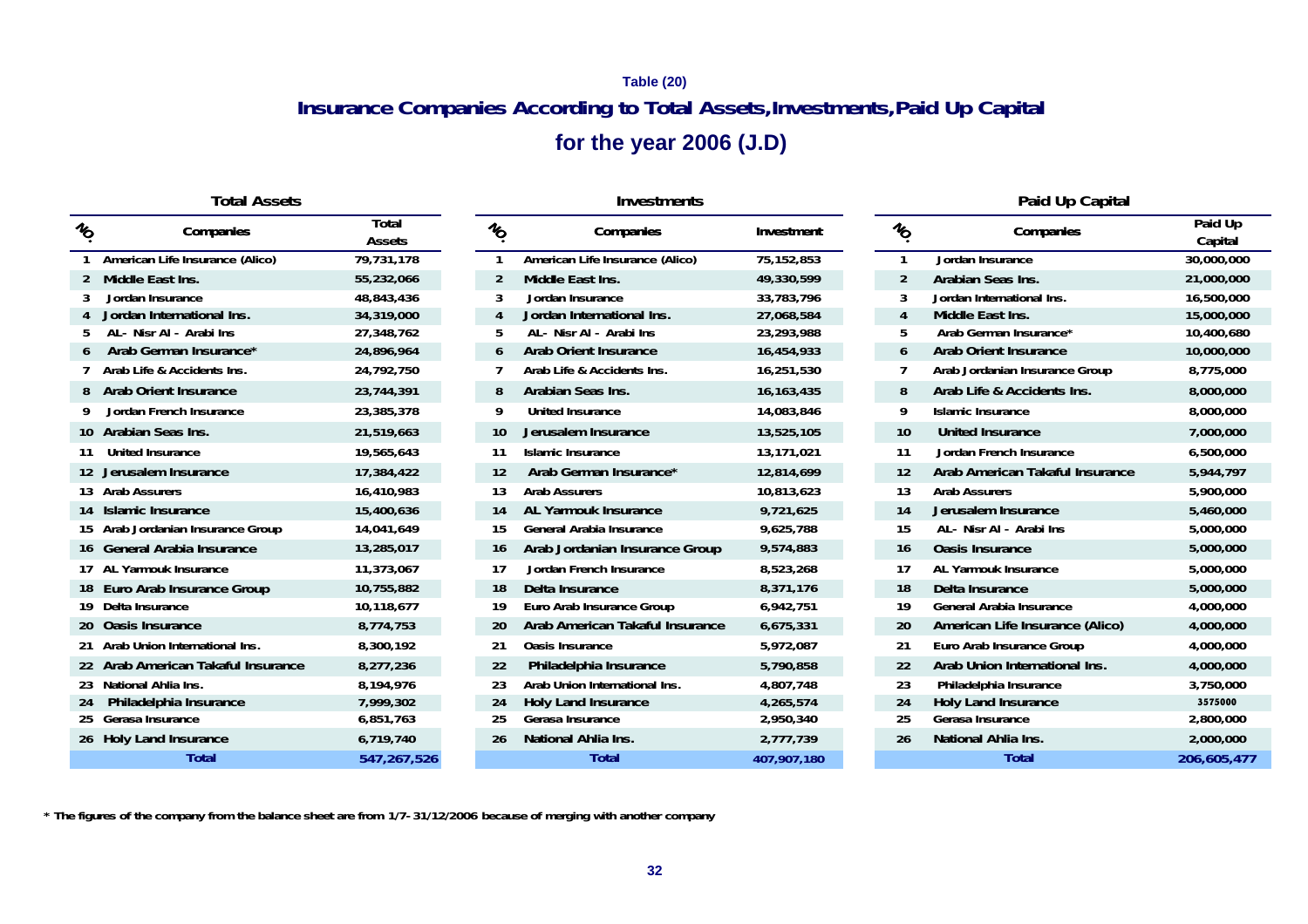**Table (21)**

### **Classification of the Insurance Companies According to Shareholders Equity,Retained Earnings,Statutory Reseve,Voluntary Reseve for the year 2006 J.D**

| NO. | Companies                          | Shareholders<br>Equity | NO. | Companies                          | <b>Retained Earnings</b><br><b>Accumulated Profit &amp;</b><br>Loss | NO. | Companies                          | Statutory<br>Reserve | NO. | Companies                          | Voluntary<br>Reserve |
|-----|------------------------------------|------------------------|-----|------------------------------------|---------------------------------------------------------------------|-----|------------------------------------|----------------------|-----|------------------------------------|----------------------|
|     | 1 Middle East Ins.                 | 37.385.011             |     | 1 Middle East Ins.                 | 12.778.036                                                          |     | 1 Jordan Insurance                 | 5,502,224            |     | 1 Jordan Insurance                 | 3,400,000            |
|     | 2 American Life Insurance (Alico)  | 28,849,115             |     | 2 Arab Orient Insurance            | 1,166,177                                                           |     | 2 Middle East Ins.                 | 2,841,111            |     | 2 Middle East Ins.                 | 1,100,000            |
|     | 3 Jordan Insurance                 | 28,501,513             |     | 3 United Insurance                 | 975,539                                                             |     | 3 Jordan International Ins.        | 1,734,671            |     | 3 AL- Nisr Al - Arabi Ins          | 653,754              |
|     | 4 Arabian Seas Ins.                | 20,220,111             |     | 4 Jerusalem Insurance              | 809,222                                                             |     | 4 Arab Life & Accidents Ins.       | 1,255,059            |     | 4 Jerusalem Insurance              | 406,856              |
|     | 5 Jordan International Ins.        | 19,573,092             | 5.  | Jordan Insurance                   | 661,213                                                             | 5   | <b>United Insurance</b>            | 1,151,543            |     | 5 AL Yarmouk Insurance             | 400,000              |
|     | 6 AL- Nisr Al - Arabi Ins.         | 17,682,869             |     | 6 AL Yarmouk Insurance             | 551,888                                                             |     | 6 AL Yarmouk Insurance             | 1,078,022            |     | 6 Arab Union International Ins.    | 336,863              |
|     | 7 Arab Orient Insurance            | 11,952,002             |     | Arab German Insurance*             | 372,168                                                             |     | Jordan French Insurance            | 1,054,739            |     | 7 Islamic Insurance                | 310,000              |
|     | 8 United Insurance                 | 11,489,012             |     | 8 Delta Insurance                  | 361,626                                                             |     | 8 Jerusalem Insurance              | 1,003,313            |     | 8 Arab German Insurance*           | 222,041              |
|     | 9 Arab German Insurance*           | 11,189,166             |     | 9 Islamic Insurance                | 334,372                                                             |     | 9 AL-Nisr AI - Arabi Ins           | 859,880              |     | 9 Arab Orient Insurance            | 173,636              |
|     | 10 Islamic Insurance               | 10,344,726             |     | 10 National Ahlia Ins.             | 330,255                                                             |     | 10 Delta Insurance                 | 715,738              |     | 10 Arab Assurers                   | 131,791              |
|     | 11 Arab Life & Accidents Ins.      | 9,381,220              |     | 11 General Arabia Insurance        | 300,000                                                             |     | 11 Arab Orient Insurance           | 703,309              |     | 11 General Arabia Insurance        | 51,887               |
|     | 12 Arab Jordanian Insurance Group  | 8,871,551              |     | 12 Arab Assurers                   | 291,157                                                             |     | 12 Arab Union International Ins.   | 664,609              |     | 12 Euro Arab Insurance Group       | 37,936               |
|     | 13 Jerusalem Insurance             | 7,679,391              |     | 13 AL-Nisr AI - Arabi Ins          | 276,813                                                             |     | 13 General Arabia Insurance        | 564,547              |     | 13 Holy Land Insurance             | 22,561               |
|     | 14 AL Yarmouk Insurance            | 7,429,611              |     | 14 Arab Life & Accidents Ins.      | 126,161                                                             |     | 14 Philadelphia Insurance          | 546,225              |     | 14 Delta Insurance                 | 15,948               |
|     | 15 General Arabia Insurance        | 7,109,277              |     | 15 Jordan International Ins.       | 90,191                                                              |     | 15 Arab German Insurance*          | 542,073              |     | 15 Arab Jordanian Insurance Group  | 12,803               |
|     | 16 Arab Assurers                   | 7,054,069              |     | 16 Philadelphia Insurance          | 12,938                                                              |     | 16 Holy Land Insurance             | 536,590              |     | 16 National Ahlia Ins.             | 11,000               |
|     | 17 Delta Insurance                 | 6,805,710              |     | 17 Euro Arab Insurance Group       | 248,275-                                                            |     | 17 Arab Jordanian Insurance Group  | 515,621              |     | 17 Jordan French Insurance         | 2,000                |
|     | 18 Jordan French Insurance         | 6,471,685              |     | 18 Gerasa Insurance                | 338,359-                                                            |     | 18 Arabian Seas Ins.               | 502,503              |     | 18 Jordan International Ins.       |                      |
|     | 19 Euro Arab Insurance Group       | 4,055,783              |     | 19 Arab Jordanian Insurance Group  | 431,873-                                                            |     | 19 National Ahlia Ins.             | 500,000              |     | 19 Arabian Seas Ins.               |                      |
|     | 20 Philadelphia Insurance          | 4,025,434              |     | 20 Oasis Insurance                 | 851,488-                                                            |     | 20 Arab Assurers                   | 425,091              |     | 20 Oasis Insurance                 |                      |
|     | 21 Arab American Takaful Insurance | 3,968,401              |     | 21 Arabian Seas Ins.               | 922.976-                                                            |     | 21 Islamic Insurance               | 406,668              |     | 21 Philadelphia Insurance          |                      |
|     | 22 Arab Union International Ins.   | 3,644,532              |     | 22 Arab American Takaful Insurance | 1,087,755-                                                          |     | 22 Euro Arab Insurance Group       | 266,122              |     | 22 Arab Life & Accidents Ins.      |                      |
|     | 23 Oasis Insurance                 | 3,468,345              |     | 23 Holy Land Insurance             | 1,297,126-                                                          |     | 23 Oasis Insurance                 | 196,228              |     | 23 United Insurance                |                      |
|     | 24 Holy Land Insurance             | 2,875,246              |     | 24 Arab Union International Ins.   | 1,512,984-                                                          |     | 24 Gerasa Insurance                | 195,347              |     | 24 Arab American Takaful Insurance |                      |
|     | 25 National Ahlia Ins.             | 2,841,255              | 25  | Jordan French Insurance            | 1,830,698-                                                          |     | 25 Arab American Takaful Insurance | 180,734              |     | 25 Gerasa Insurance                |                      |
|     | 26 Gerasa Insurance                | 2,088,812              |     | 26 American Life Insurance (Alico) |                                                                     |     | 26 American Life Insurance (Alico) |                      |     | 26 American Life Insurance (Alico) |                      |
|     | <b>Total</b>                       | 284,956,939            |     | Total                              | 10,916,222                                                          |     | Total                              | 23,941,967           |     | Total                              | 7,289,076            |

 **\* The figures of the company from the balance sheet are from 1/7-31/12/2006 because of merging with another company**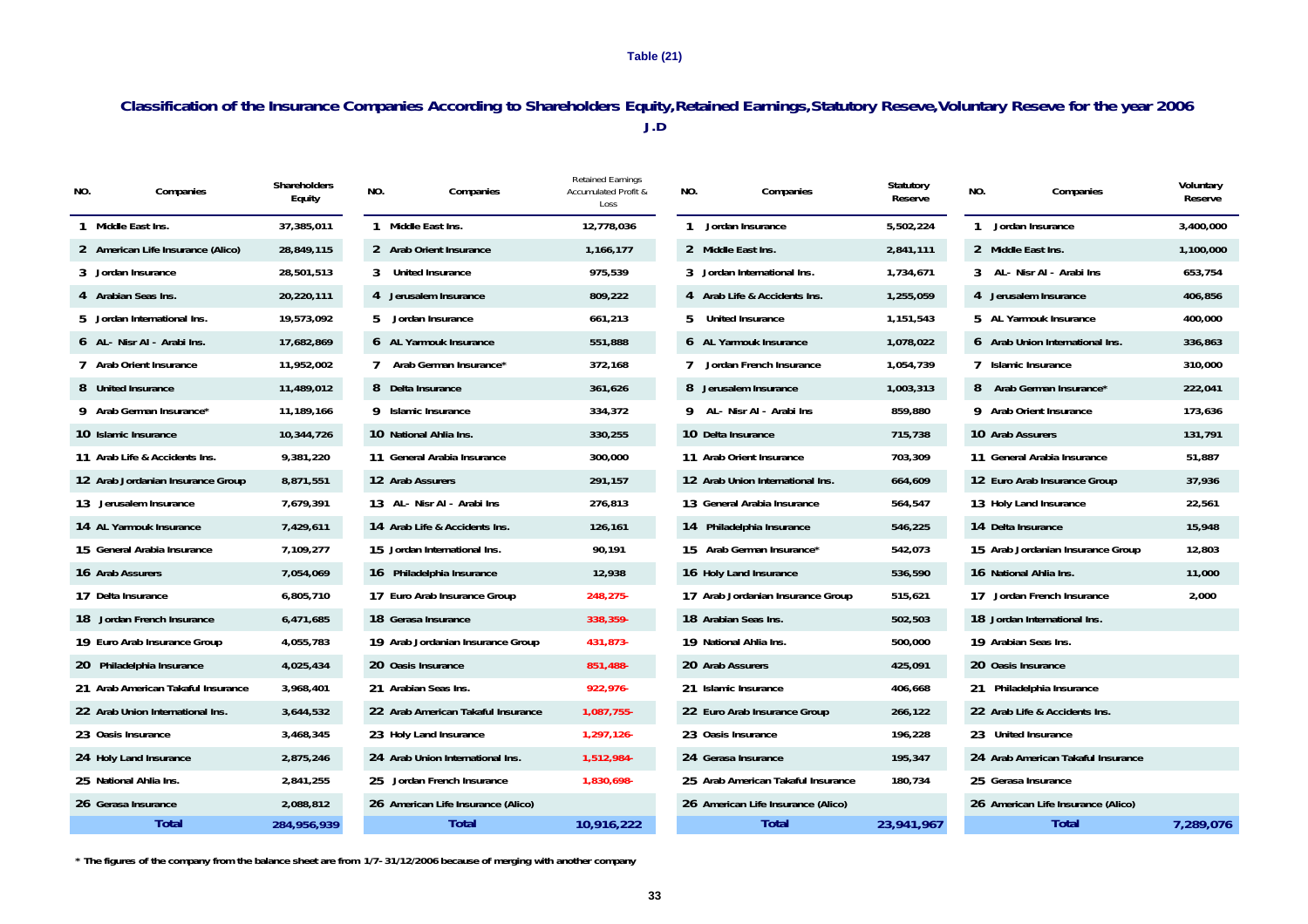#### **Table (22)**

## **Fixed & Other Assets for Jordan Insurance Market As in 31/12/2006 Compared with 31/12/2005 (J.D)**

| No.    | Companies                        |            | <b>Fixed Assets</b> | <b>Other Assets</b> |            |            |  |
|--------|----------------------------------|------------|---------------------|---------------------|------------|------------|--|
|        |                                  | 31/12/2006 | 31/12/2005          |                     | 31/12/2006 | 31/12/2005 |  |
| 1-     | Jordan Insurance                 | 1,170,610  | 1,019,543           |                     | 1,236,563  | 728,708    |  |
| $2 -$  | American Life Insurance (Alico)  | 1,513,510  | 1,351,928           |                     | 1,090,274  | 982,398    |  |
| 3-     | Middle East Ins.                 | 913,544    | 934,786             |                     | 115,985    | 97,467     |  |
| 4-     | <b>National Ahlia Ins.</b>       | 538,914    | 468,724             |                     | 74,051     | 309,455    |  |
| 5-     | <b>United Insurance</b>          | 215,825    | 207,808             |                     | 363,419    | 239,623    |  |
| 6-     | Arabian Seas Ins.                | 69,594     | 27,518              |                     | 38,124     | 257,971    |  |
| $7-$   | <b>General Arabia Insurance</b>  | 219,094    | 116,490             |                     | 49,736     | 46,830     |  |
| 8-     | Jerusalem Insurance              | 752,957    | 623,785             |                     | 214,233    | 218,878    |  |
| 9-     | AL- Nisr AI - Arabi Ins          | 430,164    | 246,621             |                     | 351,577    | 133,619    |  |
| $10 -$ | <b>Jordan French Insurance</b>   | 2,317,870  | 1,896,687           |                     | 430,729    | 758,506    |  |
| $11 -$ | <b>Delta Insurance</b>           | 71,874     | 81,625              |                     | 16,006     | 22,182     |  |
| $12 -$ | <b>Oasis Insurance</b>           | 127,134    | 92,187              |                     | 131,160    | 189,929    |  |
| $13 -$ | <b>AL Yarmouk Insurance</b>      | 383,956    | 406,109             |                     | 95,971     | 95,405     |  |
| 14-    | <b>Holy Land Insurance</b>       | 279,004    | 272,258             |                     | 54,348     | 50,301     |  |
| $15 -$ | Philadelphia Insurance           | 215,687    | 232,562             |                     | 226,062    | 71,098     |  |
| 16-    | Arab Life & Accidents Ins.       | 1,352,485  | 1,254,142           |                     | 1,249,801  | 1,064,522  |  |
| $17 -$ | Arab Union International Ins.    | 2,269,697  | 969,009             |                     | 40,131     | 43,618     |  |
| 18-    | <b>Arab Assurers</b>             | 1,676,996  | 445,288             |                     | 158,064    | 181,521    |  |
| $19-$  | <b>Islamic Insurance</b>         | 830,731    | 857,893             |                     | 58,567     | 78,377     |  |
| $20 -$ | <b>Euro Arab Insurance Group</b> | 617,094    | 581,820             |                     | 362,164    | 251,288    |  |
| $21 -$ | Arab German Insurance*           | 3,460,395  | 1,161,145           |                     | 378,751    | 450,604    |  |
| 22-    | Jordan International Ins.        | 278,012    | 287,431             |                     | 1,721,883  | 1,397,470  |  |
| $23 -$ | Arab American Takaful Insurance  | 130,074    | 109,760             |                     | 119,286    | 171,114    |  |
| $24-$  | Arab Jordanian Insurance Group   | 100,373    | 128,432             |                     | 128,999    | 99,295     |  |
| $25 -$ | <b>Arab Orient Insurance</b>     | 294,499    | 310,335             |                     | 498,406    | 246,689    |  |
| $26 -$ | Gerasa Insurance                 | 95,674     | 62,300              |                     | 63,104     | 58,118     |  |
|        | <b>Total</b>                     | 20,325,767 | 14,146,186          |                     | 9,267,394  | 8,244,986  |  |

**\* The figures of Arab German Insurance Company are from 1/ 7-31/12/2006 because of merging with another company.**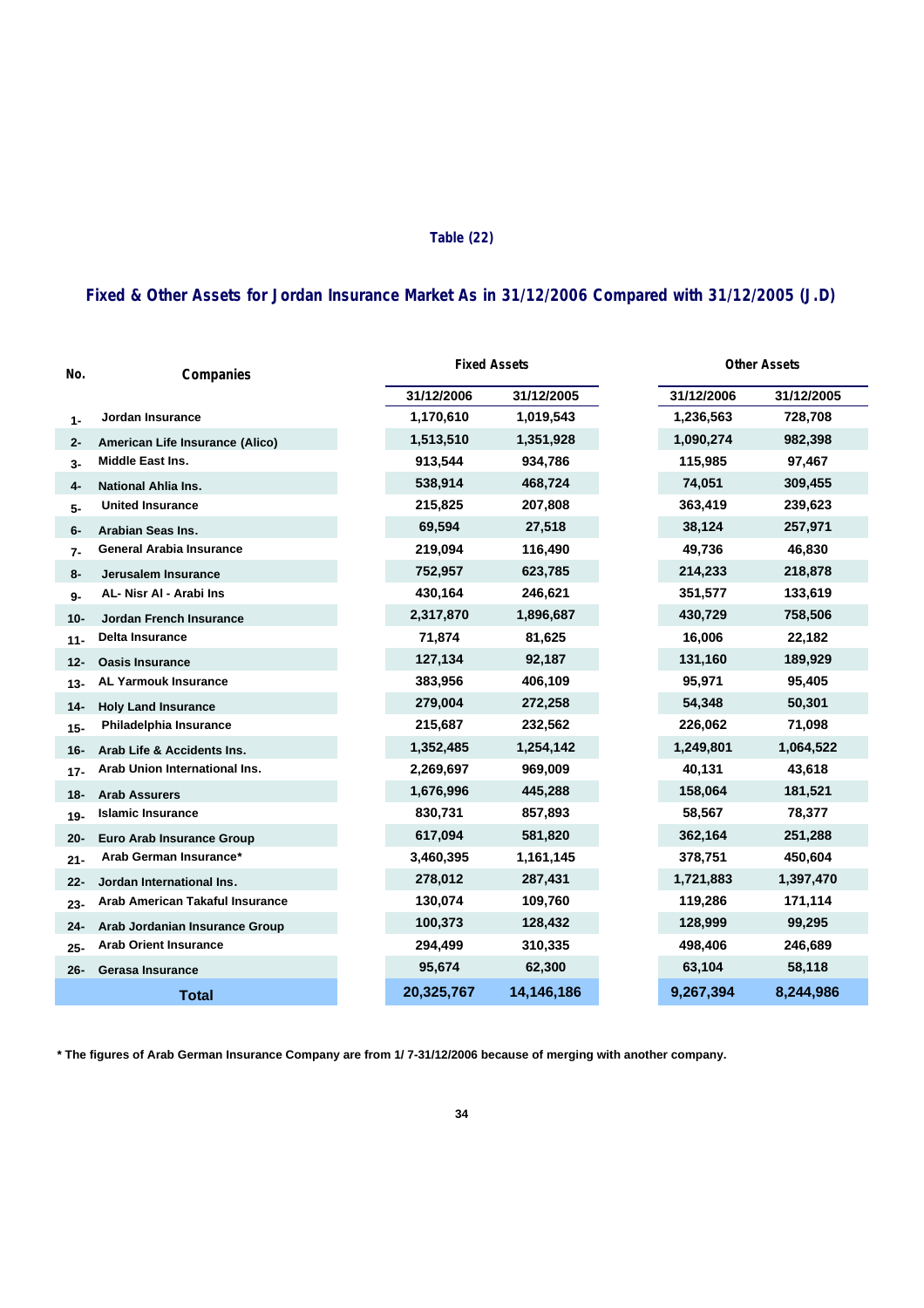### **Table (23)**

## **Reserves for Jordan Insurance Market As in 31/12/2006 Compared with 31/12/2005 (J.D)**

| $\mathcal{U}_O$ | Companies                        |            | <b>Statutory Reserves</b> | <b>Voluntary Reserves</b> |            |
|-----------------|----------------------------------|------------|---------------------------|---------------------------|------------|
|                 |                                  | 31/12/2006 | 31/12/2005                | 31/12/2006                | 31/12/2005 |
| $1 -$           | Jordan Insurance                 | 5,502,224  | 5,289,539                 | 3,400,000                 | 3,400,000  |
| $2 -$           | American Life Insurance (Alico)  |            |                           |                           |            |
| 3-              | <b>Middle East Ins.</b>          | 2,841,111  | 2,500,000                 | 1,100,000                 | 1,000,000  |
| 4-              | <b>National Ahlia Ins.</b>       | 500,000    | 500,000                   | 11,000                    | 11,000     |
| 5-              | <b>United Insurance</b>          | 1,151,543  | 1,127,366                 |                           | 431,130    |
| 6-              | <b>Arabian Seas Ins.</b>         | 502,503    | 502,503                   |                           |            |
| $7-$            | <b>General Arabia Insurance</b>  | 564,547    | 500,000                   | 51,887                    | 216,226    |
| 8-              | Jerusalem Insurance              | 1,003,313  | 825,784                   | 406,856                   | 827,461    |
| 9-              | AL- Nisr AI - Arabi Ins          | 859,880    | 625,000                   | 653,754                   | 183,995    |
| 10-             | <b>Jordan French Insurance</b>   | 1,054,739  | 1,054,739                 | 2,000                     | 2,000      |
| $11 -$          | <b>Delta Insurance</b>           | 715,738    | 662,561                   | 15,948                    | 15,948     |
| $12 -$          | <b>Oasis Insurance</b>           | 196,228    | 196,228                   |                           |            |
| $13 -$          | <b>AL Yarmouk Insurance</b>      | 1,078,022  | 932,449                   | 400,000                   | 225,000    |
| $14-$           | <b>Holy Land Insurance</b>       | 536,590    | 536,590                   | 22,561                    | 65,354     |
| $15 -$          | Philadelphia Insurance           | 546,225    | 545,352                   |                           |            |
| 16-             | Arab Life & Accidents Ins.       | 1,255,059  | 1,250,000                 |                           |            |
| $17 -$          | Arab Union International Ins.    | 664,609    | 664,609                   | 336,863                   | 336,863    |
| 18-             | <b>Arab Assurers</b>             | 425,091    | 364,220                   | 131,791                   | 188,257    |
| $19-$           | <b>Islamic Insurance</b>         | 406,668    | 328,668                   | 310,000                   | 232,000    |
| $20 -$          | <b>Euro Arab Insurance Group</b> | 266,122    | 266,122                   | 37,936                    | 37,936     |
| $21 -$          | <b>Arab German Insurance</b>     | 542,073    | 481,005                   | 222,041                   |            |
| $22 -$          | Jordan International Ins.        | 1,734,671  | 1,326,206                 |                           |            |
| $23 -$          | Arab American Takaful Insurance  | 180,734    | 180,734                   |                           |            |
| 24-             | Arab Jordanian Insurance Group   | 515,621    | 515,621                   | 12,803                    | 12,803     |
| $25 -$          | <b>Arab Orient Insurance</b>     | 703,309    | 515,484                   | 173,636                   | 173,636    |
| $26 -$          | <b>Gerasa Insurance</b>          | 195,347    | 195,347                   |                           |            |
|                 | <b>Total</b>                     | 23,941,967 | 21,886,127                | 7,289,076                 | 7,359,609  |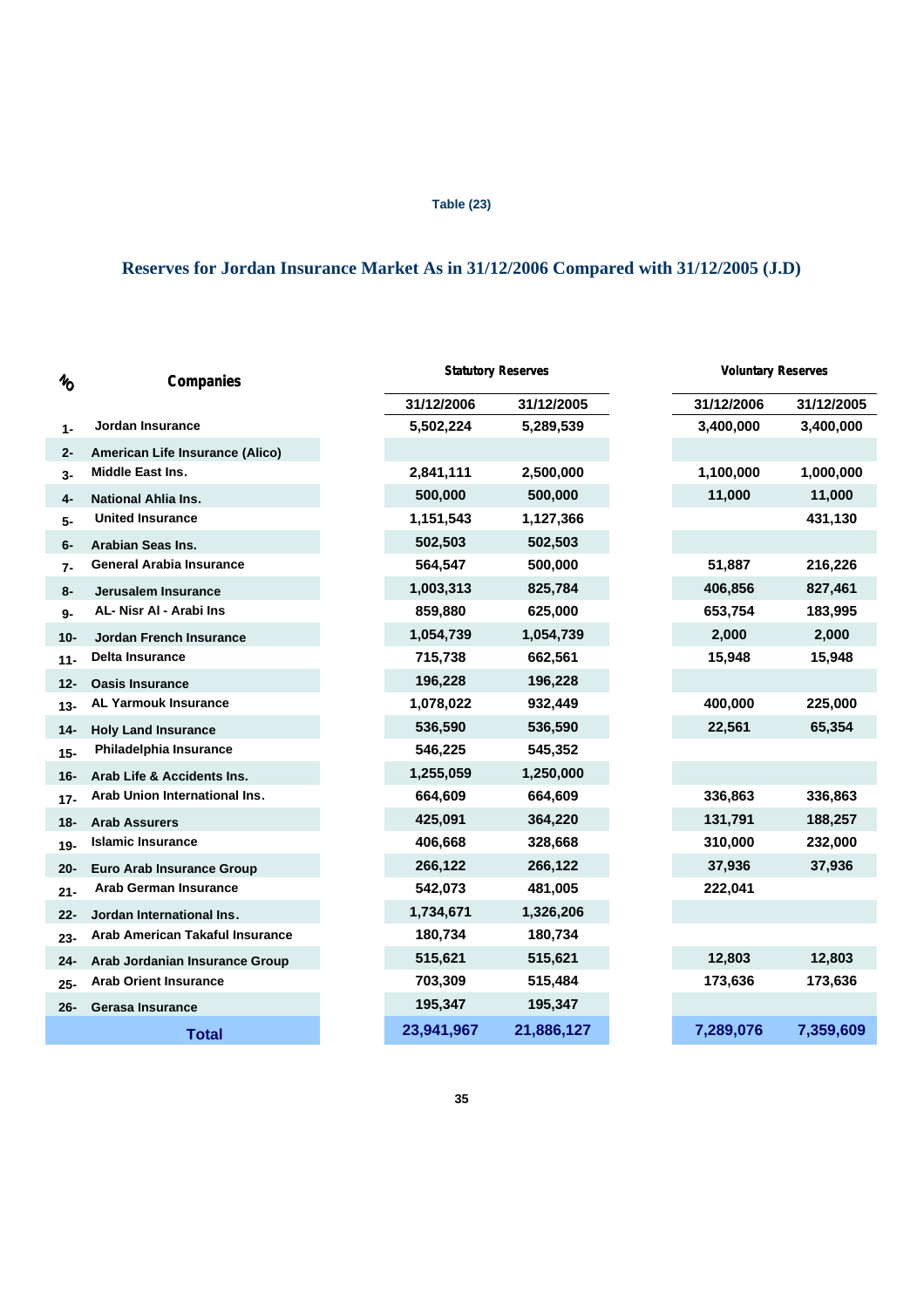## **Insurance Companies Balance Sheet Indicators as in 31/12/2006 (J.D) Table (24)**

| NO.             | Companies                          | Paid Up     | Statutory  | Voluntary | <b>Other Capital</b> | <b>Retained Earnings</b><br>Accumulated Profit & | Premiums<br>(Discount) on | Accumulated Change in<br><b>Evaluating Financial</b> | Change in Fair Value<br>for Property | Total               | <b>Total Shareholders</b> |
|-----------------|------------------------------------|-------------|------------|-----------|----------------------|--------------------------------------------------|---------------------------|------------------------------------------------------|--------------------------------------|---------------------|---------------------------|
|                 |                                    | Capital     | Reserve    | Reserve   | Reserves             | Loss                                             | Paid Up Capital           | Assets Availabel for Sale                            | Investments                          | <b>Capital Base</b> | Equity                    |
| <sup>1</sup>    | Jordan Insurance                   | 30,000,000  | 5,502,224  | 3,400,000 |                      | 661,213                                          |                           | 12,861,924-                                          |                                      | 26701513            | 28,501,513                |
|                 | 2 Middle East Insurance            | 15,000,000  | 2,841,111  | 1,100,000 |                      | 12,778,036                                       |                           | 5,665,864                                            |                                      | 37,385,011          | 37,385,011                |
| 3 <sup>1</sup>  | <b>National Ahlia Insurance</b>    | 2,000,000   | 500,000    | 11,000    |                      | 330,255                                          |                           |                                                      |                                      | 2,841,255           | 2,841,255                 |
| $\overline{4}$  | United Insurance                   | 7,000,000   | 1,151,543  |           |                      | 975,539                                          | 41,507                    | 2,320,423                                            |                                      | 11,489,012          | 11,489,012                |
| 5               | Arabian Seas Insurance             | 21,000,000  | 502,503    |           |                      | 922,976-                                         | 862,538                   | 272,489-                                             |                                      | 21,169,576          | 20,220,111                |
|                 | 6 General Arabia Insurance         | 4,000,000   | 564,547    | 51,887    |                      | 300,000                                          |                           | 2,192,843                                            |                                      | 7,109,277           | 7,109,277                 |
| $7\phantom{.0}$ | Jerusalem Insurance                | 5,460,000   | 1,003,313  | 406,856   |                      | 809,222                                          |                           |                                                      |                                      | 7,679,391           | 7,679,391                 |
|                 | 8 Al-Nisr Al-Arabi Ins.            | 5,000,000   | 859,880    | 653,754   |                      | 276,813                                          | 8,750,000                 | 642,422                                              |                                      | 16,182,869          | 17,682,869                |
|                 | Jordan French Insurance            | 6,500,000   | 1,054,739  | 2,000     | 107,758              | 1,830,698-                                       | 75,000                    | 562,886                                              |                                      | 6,471,685           | 6,471,685                 |
|                 | 10 Arab Union International Ins.   | 4,000,000   | 664,609    | 336,863   |                      | 1,512,984-                                       | 159,943                   | 3,899-                                               |                                      | 3,644,532           | 3,644,532                 |
| 11              | Delta Insurance                    | 5,000,000   | 715,738    | 15,948    |                      | 361,626                                          |                           | 712,398                                              |                                      | 6,805,710           | 6,805,710                 |
|                 | 12 Oasis Insurance                 | 5,000,000   | 196,228    |           |                      | 851,488-                                         | 500,000-                  | 376,395-                                             |                                      | 3,468,345           | 3,468,345                 |
|                 | Yarmouk Insurance<br>$13 \quad Al$ | 5,000,000   | 1,078,022  | 400,000   | 200,000              | 551,888                                          |                           | 550,299-                                             |                                      | 6,679,611           | 7,429,611                 |
|                 | 14 Holy Land Insurance             | 3,575,000   | 536,590    | 22,561    |                      | 1,297,126-                                       | 38,221                    |                                                      |                                      | 2,875,246           | 2,875,246                 |
| 15              | Arab Life & Accident Ins.          | 8,000,000   | 1,255,059  |           |                      | 126,161                                          |                           |                                                      |                                      | 9,381,220           | 9,381,220                 |
|                 | 16 Philadelphia Insurance          | 3,750,000   | 546,225    |           |                      | 12,938                                           |                           | 283,729-                                             |                                      | 4,025,434           | 4,025,434                 |
| 17              | Jordan International Insurance     | 16,500,000  | 1,734,671  |           | 2,225                | 90,191                                           |                           |                                                      |                                      | 18,327,087          | 19,573,092                |
|                 | 18 Arab German Insurance *         | 10,400,680  | 542,073    | 222,041   |                      | 372,168                                          |                           | 7,388                                                |                                      | 11,544,350          | 11,189,166                |
|                 | 19 Islamic Insurance               | 8,000,000   | 406,668    | 310,000   |                      | 334,372                                          | 1,000,000                 | 306,314-                                             |                                      | 9,744,726           | 10,344,726                |
|                 | 20 Arab Assurers                   | 5,900,000   | 425,091    | 131,791   |                      | 291,157                                          | 441,000                   | 134,970-                                             |                                      | 7,054,069           | 7,054,069                 |
| 21              | Arab American Takaful Insurance    | 5,944,797   | 180,734    |           |                      | 1,087,755-                                       | 473,750-                  | 595,625-                                             |                                      | 3,968,401           | 3,968,401                 |
|                 | 22 Arab Jordanian Ins. Group       | 8,775,000   | 515,621    | 12,803    |                      | 431,873-                                         |                           |                                                      |                                      | 8,871,551           | 8,871,551                 |
|                 | 23 Arab Orient Insurance           | 10,000,000  | 703,309    | 173,636   |                      | 1,166,177                                        |                           | 91,120-                                              |                                      | 11,952,002          | 11,952,002                |
|                 | 24 Euro Arab Ins. Group            | 4,000,000   | 266,122    | 37,936    |                      | 248,275-                                         |                           |                                                      |                                      | 4,055,783           | 4,055,783                 |
| 25              | American Life Ins.(Alico)          | 4,000,000   |            |           |                      |                                                  |                           | 2,294,585                                            |                                      | 6,294,585           | 28,849,115                |
|                 | 26 Gerasa Insurance                | 2,800,000   | 195,347    |           |                      | 338,359-                                         |                           | 568,176-                                             |                                      | 2,088,812           | 2,088,812                 |
|                 | <b>Total</b>                       | 206,605,477 | 23,941,967 | 7,289,076 | 309,983              | 10,916,222                                       | 10,394,459                | 1,646,131-                                           | $\bf{0}$                             | 257,811,053         | 284,956,939               |

**\* The figures of the company from the balance sheet are from 1/7-31/12/2006 because of merging with another company**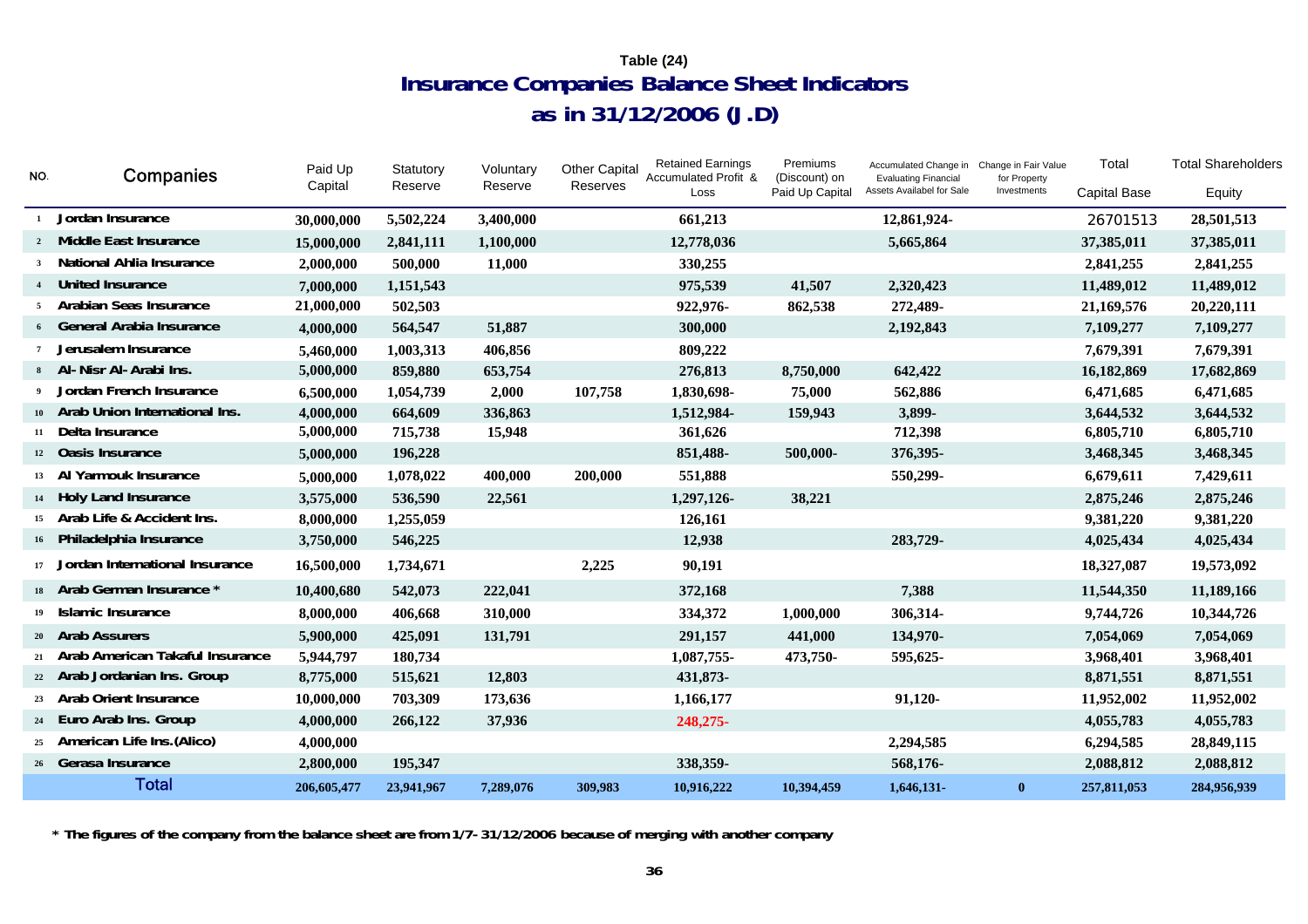### **Table (25)**

## **Insurance Companies Balance Sheet Indicators as in 31/12/2005 (J.D)**

| NO.             | Companies                       | Paid Up<br>Capital | Statutory<br>Reserve | Voluntary<br>Reserve | $U$ tner<br>Capital<br>Reserves | Retained<br>Earnings<br>Accumulated | Premiums<br>Discount <sub>ion</sub><br>Paid Up | nuumurateu<br>Change in<br>Evaluating<br><b>Financial Assets</b> | Change in Fair<br><b>Value for</b><br>Property | Total<br><b>Uaplial</b><br><b>Base</b> | ι υιαι<br>Shareholders<br>Equity |
|-----------------|---------------------------------|--------------------|----------------------|----------------------|---------------------------------|-------------------------------------|------------------------------------------------|------------------------------------------------------------------|------------------------------------------------|----------------------------------------|----------------------------------|
|                 | Jordan Insurance                | 20,000,000         | 5,289,539            | 3,400,000            |                                 | 11,153,713                          |                                                | 1,051,490                                                        |                                                | 40,894,742                             | 43,394,742                       |
| $2^{\circ}$     | <b>Middle East Insurance</b>    | 10,000,000         | 2,500,000            | 1,000,000            |                                 | 15,192,991                          |                                                | 18,513,994                                                       |                                                | 47,206,985                             | 47,206,985                       |
|                 | National Ahlia Insurance        | 2,000,000          | 500,000              | 11,000               |                                 | 1,543,365                           |                                                |                                                                  |                                                | 4,054,365                              | 4,054,365                        |
| $\overline{4}$  | <b>United Insurance</b>         | 5,964,218          | 1,127,366            | 431,130              |                                 | 1,508,068                           |                                                | 3,448,001                                                        |                                                | 12,478,783                             | 12,478,783                       |
| 5               | Arabian Seas Insurance          | 2,000,000          | 502,503              |                      |                                 | 183,187                             | 249,603                                        | 226,565                                                          |                                                | 3,161,858                              | 3,161,858                        |
|                 | <b>General Arabia Insurance</b> | 2,000,000          | 500,000              | 216,226              |                                 | 1,021,819                           | 800,000                                        | 3,521,126                                                        |                                                | 8,059,171                              | 8,059,171                        |
|                 | Jerusalem Insurance             | 4,200,000          | 825,784              | 827,461              |                                 | 736,337                             |                                                |                                                                  |                                                | 6,589,582                              | 6,589,582                        |
|                 | 8 Al-Nisr Al-Arabi Ins.         | 2,500,000          | 625,000              | 183,995              |                                 | 572,111                             |                                                | 574,848                                                          |                                                | 4,455,954                              | 5,205,954                        |
|                 | Jordan French Insurance         | 6,000,000          | 1,054,739            | 2,000                | 107,758                         | 2,225,164                           |                                                | 1,773,733                                                        |                                                | 11,163,394                             | 11,163,394                       |
| $10-10$         | Arab Union International Ins.   | 4,000,000          | 664,609              | 336,863              |                                 | 1,087,145                           | 159,943                                        | 2,623                                                            |                                                | 6,251,183                              | 6,251,183                        |
| 11              | Delta Insurance                 | 3,360,000          | 662,561              | 15,948               |                                 | 22,102                              |                                                | 1,944,015                                                        |                                                | 6,004,626                              | 7,644,626                        |
|                 | 12 Oasis Insurance              | 5,000,000          | 196,228              |                      |                                 | 815,279                             | 500,000-                                       |                                                                  |                                                | 5,511,507                              | 5,511,507                        |
|                 | 13 Al Yarmouk Insurance         | 3,000,000          | 932,449              | 225,000              | 100,000                         | 2,452,206                           |                                                | 2,350,239                                                        |                                                | 9,059,894                              | 9,959,894                        |
|                 | 14 Holy Land Insurance          | 3,000,000          | 536,590              | 65,354               |                                 | 232,207                             | 38,221                                         |                                                                  |                                                | 3,872,372                              | 3,872,372                        |
| 15              | Arab Life & Accident Ins.       | 5,000,000          | 1,250,000            |                      |                                 | 3,094,606                           |                                                |                                                                  |                                                | 9,344,606                              | 9,344,606                        |
| 16 <sup>1</sup> | Philadelphia Insurance          | 2,994,539          | 545,352              |                      |                                 | 755,337                             |                                                | 788                                                              |                                                | 4,296,016                              | 4,296,016                        |
| 17              | Jordan International Insurance  | 12,000,000         | 1,326,206            |                      |                                 | 423,187                             |                                                |                                                                  |                                                | 13,749,393                             | 18,249,393                       |
| 18              | Arab German Insurance           | 5,800,000          | 481,005              |                      |                                 | 1,438,296                           |                                                | 741,547-                                                         |                                                | 6,977,754                              | 6,977,754                        |
| 19 <sup>°</sup> | Islamic Insurance               | 3,600,000          | 328,668              | 232,000              |                                 | 912,852                             |                                                | 325,000                                                          |                                                | 5,398,520                              | 5,398,520                        |
|                 | 20 Arab Assurers                | 4,100,000          | 364,220              | 188,257              |                                 | 782,658                             |                                                |                                                                  |                                                | 5,435,135                              | 5,427,257                        |
| 21              | Arab American Takaful Insurance | 5,944,797          | 180,734              |                      |                                 | 8,358                               | 473,750-                                       | 260,168-                                                         |                                                | 5,399,971                              | 5,399,971                        |
|                 | 22 Arab Jordanian Ins. Group    | 6,500,000          | 515,621              | 12,803               |                                 | 2,426,086                           |                                                |                                                                  |                                                | 9,454,510                              | 9,454,510                        |
| 23              | <b>Arab Orient Insurance</b>    | 3,750,000          | 515,484              | 173,636              |                                 | 1,290,366                           |                                                |                                                                  |                                                | 5,729,486                              | 5,729,486                        |
| 24              | Euro Arab Ins. Group            | 4,000,000          | 266,122              | 37,936               |                                 | 830,778                             |                                                |                                                                  |                                                | 5,134,836                              | 5,134,836                        |
| 25              | American Life Ins. (Alico)      | 2,000,000          |                      |                      |                                 |                                     |                                                | 9,312,322                                                        |                                                | 11,312,322                             | 23,776,466                       |
|                 | 26 Gerasa Insurance             | 2,000,000          | 195,347              |                      |                                 | 846,533                             |                                                | 226,029                                                          |                                                | 3,267,909                              | 3,267,909                        |
|                 | <b>Total</b>                    | 130,713,554        | 21,886,127           | 7,359,609            | 207,758                         | 51,554,751                          | 274,017                                        | 42,269,058                                                       | $\bf{0}$                                       | 254, 264, 874                          | 277,011,140                      |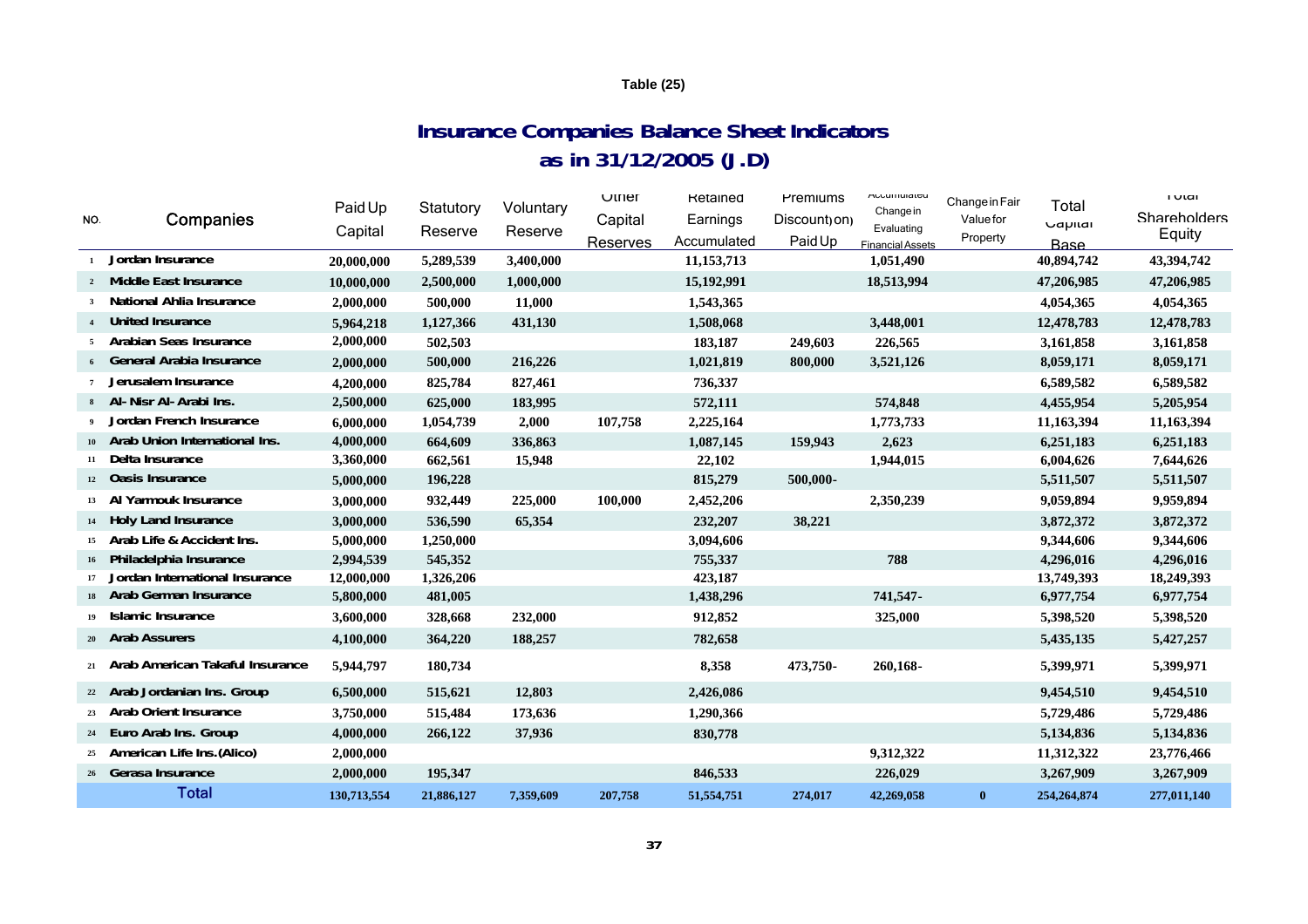### **Table (26)**

## **Gross Administrative Expenses For Insurance Companies Distributed On Insurance Underwritting Branches For The Year 2006**

**-2**

|     |                                       | Motor                                                                         |                   | <b>Non Life</b> |            |                |           |           |           |              |                       |              |            |  |
|-----|---------------------------------------|-------------------------------------------------------------------------------|-------------------|-----------------|------------|----------------|-----------|-----------|-----------|--------------|-----------------------|--------------|------------|--|
| NO. | Companies                             | <b>Motor (Compulsory (Third Party)</b><br>Liability Ins. & Comprehensive (Own | <b>Insurances</b> |                 |            | <b>Medical</b> |           | Life      |           | Medical+Life | <b>Gross Expenses</b> |              |            |  |
|     |                                       | 2006                                                                          | 2005              | 2006            | 2005       | 2006           | 2005      | 2006      | 2005      | 2006         | 2005                  | 2006         | 2005       |  |
| 1   | Jordan Insurance                      | 935,059                                                                       | 768,171           | 1,930,802       | 1,636,362  | 238,932        | 235,255   | 292,604   | 246,853   | 531,536      | 482,108               | 2,462,338    | 2,118,470  |  |
|     | 2 Middle East Insurance               | 526,165                                                                       | 489,059           | 1,523,240       | 1,255,044  | 237,073        | 187,100   | 151,387   | 116,545   | 388,460      | 303,645               | 1,911,700    | 1,558,689  |  |
|     | 3 National Ahlia Insurance            | 255,235                                                                       | 211,664           | 461,284         | 379,215    | 23,021         | 17,004    | 14,050    | 8,733     | 37,071       | 25,737                | 498,355      | 404,952    |  |
|     | 4 United Insurance                    | 245,353                                                                       | 199,726           | 369,548         | 347,834    | 37,285         | 40,826    |           |           | 37,285       | 40,826                | 406,833      | 388,660    |  |
|     | 5 Arabian Seas Insurance              | $\bf{0}$                                                                      | 140,000           | $\bf{0}$        | 140,000    |                |           |           |           | $\bf{0}$     | $\bf{0}$              | $\mathbf{0}$ | 140,000    |  |
|     | <sup>6</sup> General Arabia Insurance | 307,155                                                                       | 291,417           | 751,799         | 619,108    | 226,168        | 204,670   | 95,259    | 61,919    | 321,427      | 266,589               | 1,073,226    | 885,697    |  |
| 7   | Jerusalem Insurance                   | 724,830                                                                       | 827,344           | 1,163,389       | 1,338,936  | 172,288        | 193,273   | 85,135    | 123,583   | 257,423      | 316,856               | 1,420,812    | 1,655,792  |  |
|     | 8 AL- Nisr Al - Arabi Insurance       | 389,611                                                                       | 362,435           | 632,112         | 562,898    | 365,939        | 360,779   | 355,092   | 292,014   | 721,031      | 652,793               | 1,353,143    | 1,215,691  |  |
| 9   | Jordan French Insurance               | 1,257,864                                                                     | 853,589           | 1,695,015       | 1,266,651  | 137,919        | 135,140   | 16,353    | 23,848    | 154,272      | 158,988               | 1,849,287    | 1,425,639  |  |
|     | 10 Arab Union International Insurance | 456,250                                                                       | 434,723           | 491,437         | 462,969    | 5,256          |           |           |           | 5,256        | $\bf{0}$              | 496,693      | 462,969    |  |
|     | 11 Delta Insurance                    | 251,897                                                                       | 209,876           | 558,769         | 484,433    | 81,285         | 71,219    | 1,433     | 2,000     | 82,718       | 73,219                | 641,487      | 557,652    |  |
|     | 12 Oasis Insurance                    | 638,661                                                                       | 399,959           | 698,845         | 527,051    | 54,677         | 61,659    |           |           | 54,677       | 61,659                | 753,522      | 588,710    |  |
|     | 13 AL Yarmouk Insurance               | 259,280                                                                       | 164,571           | 470,612         | 382,954    | 72,143         | 83,157    | 2,176     | 525       | 74,319       | 83,682                | 544,931      | 466,636    |  |
|     | 14 Holy Land Insurance                | 550,282                                                                       | 562,365           | 607,799         | 615,397    |                |           |           |           | $\bf{0}$     | $\bf{0}$              | 607,799      | 615,397    |  |
|     | 15 Arab Life & Accidents Insurance    | 1,080,667                                                                     | 1,100,315         | 1,528,706       | 1,541,497  | 137,204        | 172,964   | 257,409   | 246,568   | 394,613      | 419,532               | 1,923,319    | 1,961,029  |  |
|     | 16 Philadelphia Insurance             | 546,898                                                                       | 527,057           | 606,551         | 551,865    |                |           |           |           | $\bf{0}$     | $\mathbf{0}$          | 606,551      | 551,865    |  |
|     | 17 American Life Insurance (Alico)    | $\bf{0}$                                                                      | $\bf{0}$          | 219,635         | 167,921    | 274,448        | 185,271   | 1,402,224 | 1,188,953 | 1,676,672    | 1,374,224             | 1,896,307    | 1,542,145  |  |
|     | 18 Jordan International Insurance     | 761,234                                                                       | 696,268           | 1,087,473       | 1,003,091  | 290,160        | 242,882   | 39,222    | 42,969    | 329,382      | 285,851               | 1,416,855    | 1,288,942  |  |
|     | 19 Arab German Insurance              | 731,527                                                                       | 592,927           | 1,297,866       | 924,466    | 347,639        | 221,563   | 44,657    | 55,132    | 392,296      | 276,695               | 1,690,162    | 1,201,161  |  |
|     | $20$ Euro Arab Insurance Group        | 414,894                                                                       | 372,579           | 621,606         | 554,876    | 226,298        | 152,733   | 33,975    | 26,900    | 260,273      | 179,633               | 881,879      | 734,509    |  |
|     | $21$ Islamic Insurance                | 713,370                                                                       | 490,054           | 1,042,549       | 699,419    | 321,805        | 225,261   | 166,206   | 105,312   | 488,011      | 330,573               | 1,530,560    | 1,029,992  |  |
|     | 22 Arab Assurers                      | 848,292                                                                       | 562,152           | 1,090,261       | 744,253    | 134,476        | 107,184   | 121,928   | 141,212   | 256,404      | 248,396               | 1,346,665    | 992,649    |  |
|     | 23 Arab American Takaful Insurance    | 773,028                                                                       | 411,824           | 800,133         | 414,987    |                |           |           |           | $\bf{0}$     | $\bf{0}$              | 800,133      | 414,987    |  |
|     | 24 Arab Jordanian Insurance Group     | 813,411                                                                       | 715,380           | 1,034,530       | 962,966    | 59,572         | 58,073    | 27,551    | 21,360    | 87,123       | 79,433                | 1,121,653    | 1,042,399  |  |
|     | 25 Arab Orient Insurance              | 710,300                                                                       | 559,549           | 1,550,235       | 1,062,543  | 915,560        | 906,023   |           |           | 915,560      | 906,023               | 2,465,795    | 1,968,566  |  |
|     | 26 Gerasa Insurance                   | 452,414                                                                       | 441,361           | 489,235         | 463,916    | 29,299         | 32,057    |           | 1,935     | 29,299       | 33,992                | 518,534      | 497,908    |  |
|     | <b>Total</b>                          | 14,643,677                                                                    | 12,384,365        | 22,723,431      | 19,110,652 | 4,388,447      | 3,894,093 | 3,106,661 | 2,706,361 | 7,495,108    | 6,600,454             | 30,218,539   | 25,711,106 |  |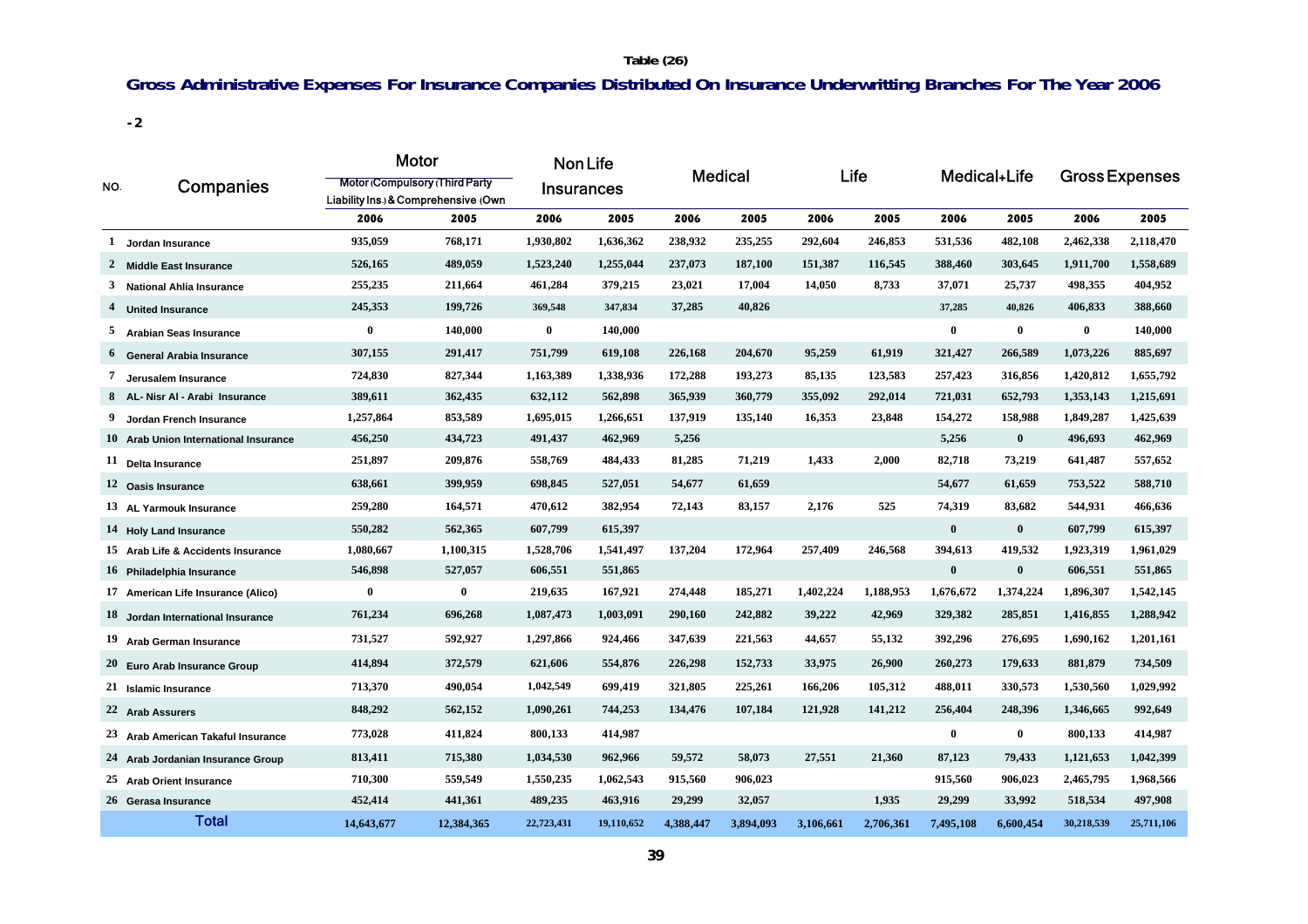### **Table (26)**

## **Gross Administrative Expenses For Insurance Companies Distributed On Insurance Underwritting Branches For The Year 2006**

-1

| NO.          | Companies                                    | <b>Marine &amp; Transport</b> |           | Aviation |         | <b>Marine</b> +Aviation |           | Fire&Other Property<br>Damages |           | Liability |         | <b>Other Branches</b> |         | Credit  |         | Motor     |                        |                                     |           |  |  |
|--------------|----------------------------------------------|-------------------------------|-----------|----------|---------|-------------------------|-----------|--------------------------------|-----------|-----------|---------|-----------------------|---------|---------|---------|-----------|------------------------|-------------------------------------|-----------|--|--|
|              |                                              |                               |           |          |         |                         |           |                                |           |           |         |                       |         |         |         |           |                        | Compulsory (Third Comprehensive Own |           |  |  |
|              |                                              |                               |           |          |         |                         |           |                                |           |           |         |                       |         |         |         |           | <b>Party Liability</b> | Damages <sub>)</sub>                |           |  |  |
|              |                                              | 2006                          | 2005      | 2006     | 2005    | 2006                    | 2005      | 2006                           | 2005      | 2006      | 2005    | 2006                  | 2005    | 2006    | 2005    | 2006      | 2005                   | 2006                                | 2005      |  |  |
| $\mathbf{1}$ | <b>Jordan Insurance</b>                      | 244,550                       | 188,265   |          |         | 244,550                 | 188,265   | 662,339                        | 580,011   | 81,870    | 61,765  | 6,984                 | 38,150  |         |         | 262,949   | 244,590                | 672,110                             | 523,581   |  |  |
| 2            | <b>Middle East Insurance</b>                 | 327,858                       | 275,422   | 79,226   | 71.955  | 407,084                 | 347,377   | 477,462                        | 368,967   | 72,560    | 14,878  | 39,969                | 34,763  |         |         | 221,549   | 211,323                | 304,616                             | 277,736   |  |  |
| $\mathbf{3}$ | <b>National Ahlia Insurance</b>              | 45,307                        | 37,199    |          |         | 45,307                  | 37,199    | 151,952                        | 125,036   | 7,790     | 4,265   | 1,000                 | 1,051   |         |         | 185,184   | 138,977                | 70,051                              | 72,687    |  |  |
|              | <b>United Insurance</b>                      | 48,499                        | 47,047    |          |         | 48,499                  | 47,047    | 62,468                         | 82,602    | 10,247    | 15,933  | 2,981                 | 2,526   |         |         | 112,741   | 102,588                | 132,612                             | 97,138    |  |  |
| 5            | <b>Arabian Seas Insurance</b>                |                               |           |          |         | $\mathbf{0}$            | $\bf{0}$  |                                |           |           |         |                       |         |         |         |           | 126,695                |                                     | 13,305    |  |  |
|              | <sup>6</sup> General Arabia Insurance        | 128,759                       | 124,444   |          |         | 128,759                 | 124,444   | 240,982                        | 135,764   |           |         | 74,903                | 67,483  |         |         | 170,231   | 177,643                | 136.924                             | 113,774   |  |  |
| -7           | Jerusalem Insurance                          | 207,625                       | 230,800   |          |         | 207,625                 | 230,800   | 197,830                        | 248,413   | 27,813    | 23,841  | 5,291                 | 8,538   |         |         |           | 718,101                |                                     | 109,243   |  |  |
|              | 8 AL- Nisr Al - Arabi Insurance              | 58,934                        | 69,066    |          |         | 58,934                  | 69,066    | 129,126                        | 101,362   | 26,888    | 15,604  | 27,553                | 14,431  |         |         | 231,670   | 247,325                | 157,941                             | 115,110   |  |  |
|              | Jordan French Insurance                      | 226,754                       | 150,127   | 26,550   | 149,720 | 253,304                 | 299,847   | 127,129                        | 87,537    | 15,602    | 3,047   | 3,566                 | 810     | 37,550  | 21,821  |           | 673,404                |                                     | 180,185   |  |  |
|              | <b>Arab Union International Insurance</b>    | 21,170                        | 16,177    |          |         | 21,170                  | 16,177    | 12,446                         | 10,506    |           |         | 1,571                 | 1,563   |         |         | 387,739   | 369,024                | 68.511                              | 65,699    |  |  |
| 11           | Delta Insurance                              | 56,238                        | 53,959    |          |         | 56,238                  | 53,959    | 225,116                        | 206,020   | 15,433    | 4,482   | 10,085                | 10,096  |         |         | 191,073   | 165,207                | 60,824                              | 44,669    |  |  |
|              | <sup>12</sup> Oasis Insurance                | 7,614                         | 36,035    |          |         | 7,614                   | 36,035    | 38,612                         | 66,187    |           |         | 13,958                | 24,870  |         |         | 393,550   | 291,137                | 245,111                             | 108,822   |  |  |
|              | 13 AL Yarmouk Insurance                      | 58,164                        | 50,818    |          |         | 58,164                  | 50,818    | 150,578                        | 164,397   | 1,326     | 1,747   | 1,264                 | 1,421   |         |         | 242,987   | 143,557                | 16,293                              | 21,014    |  |  |
|              | <b>Holy Land Insurance</b>                   | 4,932                         | 5,169     |          |         | 4,932                   | 5,169     | 45,778                         | 41,347    | 6,807     | 6,516   |                       |         |         |         |           | 510,084                |                                     | 52,281    |  |  |
|              | 15 Arab Life & Accidents Insurance           | 141,284                       | 163,124   |          |         | 141,284                 | 163,124   | 198,953                        | 171.621   | 28,111    | 27,420  |                       |         | 79.691  | 79.017  | 511,648   | 629,695                | 569.019                             | 470.620   |  |  |
|              | 16 Philadelphia Insurance                    | 42,210                        | 11,217    |          |         | 42,210                  | 11,217    | 14,838                         | 10,815    | 510       | 1,905   | 2,095                 | 871     |         |         | 364,982   | 327,836                | 181,916                             | 199,221   |  |  |
|              | 17 American Life Insurance (Alico)           |                               |           |          |         | $\bf{0}$                | $\bf{0}$  |                                |           |           |         | 219,635               | 167,921 |         |         |           |                        |                                     |           |  |  |
|              | Jordan International Insurance               | 187,320                       | 171,560   | 14,527   | 13.527  | 201,847                 | 185,087   | 105,214                        | 93,433    | 17,428    | 27,053  | 1,750                 | 1,250   |         |         | 446.352   | 461.014                | 314,882                             | 235,254   |  |  |
|              | <b>Arab German Insurance</b>                 | 117,540                       | 118,131   |          |         | 117,540                 | 118,131   | 346,001                        | 177,567   | 101,289   | 29,271  | 1,509                 | 6,570   |         |         |           | 321,988                |                                     | 270,939   |  |  |
| 20           | Euro Arab Insurance Group                    | 32,777                        | 51,769    |          |         | 32,777                  | 51,769    | 50,250                         | 27,670    | 123,685   | 102,858 |                       |         |         |         | 290.401   | 291,933                | 124,493                             | 80,646    |  |  |
|              | <b>Islamic Insurance</b>                     | 148,365                       | 99,801    |          |         | 148,365                 | 99,801    | 144,107                        | 82,344    |           |         | 36,707                | 27,220  |         |         | 443,750   | 324,626                | 269,620                             | 165,428   |  |  |
|              | <sup>22</sup> Arab Assurers                  | 124,977                       | 120,474   |          |         | 124,977                 | 120,474   | 99,499                         | 51,727    | 5,330     | 3,995   | 12,163                | 5,905   |         |         | 659,637   | 446,964                | 188,655                             | 115,188   |  |  |
|              | Arab American Takaful Insurance              | 16,685                        | 3,005     |          |         | 16,685                  | 3,005     | 9,745                          | 131       |           |         | 675                   | 27      |         |         | 748,233   | 407,314                | 24,795                              | 4,510     |  |  |
|              | <sup>24</sup> Arab Jordanian Insurance Group | 83,213                        | 93,245    |          |         | 83,213                  | 93,245    | 102,167                        | 122,601   |           |         | 35,739                | 31,740  |         |         | 492,936   | 516,049                | 320,475                             | 199,331   |  |  |
| 25           | <b>Arab Orient Insurance</b>                 | 69,664                        | 58,778    | 265,151  | 59,720  | 334,815                 | 118,498   | 274,060                        | 205,283   | 32,732    | 15,979  | 198,328               | 163,234 |         |         | 342,343   | 321,910                | 367.957                             | 237,639   |  |  |
|              | <sup>26</sup> Gerasa Insurance               | 10,408                        | 6,259     |          |         | 10,408                  | 6,259     | 25,525                         | 15,611    | 413       | 265     | 475                   | 420     |         |         | 407,112   | 369,067                | 45,302                              | 72,294    |  |  |
|              | Total                                        | 2,410,847                     | 2,181,891 | 385,454  | 294.922 | 2,796,301               | 2,476,813 | 3,892,177                      | 3,176,952 | 575,834   | 360,824 | 698,201               | 610,860 | 117,241 | 100.838 | 7,107,067 | 8,538,051              | 4,272,107                           | 3,846,314 |  |  |